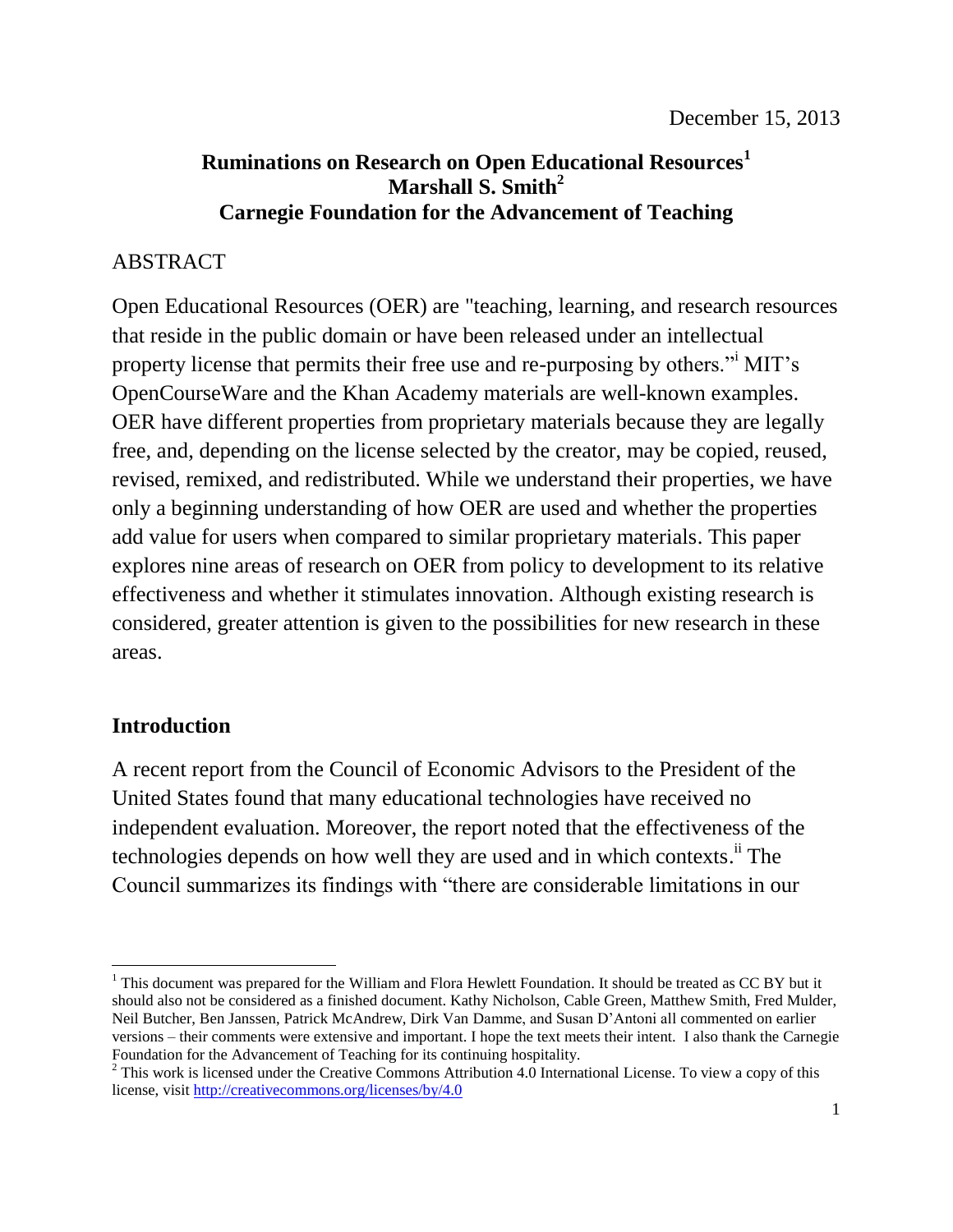existing knowledge about how to design and deploy these tools."<sup>iii</sup> The report argues for more and better research.

There are reasons for this state of affairs. Technology changes very quickly. Consider, for example, the rapid evolution from radio to video to computers and the use of the Web in the past 50 years. It takes a lot of time and money to carry out a serious experiment or a longitudinal study, and there are many different kinds of educational interventions. There also is a lack of agreement about appropriate metrics and considerable variability in the purpose, quality and scale of the technology applications.iv

At the same time, many widely-used educational technology materials are proprietary, and for-profit organizations rarely release evidence generated by evaluations of their products. The upshot of all this has been numerous independent single case studies, a few dozen randomized design studies, and many quasi-experiments, producing a wide range of generally weak claims. Apart from basic knowledge from the field of instructional design, few strong and broadly applicable conclusions have been reached about how to improve the processes of production and implementation of educational technology, or its added value to users (teachers, students, other learners) from the perspective of either cost or educational effectiveness.

Since OER are part of the overall teaching, learning, and technology domain, they would benefit from new studies that are carried out on any form of educational technology product. After all, if a proprietary product is shown to add value to student learning beyond the expected level of student achievement in conventional classrooms, there seems every reason to believe that a similar OER product would be at least as effective.

If this is the case, do we need to plan for research specifically on OER? Why not just improve the quality and extent of research and evaluation on education applications in general?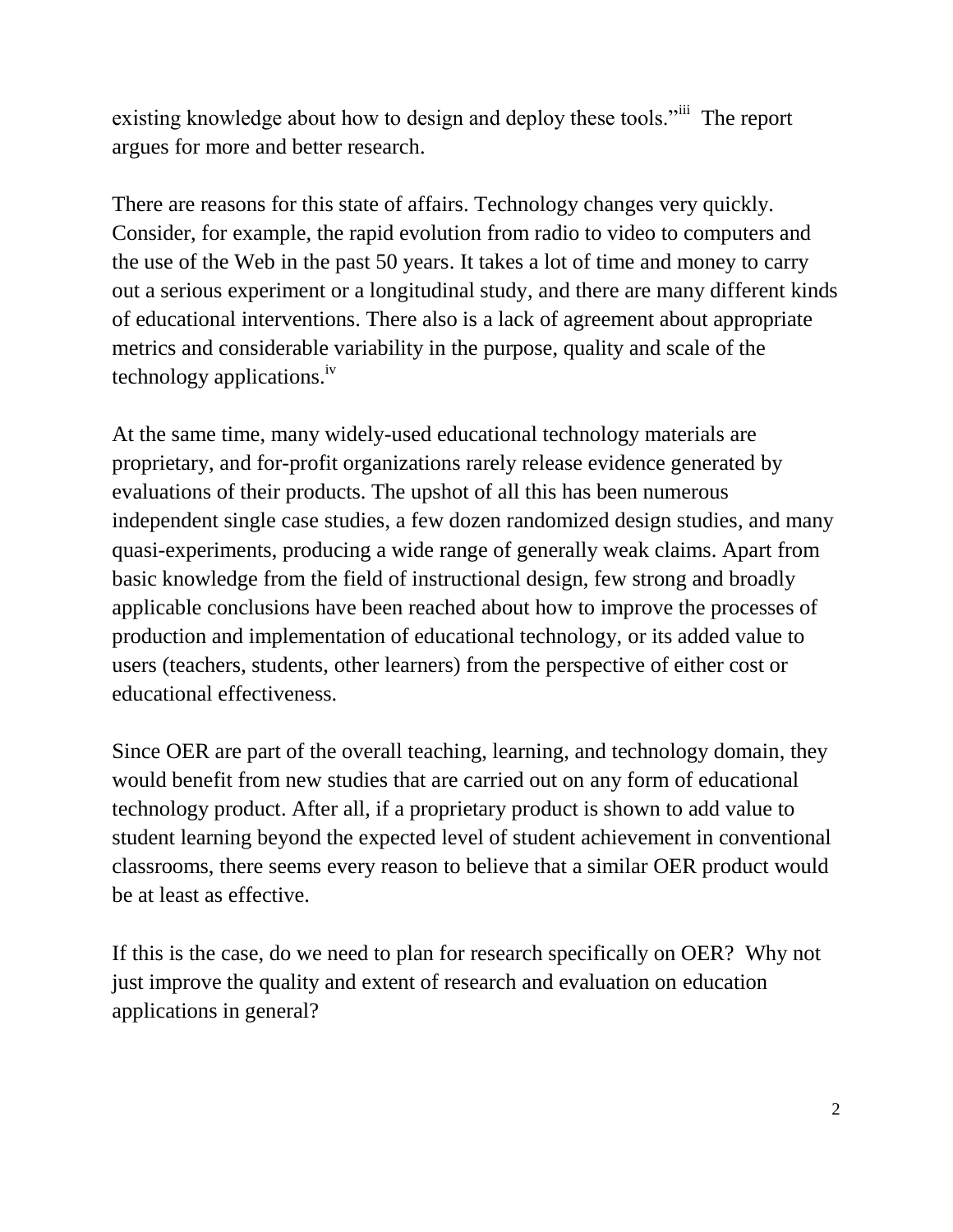That would be a mistake. *I explore the hypothesis that the characteristics that define OER potentially "add value" that exceed and/or are different in nature from the effects achieved by a similar piece of non-OER technology or content.* This paper examines these characteristics, looks at evidence that supports the argument or works against it, and suggests avenues of research to determine the power and extent of the effects these characteristics might produce. My concurrent goal is to help develop the outlines of a coherent and usable knowledge base for the OER field.

Deepening our understanding of how OER add value will provide important information as we seek ways to improve the development, use, and effectiveness of OER. But before we explore the question of added value, we should recognize another major and pressing reason for investing in studies of OER. These forms of educational resources are a relatively new and potentially disruptive entry into the world of education. The barriers established by standard practice are often hard to overcome. Reputable knowledge about whether or not OER produce positive gains on measures of access, efficiency, and effectiveness is important to teachers and to policy makers.

Without credible evidence, policies about OER are justifiably vulnerable not only to the general reluctance to change past practice, but also to a range of arguments including, "If it is free it cannot be worth much," and "How do we know your product is effective if it doesn't come from a proven publisher?" Ironically, in the long run, one by-product of high-quality OER research might be to turn this argument on its head and force publishers to improve their products and make their evaluations open to public scrutiny.

This paper builds on and complements the work done at the OLnet,  $\alpha$  joint project of the Open University in the United Kingdom (OU-UK) and Carnegie Mellon University. Other important organizations that participate in OLnet include the International Development Research Centre in Canada (IDRC), UNESCO, OECD, Brigham Young University, the Commonwealth of Learning (COL), the Open Universiteit of the Netherlands, Creative Commons (CC), and the University of Michigan. $\overline{v}$  Much of the OLnet work has been informed by data gathered from a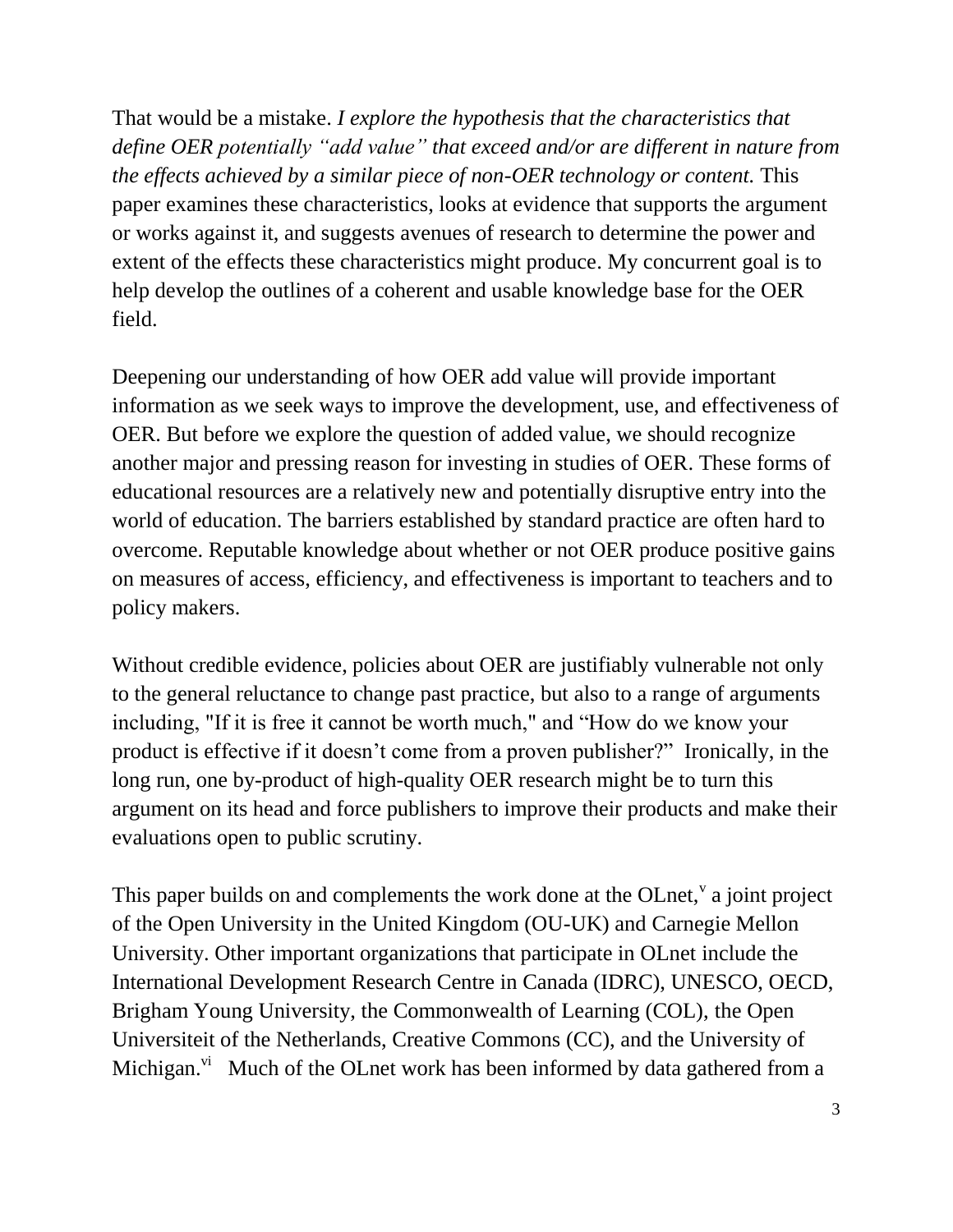number of important OER interventions and activities. Other data come from case studies describing, evaluating, and suggesting ways to improve the processes of development and use of OER, as well as to assess their effectiveness on teaching and learning.<sup>vii</sup> The work at OLnet is being taken forward by the OER Research Hub, also based at OU-UK, which will carry out "research on the impact of OER on teaching and learning practices."<sup>viii</sup>

IDRC is currently developing a research network that supports work on OER by local researchers in developing countries.<sup>3</sup> Meanwhile, at Brigham Young, David Wiley and others have carried out important research on the cost effectiveness of OER. The University of Michigan has engaged in a university-wide effort to use and carry out research on OER, which it describes on the Open. UMich.edu site.<sup>ix</sup> The UNESCO Chair in OER at the Open Universiteit of the Netherlands has initiated and currently is coordinating the Global OER Graduate Network (GO-GN), which connects PhD students and their supervision teams in a wide variety of OER related studies worldwide.<sup>x</sup>

### **What areas should research about OER address?xi**

This paper explores the need for research in areas, or "buckets." I describe the areas, point to examples of research in each one, and indicate challenges where research could be useful. In essence, the discussion of each bucket is a short essay. In the course of each discussion, I make some initial recommendations about what might be usefully funded by a foundation or government. I hope others will read this, correct it when necessary, and add to the lists of studies.

The studies fit into nine research buckets: A) Policy Research—studies of how and why OER might be better embedded in local, state and national policy and practice; B) Access and Use—studies of how OER add value by increasing access and use, including going to scale; C) Effectiveness—studies of how OER improve outputs and outcomes (learning, efficiency); D) Innovation—investigations into new ideas and possible creative disruption arising from the use of OER; E) Beyond Formal Education—research on the use of OER in other sectors, including public

<sup>&</sup>lt;sup>3</sup> In full disclosure my son, Matthew L. Smith, is involved with this project in his work at IDRC.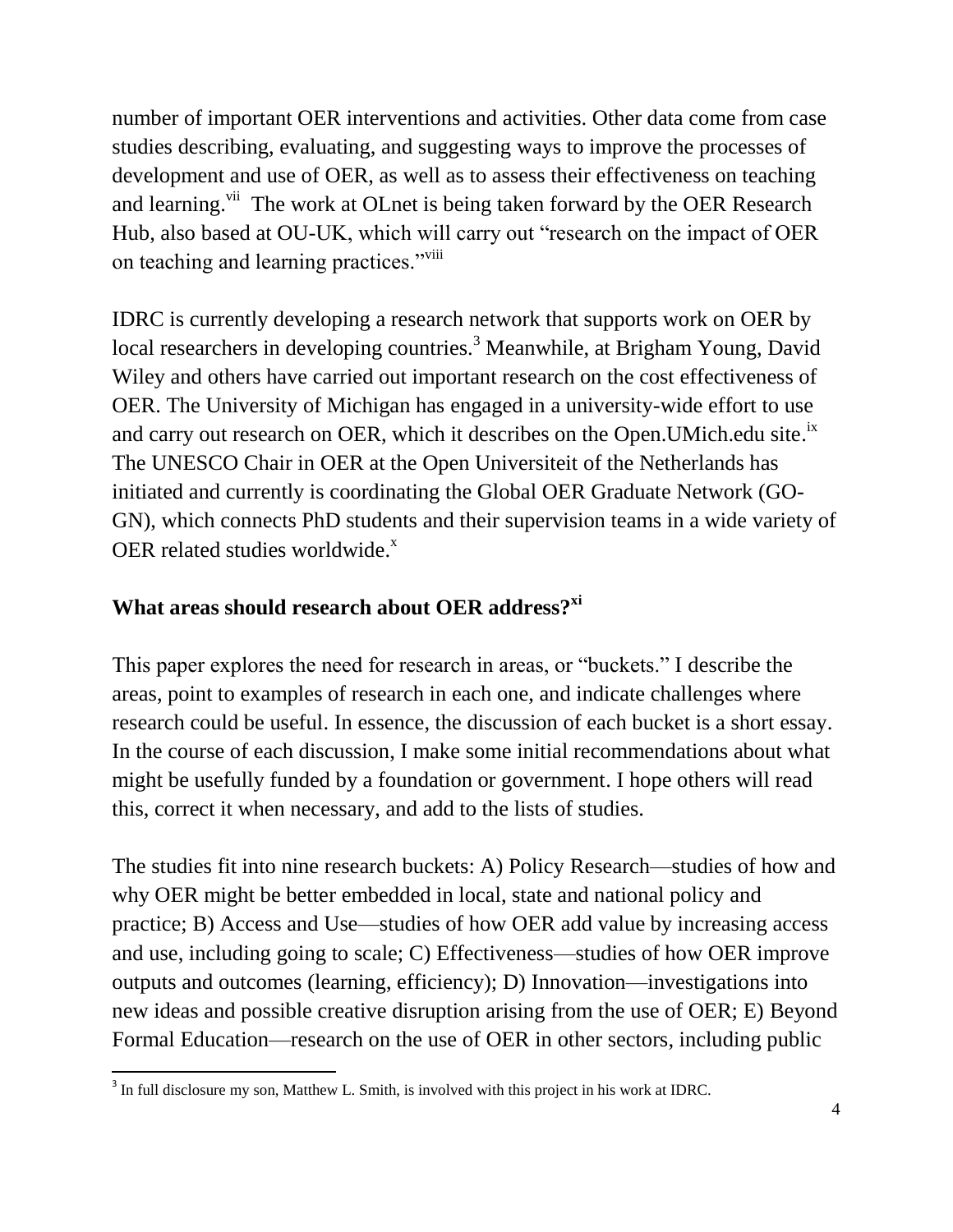health and agriculture; F) Sustainability—research on the viability of OER products over the long term; G) Development and Improvement—studies to understand and improve the processes of creating, altering and using OER; H) Implementation—studies of the processes of introducing and using OER around the world in classrooms, schools, districts, states and countries; and I) Infrastructure—research on the underlying framework and health of OER and the institutional ICT infrastructure.

Many studies will fit into two or more buckets, as researchers explore the main effects and interactions among the various research questions. Because the text in each bucket is meant to stand alone, some redundancy is inevitable.

A note to the reader: the nine buckets do not need to be read in order. For readers unfamiliar with OER I suggest reading Bucket B first. Then you might select a bucket based on your interests. My favorite is Bucket D, which explores ways that OER might stimulate innovation.

### **Bucket A: Policy Research.**

This bucket contains two sets of issues. The first suggests research to examine the positive and negative factors in the political environment that influence whether or not governments at various levels will create progressive OER policy. This would require multiple case studies in different settings that ask similar questions about how, under what circumstances, and by whom, effective policies that support OER could be put into place. The analysis of results from such studies would require stratification by different forms of governmental systems, different levels of government, and different levels of the post-secondary and primary and secondary education systems.

A second area for policy research would require us to examine the characteristics and effectiveness of the variety of educational policies that constrain or enable the use of OER that currently exist in different countries and local jurisdictions. What are the characteristics of education policies that support the development, adoption, and effective use of OER? What form do they take? How broad or narrow should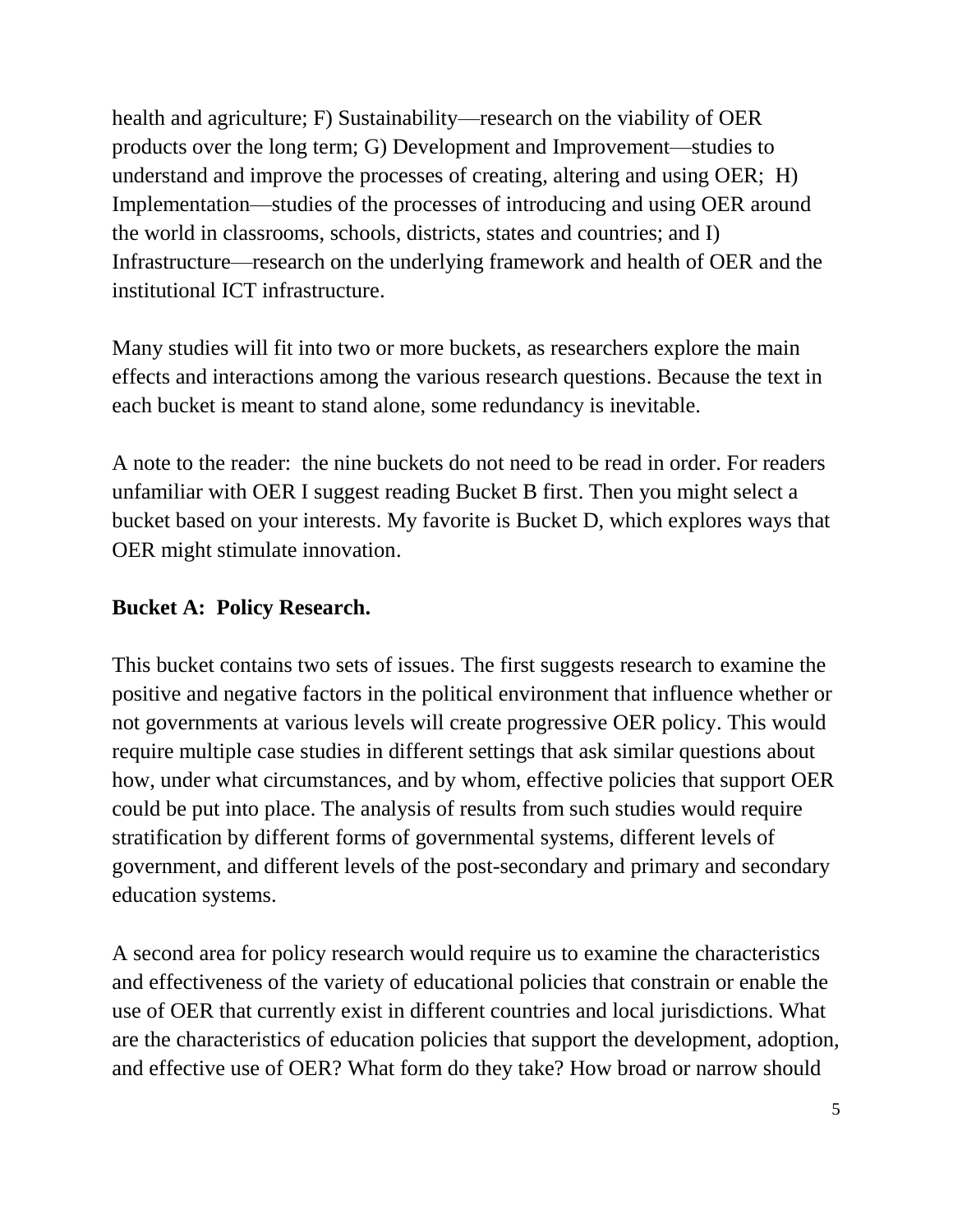such policies be? Are there important political and substantive tradeoffs required to create the policies?

A number of groups are already studying these issues. For example, a new project, Policies for OER Uptake (POERUP), is "carrying out research to understand how governments can stimulate the uptake of OER by policy means," and the Open Policy Network, organized and led by Creative Commons, collects data on existing policies and supports the development of new open policies in nations throughout the world.<sup>xii</sup> The database is potentially a great resource for research. But more needs to be done.

# **Bucket B: Access and Use—Research on Adding Value by Increasing Access and Going to Scale.**

This category includes one set of the typical questions asked about OER. Because we make the assumption that an OER can do whatever a similar proprietary product can do—other things being equal—our specific interest is in figuring out whether an OER adds value beyond the effects of similar commercial products. Do the OER characteristics that distinguish them from commercial products add value? What creates the "added value?" How do we document this with valid evidence?

The three characteristics of OER that distinguish them from commercial products are that OER are 1) free for direct access to view; 2) free to download, copy, share, use, and reuse in intact form; and 3) free to revise, remix, reuse, and redistribute. <sup>xiii</sup> Not all OER have all of these legal freedoms but a few go a step further to allow 4) commercial use of their materials.

A first way to start documenting the effects of OER is to compare the probable amount of *access/opportunity* of an OER with a similar commercial product. Who are the users of the OER? How many people are given the opportunity to learn from it at any given time? Is that number different from how many are given an opportunity by a similar commercial product? Can an OER product go to scale more easily than a proprietary product? What are the marketing benefits that come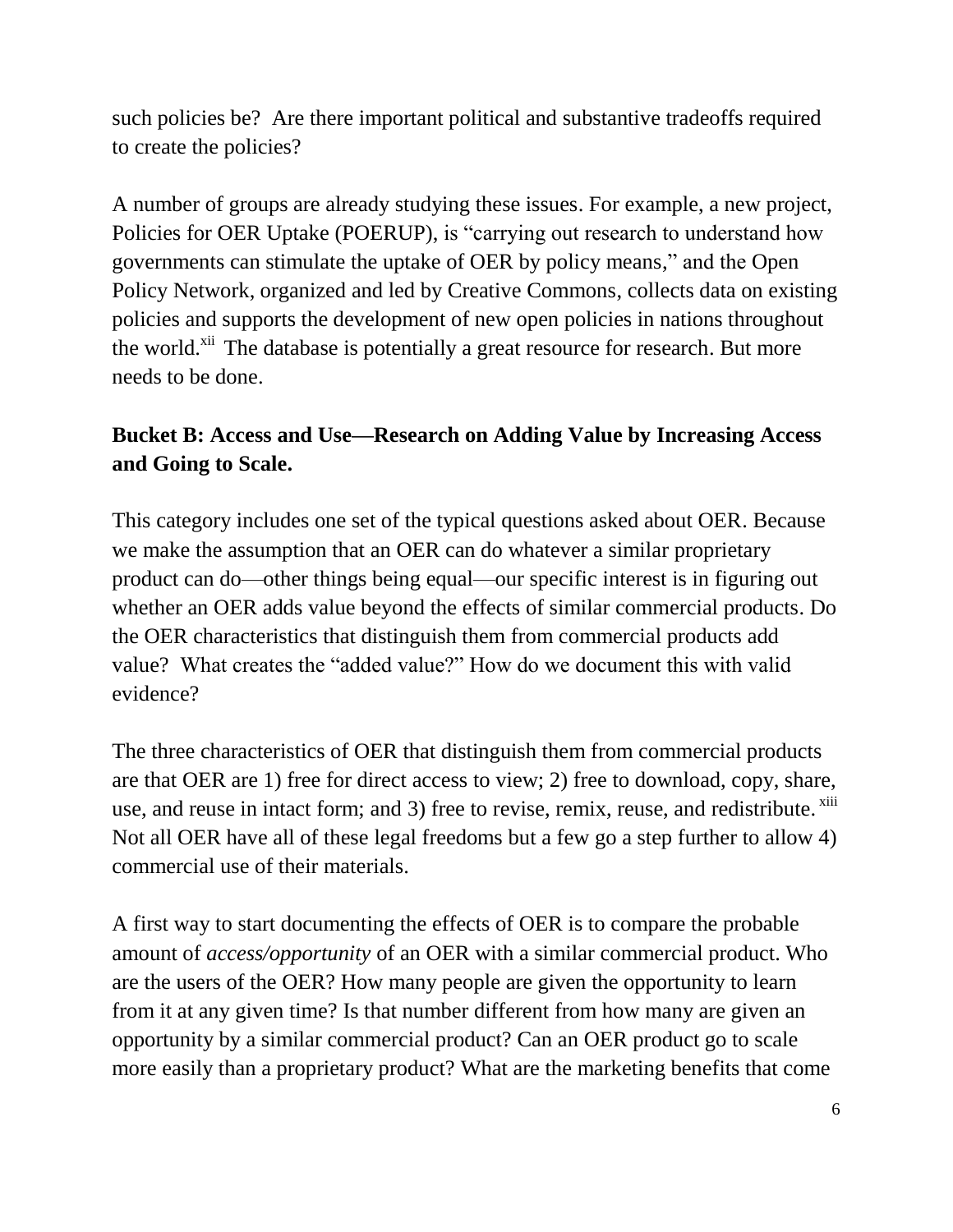from a resource being proprietary and how do they compare to the benefits accruing from the OER being open?

A main characteristic of an OER—that it is free to view—would seem to ensure it provides greater access to a greater number of people than a similar commercial product that is not free. If YouTube or a  $MOOC<sup>4</sup>$  charged even a pittance for viewing a video they surely would have fewer users.

The freedom for anyone to view these materials all over the world gives them an extraordinary spread of access when compared to many proprietary products. For example, some of the MOOCs have drawn over 100,000 students with perhaps 15 to 25 percent completing the course. If the average class size in the university were 100 students and all completed the course, it would take between 150 and 250 years for the instructor of a conventional course to reach the completion number she reached in one year teaching a MOOC.<sup>xiv</sup> The geographic and demographic spread of access for the MOOC is equally compelling. Of course, many people argue that the experience of learning from a MOOC is very different from the experience of being in a live classroom. This position suggests a need for evidence to tease out the costs and benefits of the various sides of the argument. Let's think about this initial level of openness and usefulness—this access to material that is simply *free* to observe, read, listen to, enjoy and, yes, possibly learn from—as Access level 1.0.

There is some question about whether many of the free-to-use materials should be classified as OER. For many people who work with OER, free is not enough. The fact that almost all MOOCs and many free videos on YouTube do not have a license that allows users to exercise the other rights of an OER excludes these materials from being OER.<sup>5</sup> Thus a distinction is often made between "open" and "free." But, the YouTube videos and MOOCs without a license are free to users, enabling millions of people, who cannot afford or do not want to pay a fee, the

 $\overline{\phantom{a}}$ 

<sup>&</sup>lt;sup>4</sup> Massive Open Online Course, as defined by Wikipedia: [http://en.wikipedia.org/wiki/Massive\\_open\\_online\\_course](http://en.wikipedia.org/wiki/Massive_open_online_course)

<sup>&</sup>lt;sup>5</sup> However, many resources on YouTube are openly licensed, and YouTube provides a way for users to select an open license upon video upload.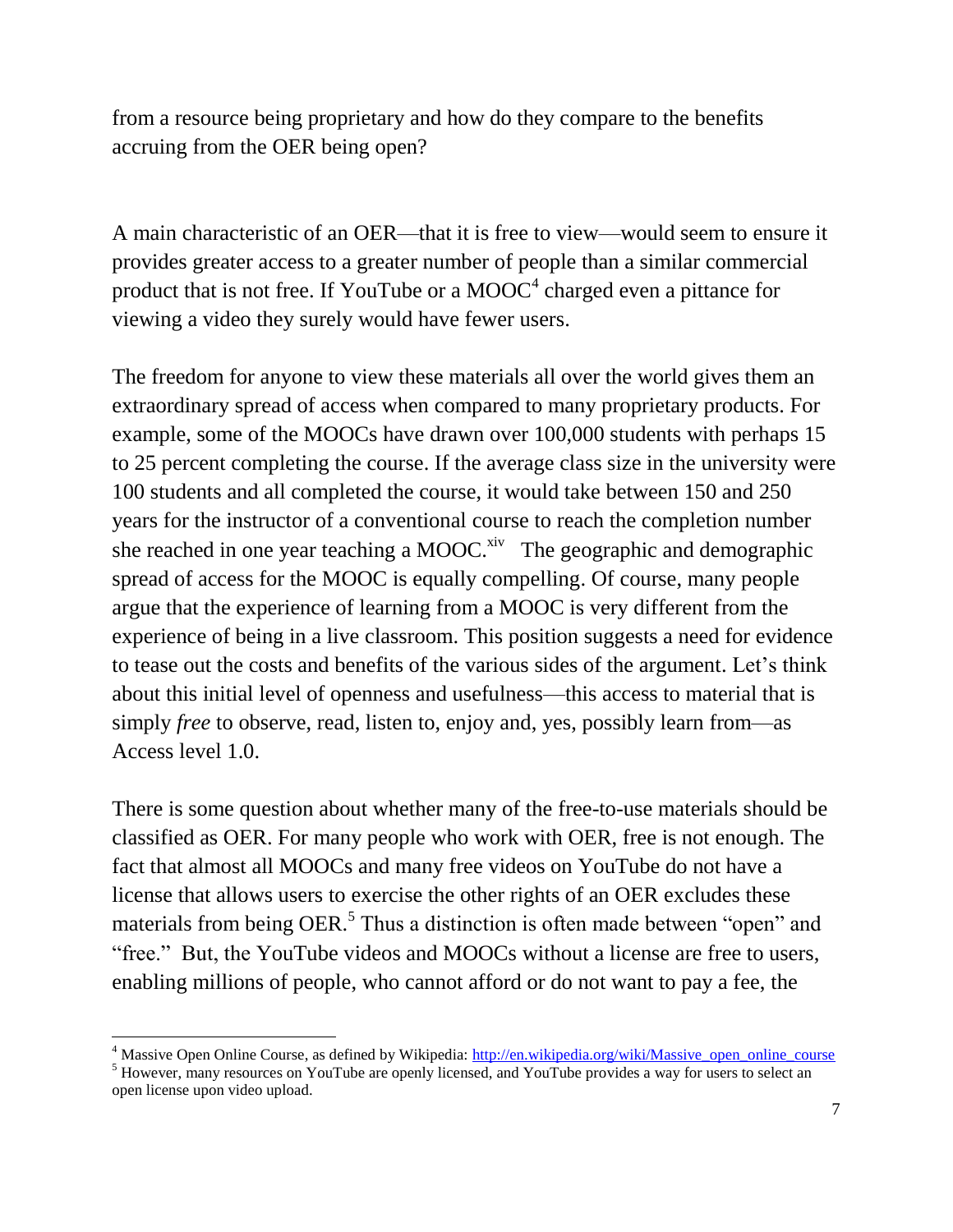opportunity to view and learn from them. Such materials are at least first cousins of OER.

Unless the free materials on the web explicitly grant users the rights, a user is *not* legally free to download, copy, distribute, and share the material. OER materials, on the other hand, are either in the public domain or have a Creative Commons or other license that provides the users with these new rights. The new rights increase flexibility of use, which in turn creates opportunity of greater access. A teacher in Kenya, for instance, is free to distribute OER learning materials to other teachers via smart phones or to make paper copies for her students. The right to download and print materials makes it possible for OER to be used in places where there is no connectivity or electricity. Let's label this added access value of OER—to download, copy, distribute, share, and reuse—as Access level 2.0.

MIT OpenCourseWare (MIT-OCW) offers a license that allows Access level 2.0 as well as other rights, including those permitting users to create derivative works by translating the original materials or otherwise adapting them for their own needs. Translation, for example, opens the doors to all who do not read or understand the original language. Adaptation greatly extends the useful accessibility of MIT-OCW content. Let's call this added value from OER Access level 3.0.

Surveys, case studies, observations, and testimonials all have made a strong case for both the extraordinary reach (the number of users and intensity of use) of OCW and other OER, and for the degree of useful accessibility for OER Access 3.0. *Has any proprietary educational product achieved anything close to the reach of OCW, Wikipedia, PhET<sup>6</sup> and the Khan Academy materials*?

Finally, there is a fourth level of accessibility that the OCW and Khan deliberately restrict in their selections of Creative Commons' licenses—the right for the user to make commercial use of the materials. The PhET simulations, on the other hand, are covered by a license that allows the commercial sector to use them. As a

 $\overline{\phantom{a}}$ <sup>6</sup> PhET are interactive science and education simulations created the University of Colorado at Boulder. They are available in over 40 languages and have been downloaded and run over 40 million times in 2012 alone. <http://phet.colorado.edu/>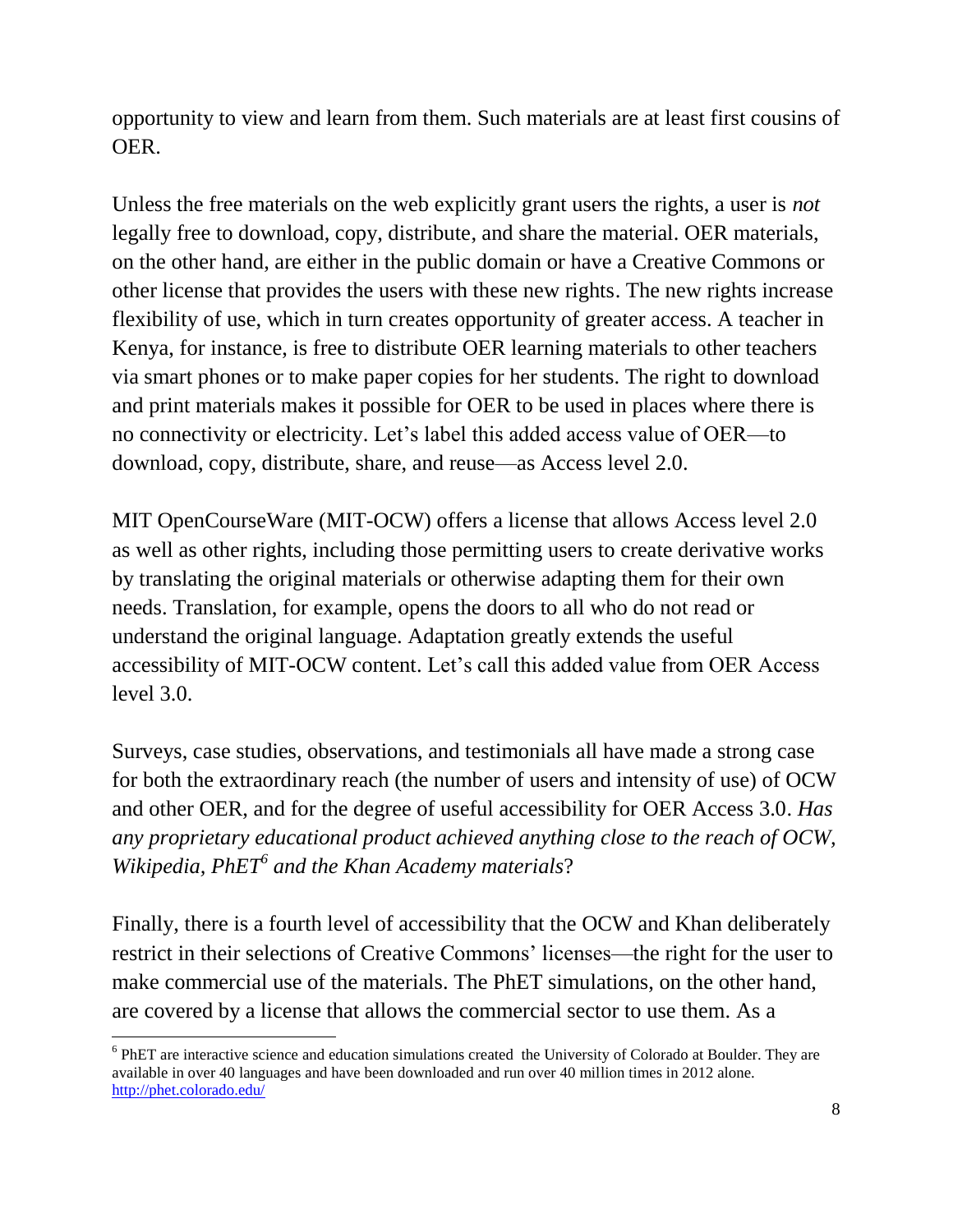consequence, for example, the Pearson Corporation has incorporated PhET simulations into many of its commercial textbooks, increasing the quality of their textbooks while also increasing the simulations' useful accessibility. Let's call this Access level 4.0.

I am certain that these different degrees of accessibility, all other things being equal, dramatically increase the reach and potential usefulness of OER when compared to identical non-OER materials. We have lots of data about the reach of free or open materials from the MOOCs, Wikipedia, the Khan Academy, and universities in the OCW consortium, to name a few. These examples and others support a prima facie argument that free and open educational materials do add considerable value at all four levels of Access.

While existing case studies have taught us a great deal, there remain a huge number of questions to be developed from this "access" framework. Apart from continuing to document the increase in access through surveys, web analytics, and testimonials, we also need to estimate and better understand how often the rights (such as those to download, translate, or otherwise adapt) are exercised and whether—and how—an exercised right adds value to and *beyond access.* 

Another useful research topic would be to investigate the local conditions that make it possible to easily and fruitfully exercise these rights. A third topic would explore whether some groups are left out of the opportunity to make use of the OER materials. Very low-income people around the world are likely to have much less access, a condition that must be addressed. Students with disabilities are a very important population to include in the access research. Throughout the world students in this important group have often been shortchanged in their opportunity to have access to critical educational tools and content. The combination of innovation in technology with the freedoms of OER might result in powerful tools for access by this population.

Finally, we need to explore how to accurately estimate the size of effects in our studies of access. We know that many people operate at the edges of the law—by downloading, copying, and distributing materials on the web that are not in the public domain and do not have a license that signifies they are open. Some of this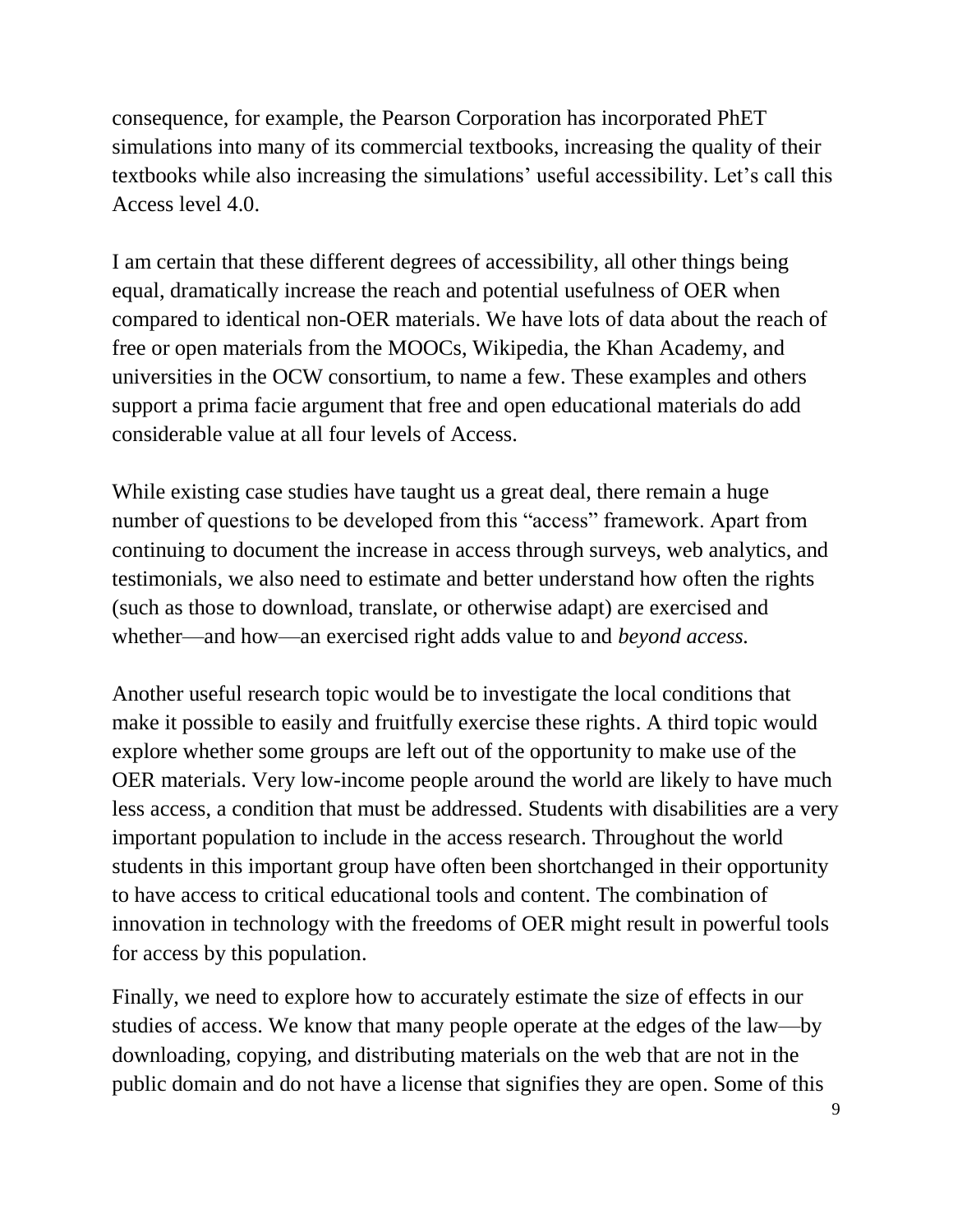is done with ignorance of the law. Others may see it as they see crossing a street against the red light when no cars are coming. Still others may deliberately break the rules. Regardless of the reason, the "violations" may reduce the overall impact of the open material to enhance educational access.

As time passes, significant changes in the technology environment will influence the outcomes of studies on these issues. Platforms that allow easy access and tools to support adaptation, such as Connexions and Gooru, and sites including archives, such as OER Commons, are becoming more sophisticated and easy to use. These sites help novice technology users adapt the OER to their purposes. At the same time, some tools and formats—such as flash animation—may inhibit the ease with which materials can be easily adapted to local circumstances. A related issue worth noting is that users in many regions favor smart phones over other forms of technology. This trend may temporarily complicate adaptation of some OER designed for larger screens even while increasing access in areas like Africa. We need to track and better understand major changes in the opportunities for users to adopt and adapt such OER.

A final issue to explore in the area of expanding access is whether OER increase a product's odds of "going to scale." A variety of criteria have been used to define going to scale. These include financial strength, substantial expansion into a variety of environments, and a trusted and widely accepted approach to changing behavior in a field. The unique characteristics of OER (free, open to copy and share, open to adapt, alter, translate, mix, etc.) might be expected to increase the possibility that an OER will go to scale.

For the leadership and faculty at MIT, going to scale in their 2002 vision of OCW meant putting all of their courseware on the Web for free in English, with the objective of reaching interested people all over the world. They had a strategy to provide access to everyone, the financial strength to support that strategy, a powerful vision, and trusted materials. They fulfilled that vision and they are not alone. The Khan Academy videos use the Web to reach over 100 million users, have garnered kudos from important figures in the education field, and intrigued the mass media. PhET, while not as consistently well financed as Khan, still reaches a huge audience, provides "added value" to teachers, and boasts a Nobel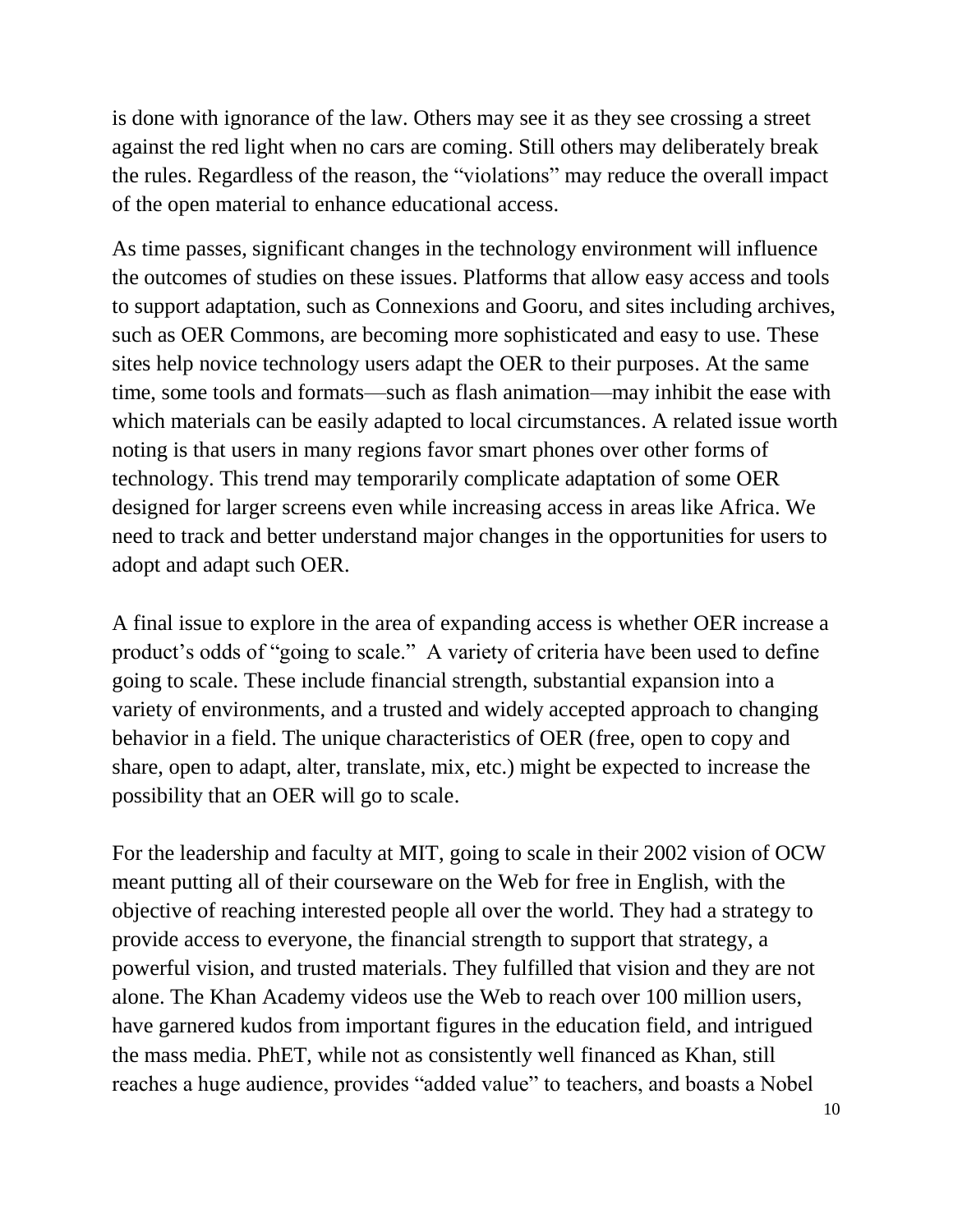Prize winner in Physics as its founder. The practice of "Open Access," the unrestricted access to research studies on the web, is rapidly spreading across the world. I would argue that all of these OER have gone to scale.

Other OER that have gone to scale include TESSA, the OU-UK collections, Wikipedia and the OCW-C. All are open under a Creative Commons or similar license that allows derivatives. *How many similar proprietary materials have had the same level of success?* What are the common elements in OER that have gone to scale?

However, going to scale is not the only path to success for an OER. High quality, useful OER can be very successful, for example, by serving small niche populations and uses.

Beyond the three criteria mentioned earlier, the success of an OER depends on many factors: how easy the material is to find, use, and adapt to various environments; the user's confidence in the source of the material; evidence about the quality of the material; and whether the material clearly adds value to the work of the potential user. Product design is almost always of great importance.

Perhaps the most useful criterion for a successful OER is that it is able to be easily used and very useful in the environments where it is most needed. The important elements would then be all of those mentioned above but with added emphasis on the ease of adaptation of the OER to local conditions.

The issues of scale and success deserve thoughtful analysis and research. Research could take a good look at those OER that have gone to scale or been otherwise successful, as well as those that might have been expected to but didn't. We need many more studies of these issues. As President Clinton used to say, "It is really hard to get good ideas to travel!"

Finally, we should examine whether the OER movement itself has gone to scale. What criteria should we use? I look at this issue in the last bucket, on Infrastructure.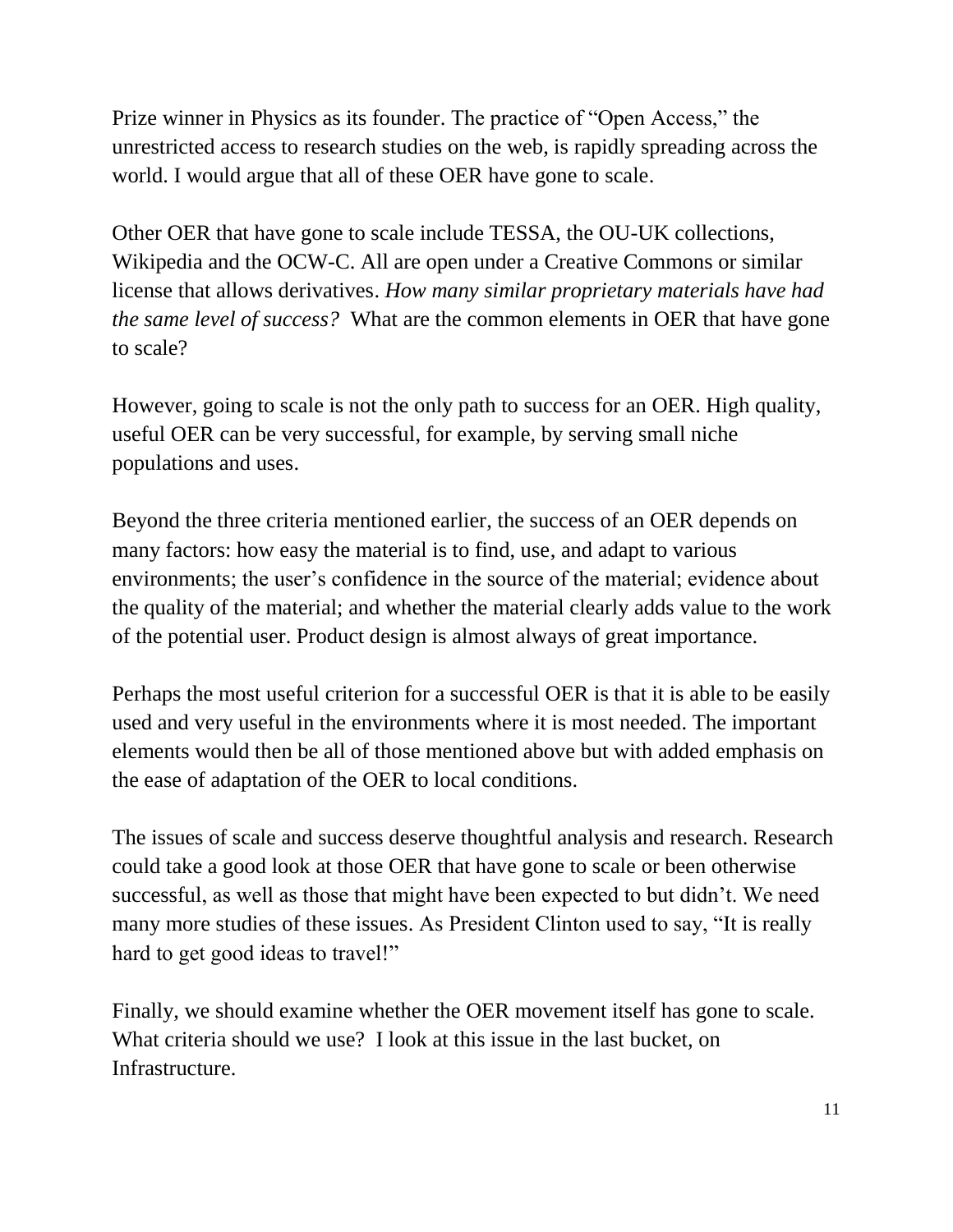# **Bucket C: Effectiveness—Studies of how OER Improves Efficiency and Learning.**

"But enough of all this," the politicians and public might say. "We want to know if the OER will save money, improve the quality of education and learning, and be as or more easily accessible than similar proprietary products." An earlier bucket explored the accessibility issues.

*Do OER cost less?* At first glance, cost-savings would be a likely outcome of using an OER instead of an equivalent proprietary product. But the calculations may not be simple. For example, the costs of creating an OER and of cycles of updating and improvement have to be factored into the overall cost picture, even if the OER is free to the user. We have some data on this issue, including important early studies of a charter high school's open textbooks, as well as studies of savings to community college students in various parts of the U.S. In the charter school study, the savings directly benefited the school, while in the case of the community colleges, the students are the beneficiaries. $\lambda^{x}$  In other situations, cost savings might also accrue to states, to districts, or to parents.

These few studies are a start, and provide some evidence reinforcing a logical expectation—that free materials will lower costs. But clearly we need more studies across a wider range of situations, including rich and poor countries and communities, along with a better understanding of whether, when, and how the greatest cost reductions can be achieved without sacrificing quality. As more studies are carried out, we can expect a more complex and nuanced picture to emerge—this would be an important step toward our understanding of how, when, and where it is most useful to use OER.

*Do OER improve achievement*? We also need a variety of good studies from many different environments to produce valid data on the effectiveness of various OER materials on student outcomes such as achievement and attainment. We have a small amount of data on open online courses, such as those from the Carnegie Mellon Open Learning Initiative.<sup>xvi</sup> Even if the effects of these courses cannot be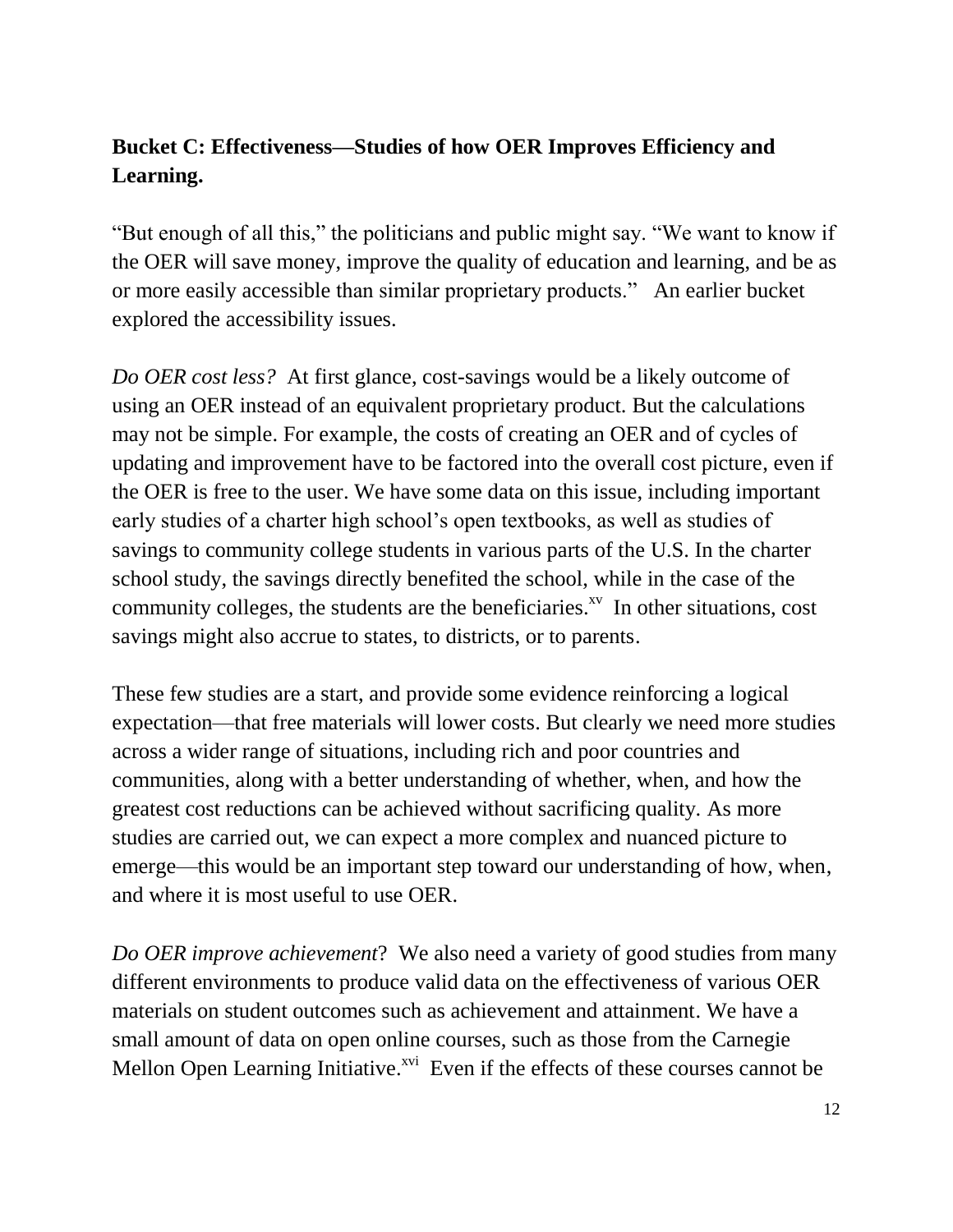attributed to unique characteristics of OER, a result of greater or comparable effectiveness when contrasted with proprietary products would be useful to validate the relative quality of the OER. We also should not ignore data from projects, such as the Charter School in Utah, that use predominately OER materials and whose students are doing well academically. Case studies that show that teachers and students are successful and happy with the quality and usefulness of the open content are important. Perhaps the most researched OER that I know of is PhET, an open suite of science simulations.<sup>xvii</sup> But the PhET project is an outlier.

As the educational landscape changes, the nature and content that we expect of student learning might change as well. A growing literature focuses on the importance of non-cognitive attributes such as perseverance and self-regulation in the development of thoughtful and productive students. Similarly many in the education world are talking about  $21<sup>st</sup>$  century skills, including problem solving, creativity, collaboration, and transfer (of a concept from one environment to another). Some OER materials exist to help students learn some of these skills. For example, in the area of problem solving in science, PhET is an excellent option; and the Concord Consortium's Molecular Workbench is an open virtual laboratory where experiments can be simulated.<sup>xviii</sup> At the higher education level the OpenCourseWare from MIT and other institutions around the world provide a rich source of materials for studying complex issues.

I would like to see other OER developed that challenge students in different venues and ways. This includes OER games, virtual spaces to explore, performance assessments, material for project-based learning, and tasks designed for teams on site together or via networks in many different places to work on jointly. The design and use of these open tools create areas for research. Note that not only traditional students will be able to use these materials if they are open—nontraditional students, retirees, and adults tired of watching television will all be learners, too.

*Do OER improve attainment?* I have argued that access and learning can be influenced by OER. Attainment (for example, whether a student attains a next grade or graduates) may also change. In many places, post-secondary students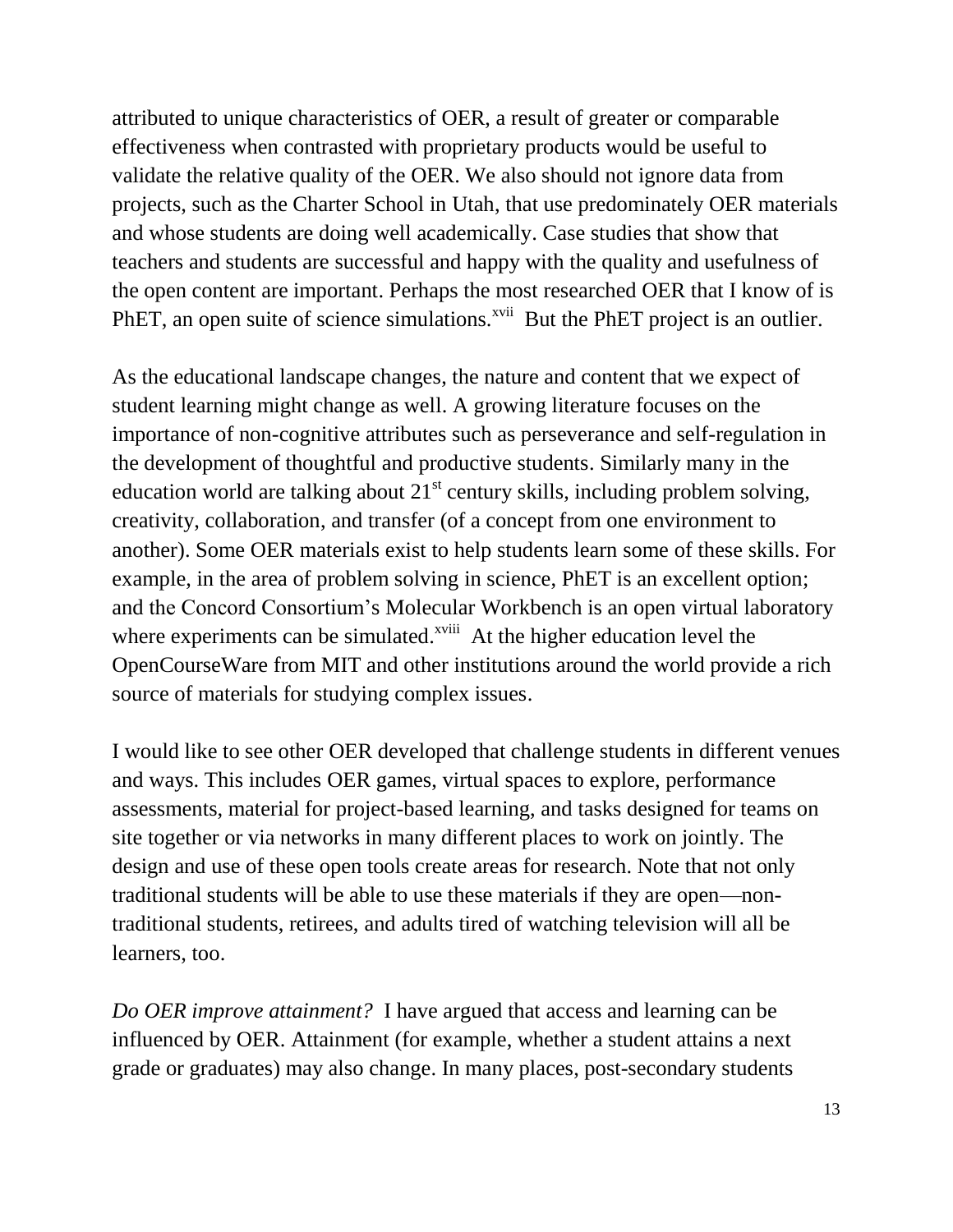already are able to study online at home or in a library where they have access to OER or other relevant materials—and then take an examination for credit. ${}^{x}$  Open materials also make it possible for students to learn on their own schedules rather than on the schedule of professors appearing in two- or three-day-a-week classes. With the freedom of setting their own rate of learning students may find that they can accelerate through the content without loss of understanding. Perhaps in the future more students will take only two to three years to graduate from four-year colleges. Finally, the MOOCs and other open materials make college-level courses available throughout life to anyone with a computer. All of these changes will influence the way that we learn and the future of our learning institutions. Yet our research in these areas is skimpy at best.

*Do OER that are adapted to fit local needs improve achievement and attainment?* Up to this point in the discussion I have focused on the possible effects of intact OER on achievement and attainment. A second feature of OER is the right to adapt the OER to meet local needs. Arguably the freedom to adapt is a good one in and of itself—it empowers the users (students, teachers, others) to bring the product into better alignment with their needs, while the act of adaptation itself may serve as an important learning experience. However, we need research to determine whether, when, and how an OER adapted to meet the needs of a new population adds value for the new users. In the context of schools, we should explore effects both on students (motivation and achievement) and on teachers (perhaps satisfaction and new knowledge).

There is a prima facie case that adaptation (e.g., translating the content to address the language of the new population) improves access for new populations. But we also need to know whether the adapted OER is effective in the new setting.

Unless the adaptive change in the OER is very significant, such as translating the text to another language, the independent effects of the adaptation probably will be small. The size of an effect will likely depend on how much and how well the OER was altered and whether or not the new population was different from the original one that used the OER.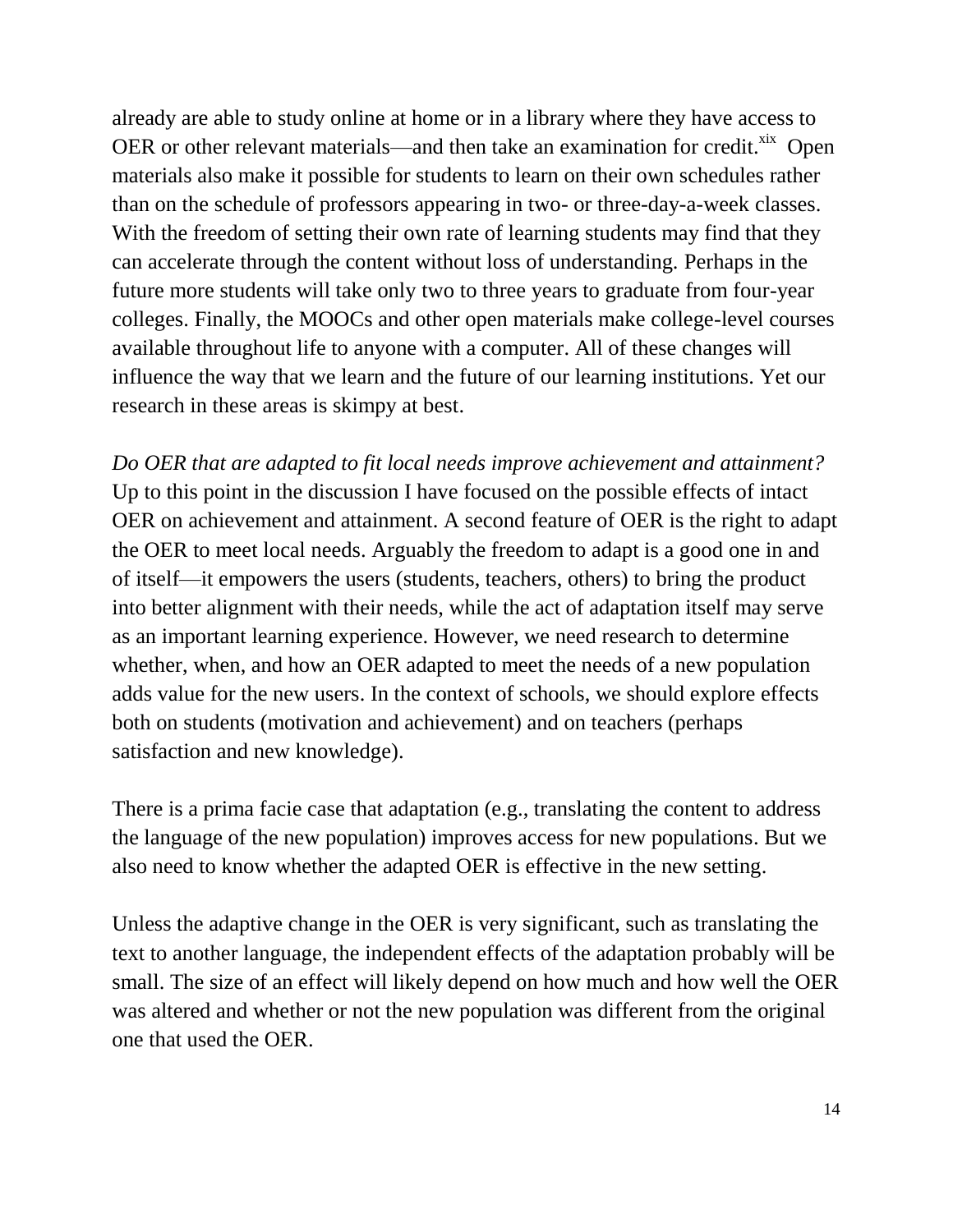In most cases we imagine that a teacher or other adult will carry out the adaptation. Another approach might be to ask students in middle and high school to carry out the adaptation. We have some reason to believe from research on peer tutoring and group study teams that the effects on learning might be quite substantial. Strategies of this sort become possible with OER and deserve exploration.

The school environment makes the research especially challenging. The constraints of our school systems and the pressure for educational interventions to not be disruptive often allow only incremental changes, which make the effects hard to measure.

*Small and big effects*. Thus, even in the area of OER adaptation, many of the changes are likely to produce only a small effect on student achievement. Small effects are not robust—they vary with the environment and the population and even within a population. When studies are replicated, small effects often disappear entirely. The problem of small effects will persist in the field as long as we nibble around the edges of current approaches to curriculum design and teaching.

But there may be a bright spot. Many nibbles focused on continuous improvement of the same content may be very important! Although the effect of one nibble may defy detection, the effect of multiple nibbles that are all focused on a particular goal such as improving achievement might be powerful enough to create a big effect.

In contrast to nibbling, suppose we imagine that we could deliberately design an OER to have a "big effect." If we design an intervention that opens the door to really powerful improvements in effectiveness, then our research challenge gets easier, and, of course, our students learn more. OER already show very large effects in access made possible by their unique characteristics.

One hypothesis is that the more flexible and easily adaptable an OER is, the greater the possible size of the effect, because local users can more easily tailor the content to meet their needs. Making OER as flexible and adaptable as necessary to engage average users in the production might become a design characteristic.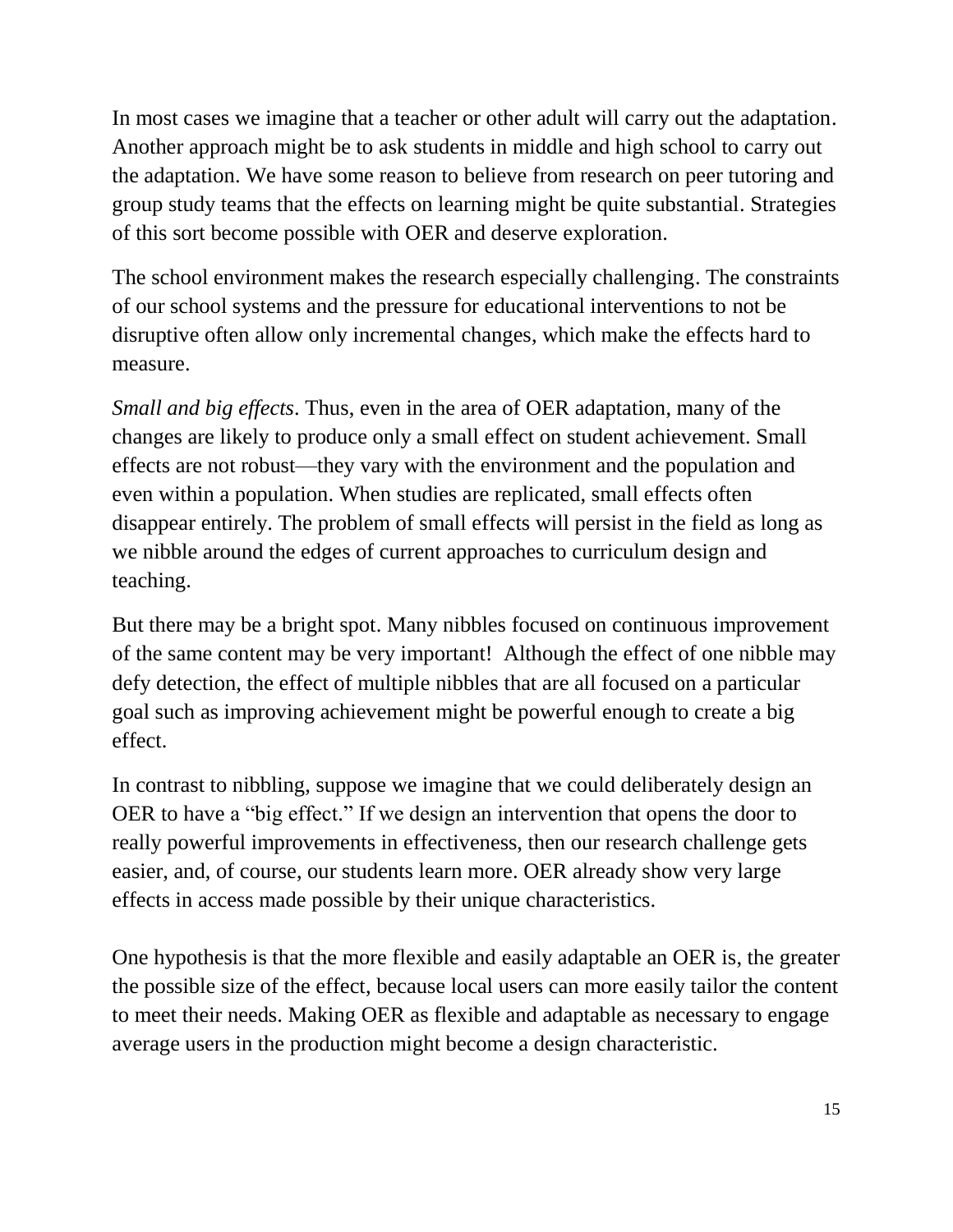This could open the door to engaging crowdsourcing of users (students or teachers) to help achieve the improvements. $^{xx}$  As we do we might consider various ways of defining large effects. For example students might be able to learn faster or learn more in the same time period and/or acquire deeper subject knowledge. Imagine, for example, that a professional network of teachers took up the challenge to create a full year course in high school algebra that could be learned by average students in one semester. In a year or two, the professional network collectively creates a product designed for accelerated learning. When piloted by some of the network teachers, the product has some problems that are corrected and the product eventually proves successful—final exam results show no significant difference in achievement between students who completed the course in one semester and those who took the full year. And, in tests six months later, the results show that the students had retained their understanding of the content.

In this example, the acceleration of learning created a "big effect." Another interesting project would be to dedicate research teams explicitly to designing open interventions that had the promise of creating very large effects. $^{xxi}$  Some of this promise might rely on the rights of the users to adapt the materials for their use. A variation would be to involve students as full participants in the design and development teams.

If we could create OER interventions that generate big effects, we would not have to rely on the rather arcane statistical and design approaches currently in use to detect small effects. Dramatic increases three years in a row by students in a dozen different schools who master algebra using a new OER algebra program may be viewed as compelling evidence, even though the study design does not meet the highest standards. Such a result should be convincing enough for people to try the program in other places.

Another reason to push for big effects is they tend to be more forgiving than small effects, which can disappear when the population or environment change. Think of big effects as robust! And the more robust the effect, the more likely it will remain in place when the OER is adapted for a new population.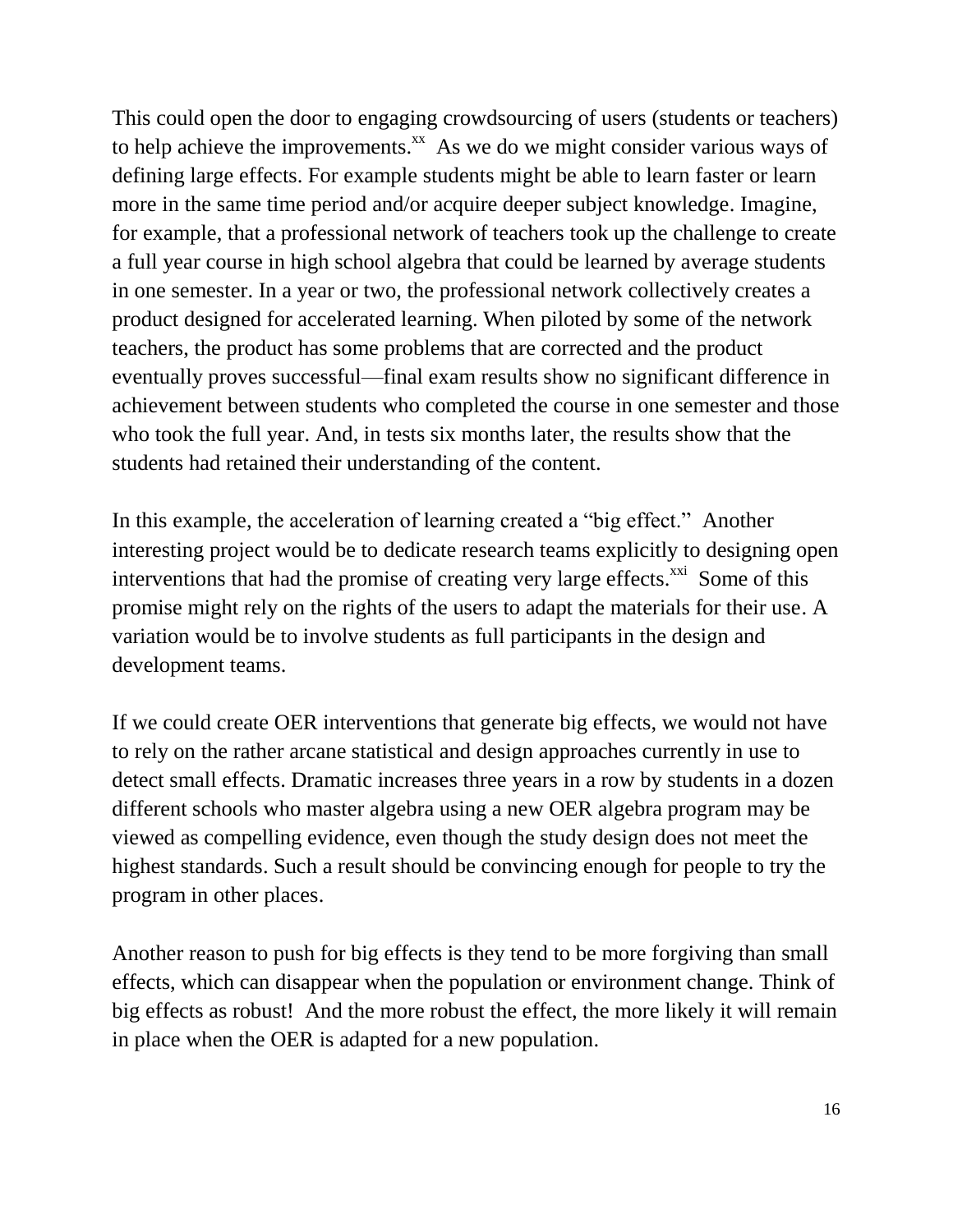In the long run, better product designs yielding large potential effects may be more persuasive and productive paths to demonstrate effective OER than highly structured randomized trials of existing products. The creation of big effect OER products and practices might also spur innovation from proprietary competitors. All of these conjectures merit further study.

The research challenges for this bucket are scattered throughout the text. One interesting one, in my view, would be figuring out how to fully engage networks of students and teachers to use adaptive and collaborative strategies to design OER capable of producing very large effect sizes. At the same time there is room for case studies in areas where sustained continuous improvement of an OER can move it from having moderate effects to having large effects.

# **Bucket D: Innovation—Investigations into New Ideas and Positive Disruption. xxii**

The discussion of "big effects" is a good introduction to this section. Big effects might well be viewed as innovation. A crude definition of innovation is that it adds *new value* through products, services, technologies, or ideas to make an activity or system more effective or to solve new or old problems. Disruption may be a product of innovation and typically refers to a substantial deviation of an organization or practice from an expected path. There is no shortage of studies and blogs focused on innovation, along with a wide range of start-ups, many using technology in hopes of breaking into education markets. In their influential 2008 book, *Disrupting Class: How Disruptive Innovation Will Change the Way the World Learns*, Clayton Christensen, Curtis W. Johnson, and Michael B. Horn write about the disruptive impact that online learning courses might have for secondary school education.<sup>xxiii</sup>

Changes in hardware and software, the accumulated wisdom of practitioners, crowdsourcing, and research on learning and teaching may all lead to new ideas and possible innovation in education. Some innovations will catch on in schools and classrooms around the world. Formative assessment tools, ways of organizing presentations, tutoring programs delivered in video and back-office capacity in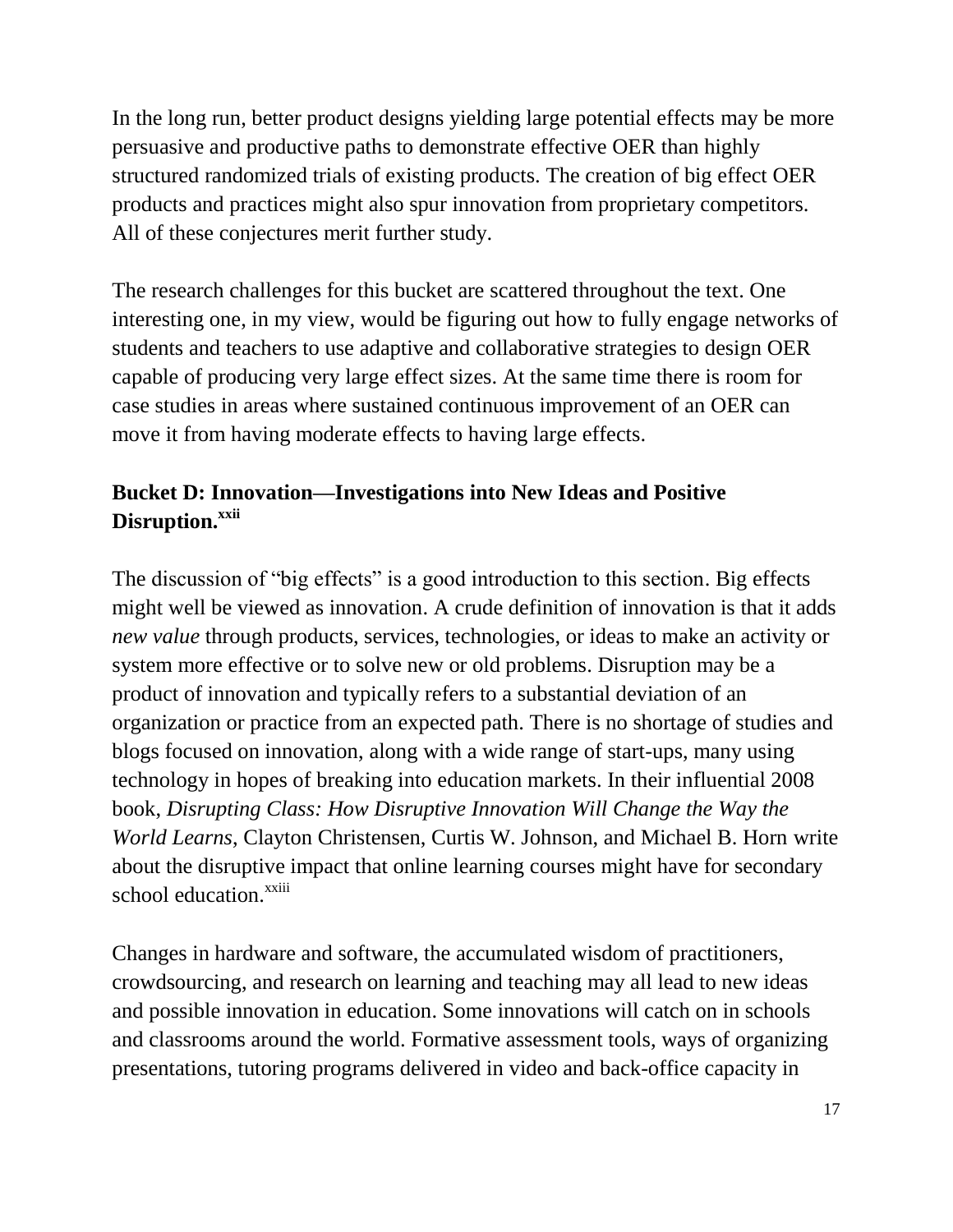areas such as data gathering are examples of ideas that have achieved wide distribution in the developed world and that offer promise everywhere. Only a few ideas in education technology, though, have been truly innovative, much less disruptive.

Because they can be adapted by users and others and are not bound by the constraints that many proprietary organizations have to generate profits and to not deviate much from well-beaten paths of users, an argument may be made that OER are more likely to become genuinely innovative than profit-driven education technology. This is not conventional wisdom, which holds that the profit motive, market place, and the greater resources of the for-profit sector will stimulate and reward more innovation. This disagreement cries out for systematic study.

The argument becomes more complicated with the possibility of marrying "openness" with the market. Linux arguably became disruptive when Red Hat made it truly available to businesses that lacked the technological capacity to use it without expert outside support. OER without NC (non-commercial) restrictions might benefit from dramatically increased usage if supported, perhaps augmented and promoted, by the private sector. This could easily happen with governmentsupported OER, which are in the public domain. $x$ xiv

In earlier sections I discussed a number of OER that I believe deserve the labels "innovative" and "disruptive." Indeed, every OER that has gone to scale meets many of the criteria for innovation. MIT-OCW is an innovation and is viewed by some as a positive disruption. The advocates might reason that the prestige of the university and the breadth of its approach in opening up huge amounts of its instructional content for access, use and adaptation, led other universities all around the world to a new perspective about openness. Professors, students and other interested people across the globe now have continuous and unfettered access to the rationale and content of all of MIT courses. OCW does not stop at the boundaries of Cambridge. Spurred by MIT's example, well over 150 institutions from more than 60 nations have formed a network (consortium) and publish their own Courseware.<sup>xxv</sup>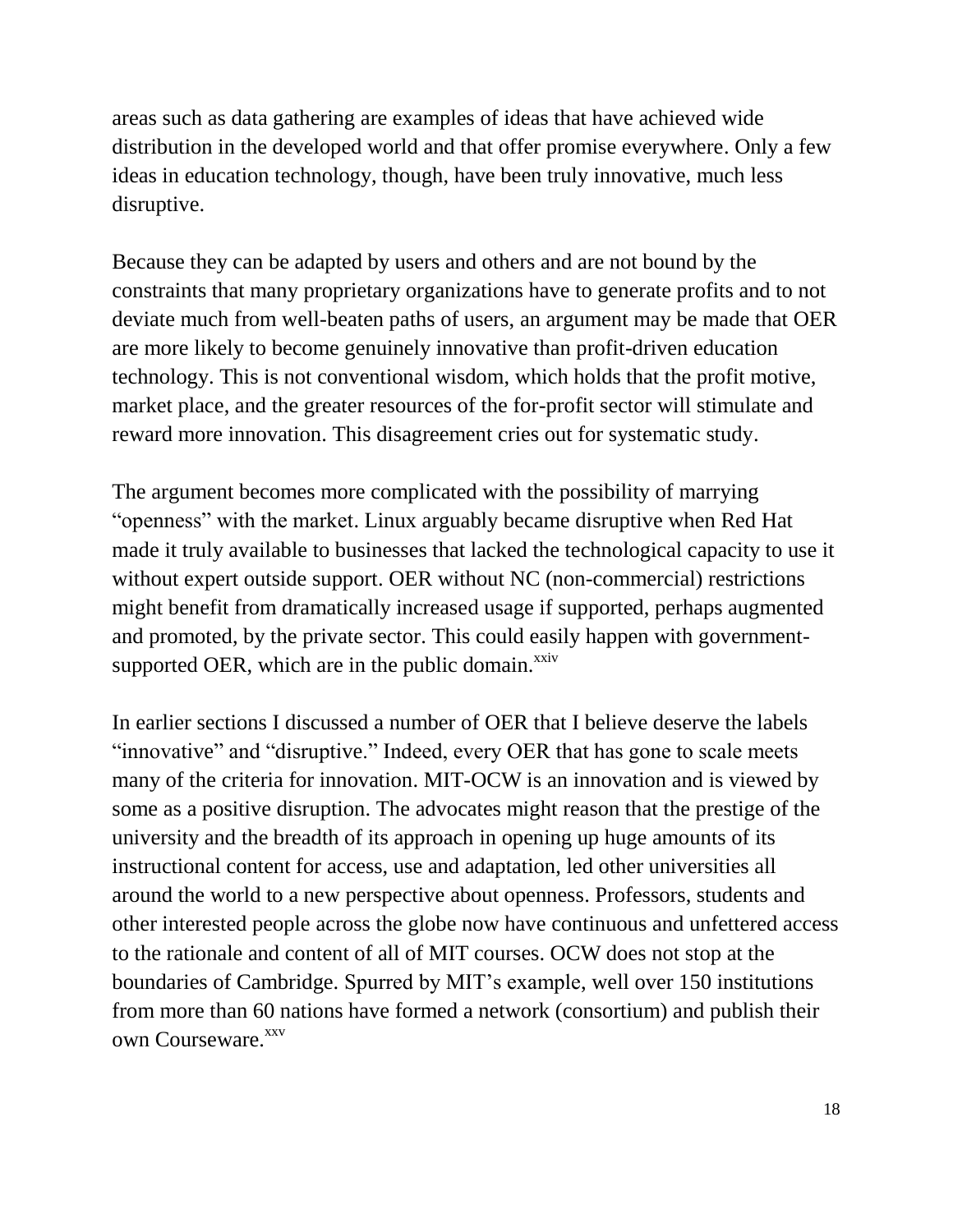The Creative Commons licenses have been innovative and disruptive in the creative arts, science, and education. Open Access has been innovative and positively disruptive. Wikipedia is innovative and disruptive. Where are the encyclopedia salespeople who used to come door to door? Khan and TESSA are innovative and Khan arguably has been disruptive. The Connexions platform was innovative in 2002 and is rewiring itself to be innovative through an emphasis on open textbooks in 2013,<sup>xxvi</sup> while Gooru's plug and play platform is close to becoming innovative now. <sup>xxvii</sup>

As with the challenges presented in the other parts of this paper, it is useful to look at the special characteristics of OER. Access level 1.0 is one step, Access level 2.0 is a second step. They both help a product or idea to become innovative or disruptive. But the potential giant of innovation and disruption is Access level 3.0, which allows the OER to be adapted by users to accommodate their unique circumstances.

Many observers argue that by 2018 the traditional landscape of the classroom will be different; altered by openness, crowdsourcing, professional networks, collaborative development, a growing attention to diversity, and some sort of connected equipment at every desk and in every pocket. The incidence of traditional paper and digital textbooks, fixed time to learn, and linear and rigid teaching and learning will be greatly reduced. Non-traditional learning will be greatly increased. Open and adaptive online learning and teaching materials will be easy to use, highly interactive, and personalized to the needs of students and teachers. Networks of teachers will have access to a wide variety of tools and the capacity to improve them for their classrooms. Students will have far more authority to work in groups, to explore, and to proceed at their own rate and to explore.

Even if the world has not made all of these changes, I expect a wide variety of innovations, some disruptive, to emerge from the Open space. Free online learning courses, fueled by the MOOCs, are already seeding serious disruption in the postsecondary sector. Fully *open* online courses, with plug and play platforms, may be the vehicles that ultimately accomplish Christensen, Johnson, and Horn's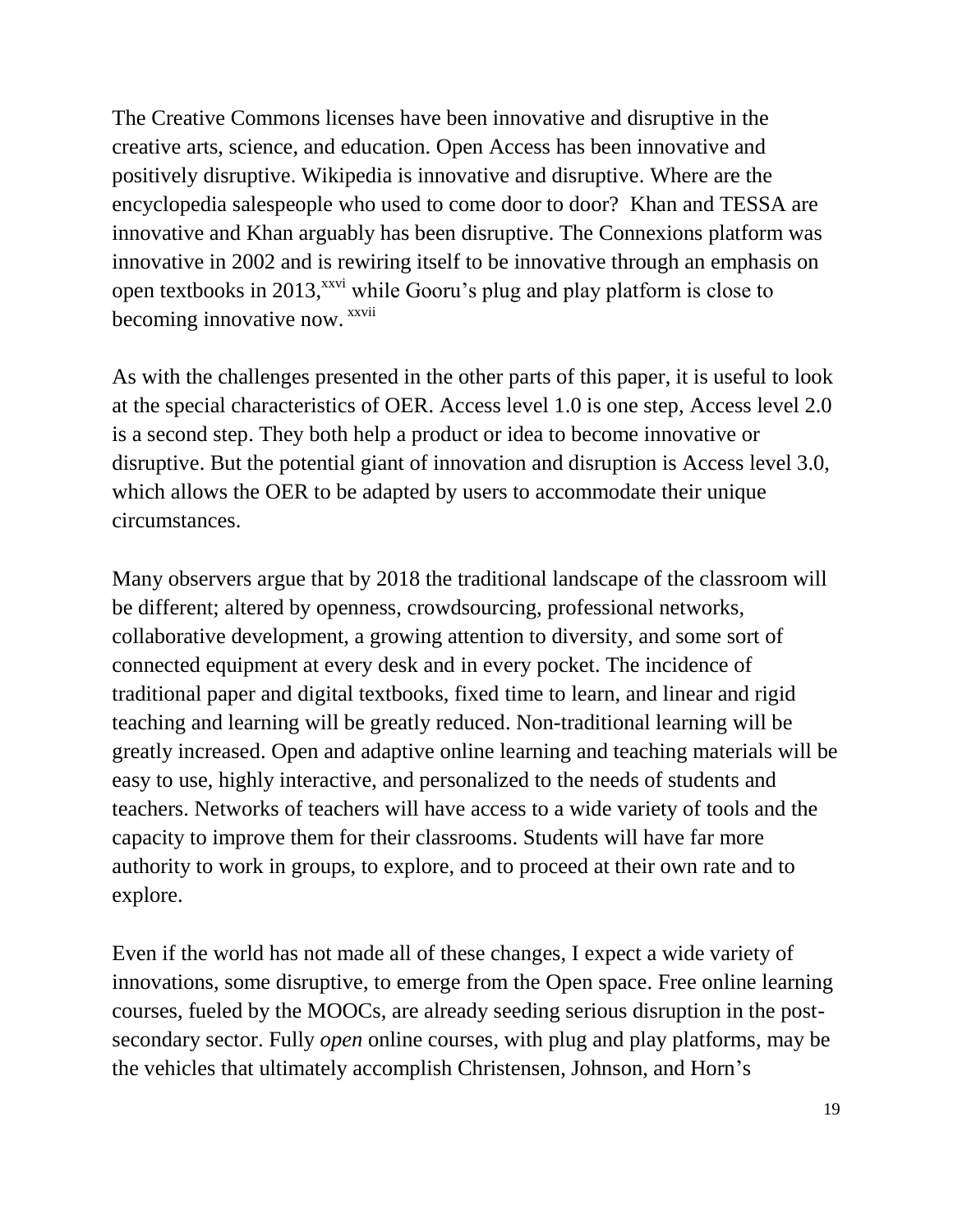predictions about secondary schools relying heavily on online courses in the future. The increasing likelihood that many students will be able to learn more material more quickly in carefully crafted and motivational online courses than in average traditional classrooms will create disruption as students challenge the concepts of an academic year, semester-sized bites of knowledge, and credit for seat time rather than academic performance. In the context of on-line courses we cannot overestimate the power of being able to review the presentation of material multiple times. Asynchronous lectures or other forms of presentation that are continuously available, ironically like books, provide individual students and students in groups the opportunity to immediately cycle back and test their understanding of the content being presented. $x_{x}$ <sup>xxviii</sup>

One byproduct of this disruption may lead to open courses being supported by private for-profit companies—the field's increasing understanding of the potential power of adaptation could alter the private sector's business models and its current position on openness.

Many advocates of OER also believe that, as teachers collectively realize they can modify open materials, schools themselves will become fertile farms for innovation. Teacher professional networks that create opportunities for crowdsourcing could be endlessly productive using OER to improve academic products, while networks that link OER and deeper learning could be very powerful. All over the world, teachers with common national curricula are now able to form professional networks via the internet. In the U.S., the adoption by over 40 states of the Common Core State Standards could accelerate this practice. All of the ingredients for bottom-up innovation are already in place.

Initially, a few teachers will engage in such efforts. The high levels of the demands of time and energy on most teachers and the lack of technology support initially will keep the numbers small. Over time, however, we should expect to see teachers more and more involved in using adaptation as a regular tool of their trade as hardware and software become more and more easily adaptable, and the power of networks becomes more evident and ubiquitous. To a significant extent, teachers will assume greater control over their work. Simultaneously, students will also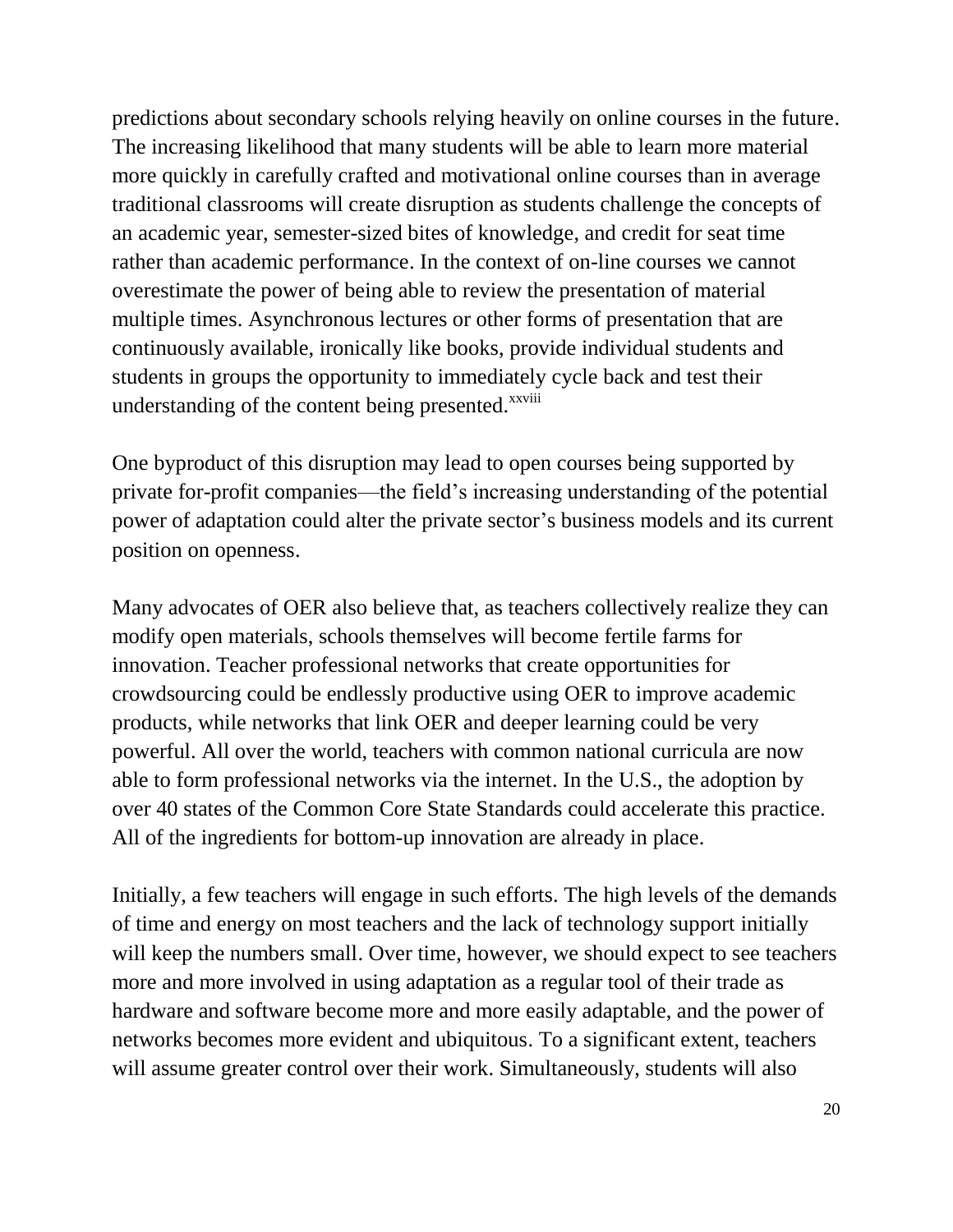have new opportunities to control their pace and directions of learning. We have little evidence about how these two trends will interact, but it is certainly something that should be explored and tracked over time. Besides, I don't believe any other profession has seen its front-line actors dramatically modify its core work processes in the way that advocates envision for teachers. Wouldn't it be deliciously ironic if teachers were the first?

Finally, innovation by definition is something useful that has been unexpected. We should not underestimate the possibility that innovation arising from unique characteristics of OER can be used to help solve social and educational problems. Two of the characteristics of a solvable problem are that it has boundaries and that success and failure can be measured. One interesting challenge for a foundation would be to take a set of specific educational problems and see whether OER could address them.

How might OER address the costs and challenges that limit the kinds of laboratory experiences available to middle and secondary school students all over the world? How might OER help parents to work on reading with their children? How can the use of crowdsourcing by professional teacher networks help create a library of open learning materials for high school biology based on high-quality problems? How can we use OER to accelerate how  $8<sup>th</sup>$  graders learn algebra?

How can we provide OER to students in schools without electricity or connectivity? Here is a problem that exists right now and for which OER have stimulated a set of strategies to address. The problem arises throughout the developing world in low-cost private schools or public schools that lack Internet access and electricity and often have untrained teachers. We find such schools in many nations including Kenya, Pakistan, India, and in the Syrian refugee camps. One approach to the problem might be to provide Khan Academy or other OER materials to support the work of the teachers. There are a variety of ways to make use of the OER materials. The content could be drawn from a memory stick plugged into a low-cost, credit card-sized Raspberry Pi computer and displayed by an inexpensive projector onto a screen in the front of the classroom. Power to run the computer and projector may come from solar panels or from human sweat, as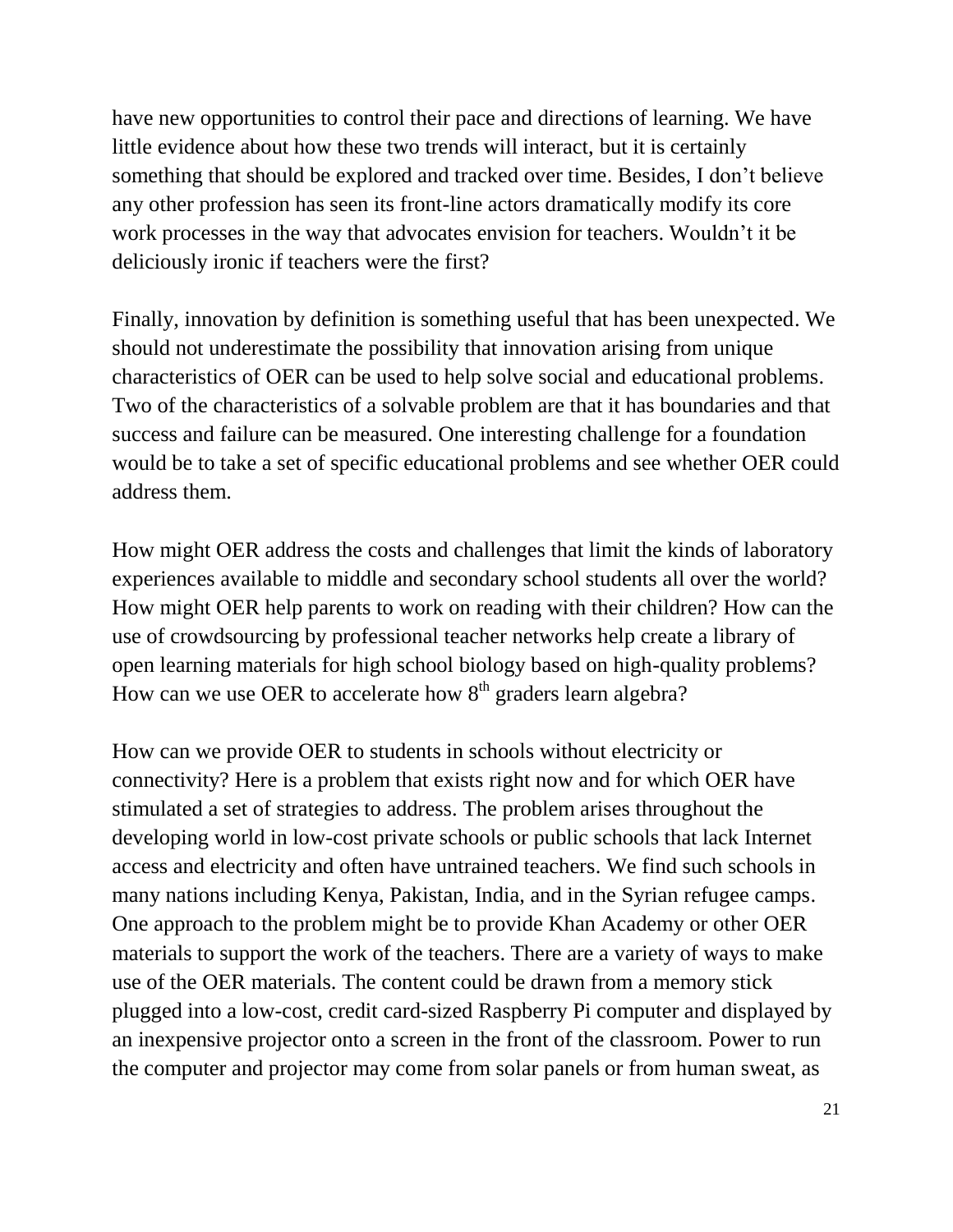in a pedal-powered generator. This process circumvents common problems such as lack of Internet access and connections to an electrical grid, teachers' unease about their grasp of math, and the probable lack of availability of up-to-date  $text$ <sub>textbooks.</sub> $\frac{xxix}{x}$ 

Another example comes from higher education. It is hard to imagine a network such as the African teacher education project, TESSA—in which universities share their understanding, methodologies, and materials related to teacher training existing without OER.<sup>xxx</sup> Networks like TESSA and OCW Consortium (OCW-C) that engage like-minded people in sharing OER to help solve common educational problems appear to be an important by-product of the OER movement. The use and effectiveness of networks in increasing access and quality deserve research.<sup>xxxi</sup>

I believe that we must not underestimate the potential power of open materials to suggest solutions to problems that might never be discovered were we constrained to the use of proprietary resources. One research/analytic task might be to create a typology of conditions and uses where OER can be expected (or not) to play an important role in creating innovative ways to address important access problems. I understand that OCW-C is exploring this approach as a new part of its mission statement.

In summary, openness has been disruptive in government, software, research, music, and publishing, and shows promise of being disruptive in education as well. So far, the sources of disruption appear idiosyncratic—a faculty willing to share its knowledge, a Nobel Laureate with a strong desire to improve science education, an uncle wanting to help his niece learn math, a leader of a major Open University having an extraordinary commitment to openness. We need to understand better how innovation and disruption using OER has come about, and how they might be nourished in the future.

There are so many possibilities for research in this arena. I have mentioned a variety of issues that deserve research and action. The critical issues have to do with better understanding the social and technical environments that support useful innovation and disruption. The roles in the supportive environments of networks of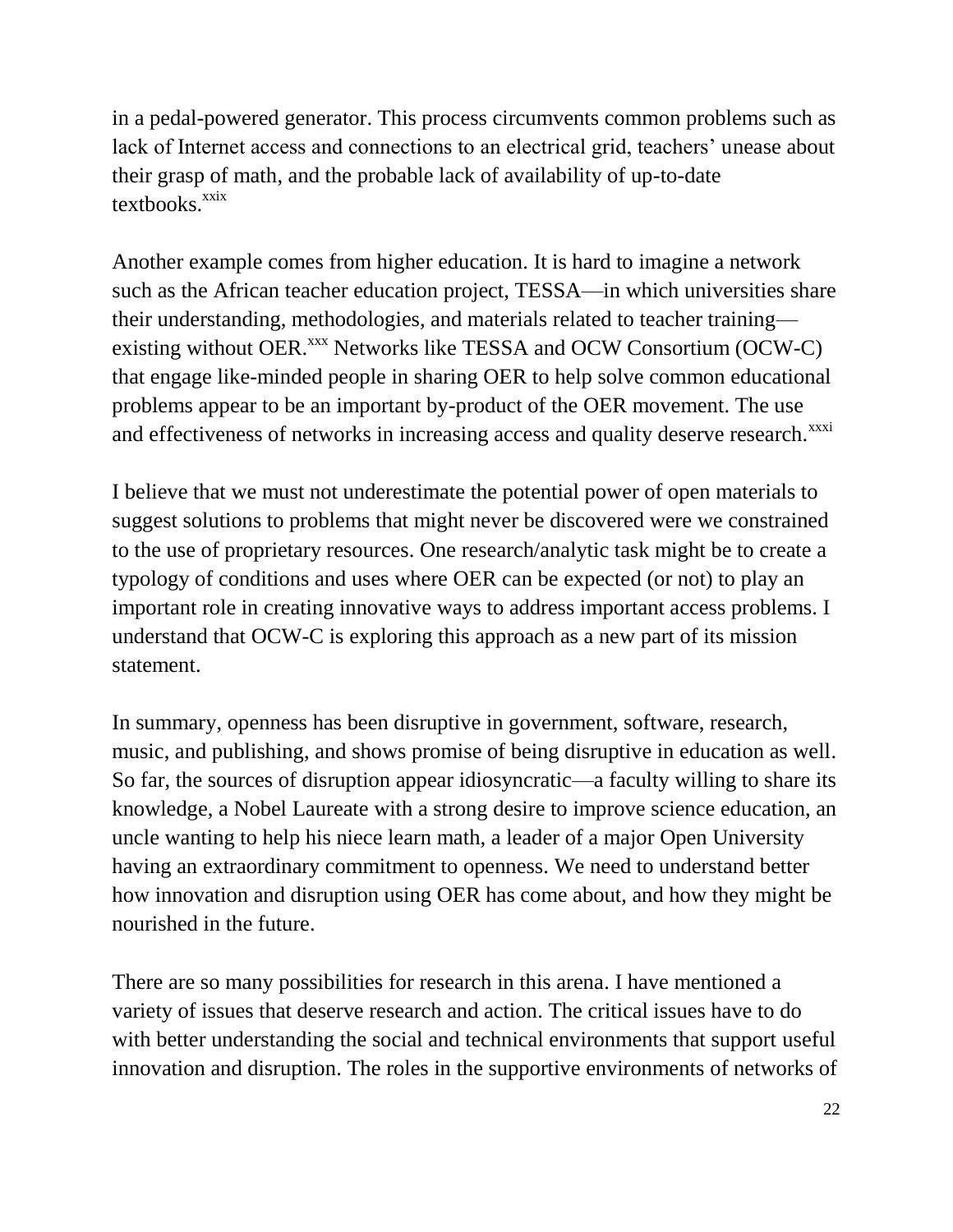users, of crowdsourcing, and of the power of an OER being adapted for new circumstances all need to be studied. And, someone needs to keep track of what we learn about all this.

This suggests that some foundation or organization such as OECD or UNESCO hold a meeting every two years with the goal of producing a serious report on the relationship between OER and innovation and disruption, pointing out valuable new avenues of research and practice.

### **Bucket E: Beyond Formal Education: OER used in other domains.**

Other than Open Access which is, in the words of Wikipedia, "the practice of providing unrestricted access via the [Internet](http://en.wikipedia.org/wiki/Internet) to [peer-reviewed](http://en.wikipedia.org/wiki/Peer_review) scholarly research," I know only a little about this area. The concept of Open Access has been around for a long time, but has grown with the Internet and began to explode around 2005. Measured by numbers of articles per year, it is on the upside of a J curve. The strengths and possible weaknesses of Open Access and its history are set out in a variety of places. <sup>xxxii</sup> I don't need to expand the discussion here except to suggest that we need continuing attention to the research on Open Access in the areas of quality and use of publications.

Public health and agriculture are two other sectors that exemplify the possibilities for the use of OER outside of traditional education.

For the past decade, the Public Health School at Johns Hopkins has posted OCW (now including over 110 courses), while Tufts University has created open courseware and other OER from its faculties of dentistry, general medicine, nutrition science and policy, and veterinary medicine. As part of its overall emphasis on OER, the University of Michigan has extensive OER in dentistry, general medicine, nursing, and public health. Teachaids.org is an open website originating from Stanford that makes free educational materials about AIDS available for streaming and free download in multiple languages all over the world.<sup>xxxiii</sup> All of these institutions make substantial efforts to insure that their content reaches the developing world.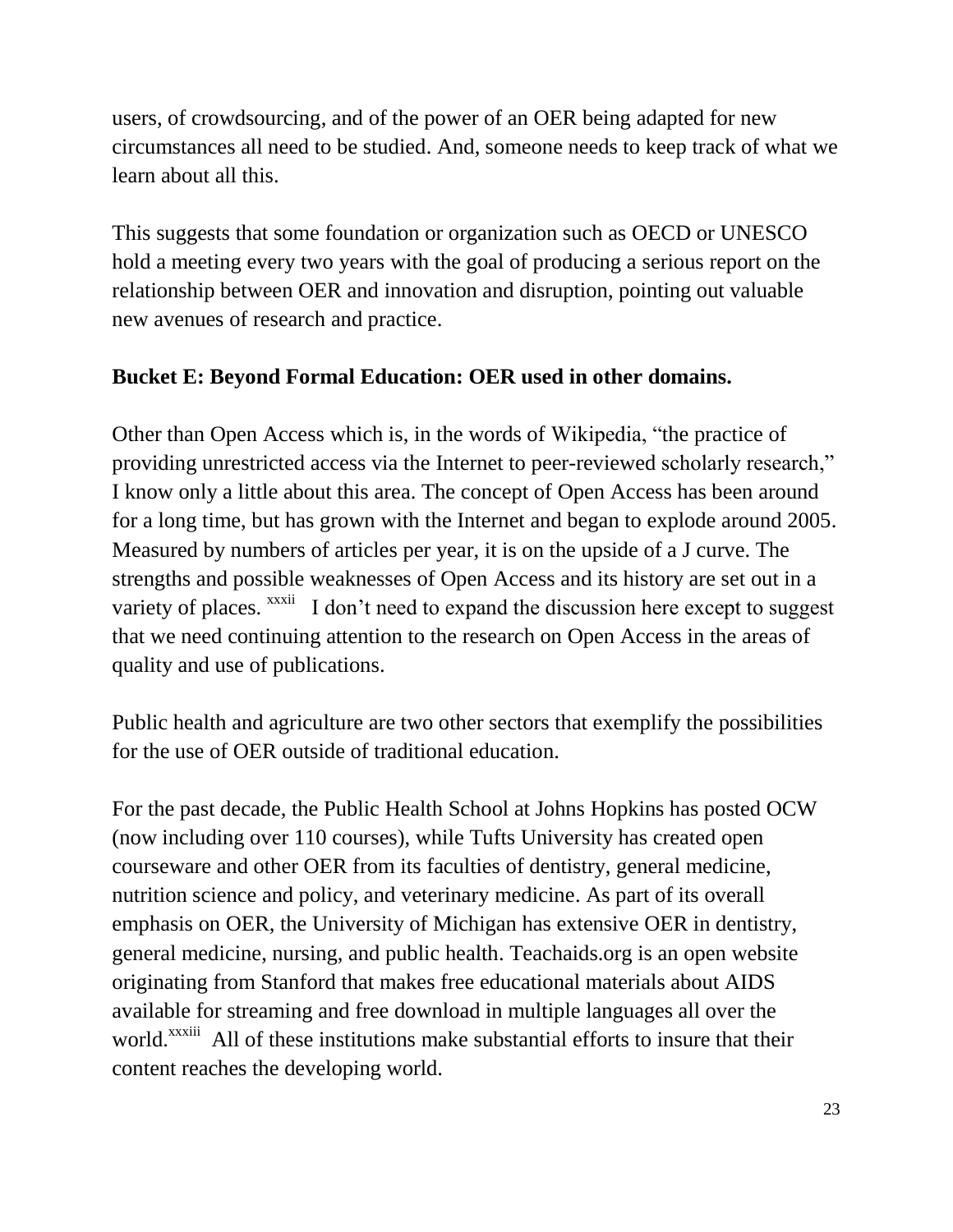A Pub-Med search for OER and Public Health came up with only a few citations in  $2011$ <sup>xxxiv</sup> However, all of the traditional OER metrics are on a steep curve and I suspect that the use of OER in Public Health is also climbing. A search of OER Commons for "Public Health" in April 2013 found 314 matches from all over the world. A Google search in December 2013 for "open educational resources" "Public Health" found 0.3 million references. <sup>xxxv</sup>

Agriculture is a core part of the OER Africa organization. A quick search on OER Commons found 614 matches for agriculture, matches again reflecting materials from all over the world.<sup>xxxvi</sup> A Google search on "open educational resources" "Agriculture" in December 2013 found 0.8 million hits.

It is legitimate to ask why we should separate OER into sectors like public health and agriculture. I guess the answer is to remind ourselves that OER has an extraordinary reach across many sectors. The use of openness and OER goes well beyond math and science and literature and history in our schools. The rise of smart phones and related technology has remarkably increased the ability of people all over the world to connect with each other for multiple purposes.

In light of this, the development and sharing of important and practical information in all sectors becomes necessary and inevitable. Organizations like UNESCO or the World Bank, which cross the lines of many occupations and professions, could promote research and consolidate and share information about best practices, new strategies, and the way that OER is used in these various sectors, particularly in the developing world.

Finally, at risk of appearing too ambitious, I would like to see OER leveraged to address pervasive problems not easily categorized into sectors, such as global warming, poverty, legal services, water scarcity, and the lack of educational opportunity in refugee camps.

On the research side we at least should have an ongoing project chronicling the use of OER in a number of key domains other than traditional education. xxxvii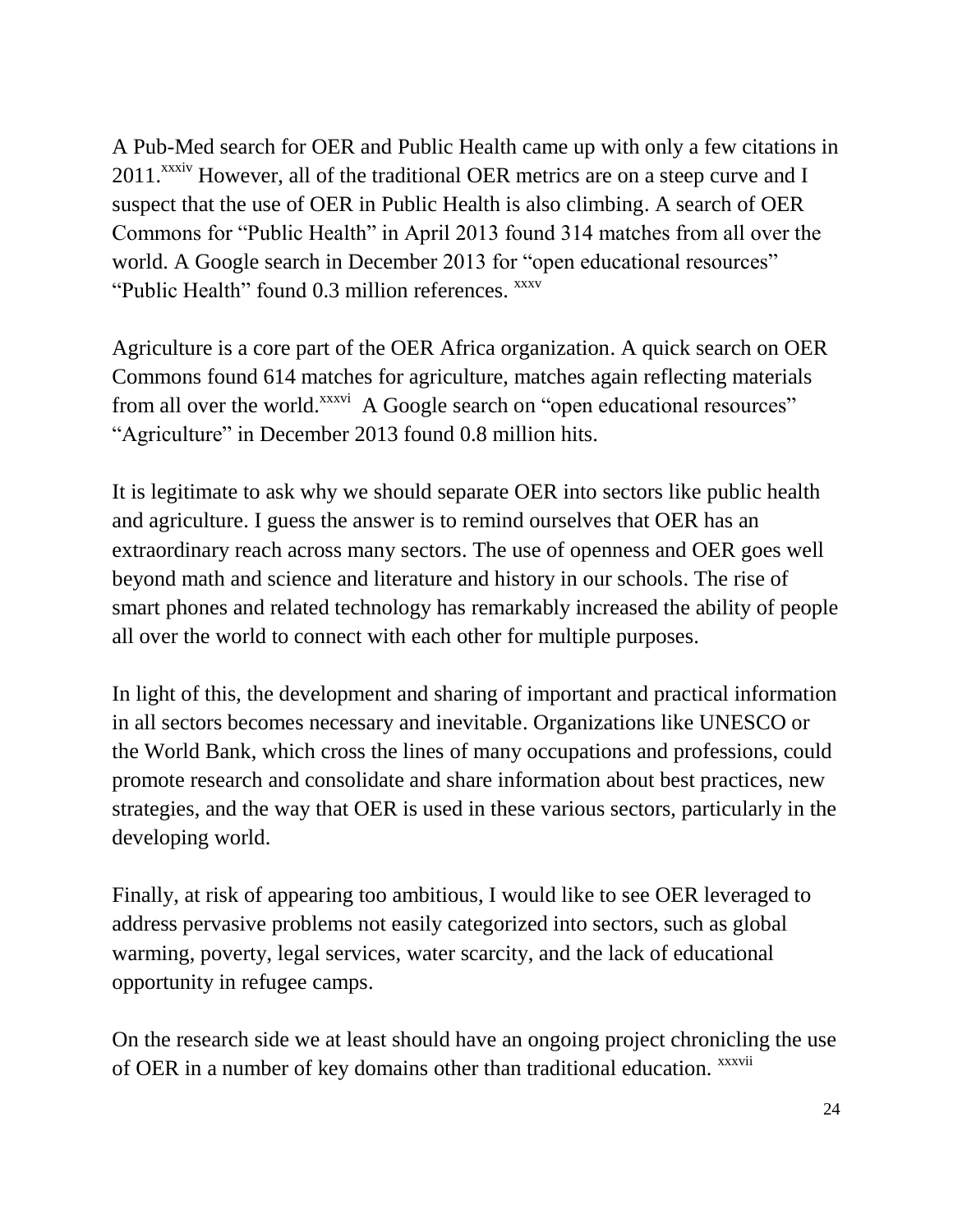## **Bucket F: Sustainability**—**Research on Business Models to Safeguard the Viability of OER Products over the Long Term.**

I started this section intending to focus on the issue of how to sustain institutions that create and house OER, but I found myself also beginning to grapple with the issue of sustaining OER as a field, an issue that is considered in Bucket I. Both sets of issues are complex and difficult, and challenge the future of OER.

In a 2007 paper for OECD, David Wiley defined OER sustainability as "an open educational resource project's ongoing ability to meet its goals." He saw two parts to the definition. One is the "sustainability of the production of the educational resources," and the second is "the sustainability of sharing the resources." XXXVIII The paper's treatment is thoughtful and useful. One strong insight pointed out the usefulness of incentives to support OER. The paper describes a number of the characteristics of technology and OER, and reflects on how those characteristics affect sustainability. Wiley also sketches a number of models for sustainability, drawing to some extent on earlier publications by Dholakai, et al, and Downes.<sup>xxxix</sup> I mention all of them below.

My treatment here is modest compared to these early papers and to two important articles from 2011. One was by Neil Butcher and Sarah Hoosen for the Commonwealth of Learning, "Exploring the Business Case for Open Educational Resources." Another by F. H. T. de Langen and M. E. Bitter-Rijkema was "Positioning the OER Business Model for Open Education."xl

Butcher and Hoosen suggest four models for support that do not require an individual or institutional benefactor: recovering funds saved through the use of open textbooks or courses; funding from governments, foundations, and scholarly communities for Open Access to academic journal articles; a subscription model similar to the one used by the Monterey Institute for Technology and Education (MITE) and SAKAI; and the creation of alternative accreditation or certification models such as credit for performance, where students use OER and then pay for passing certification assessments.<sup>xli</sup> They also note promising examples of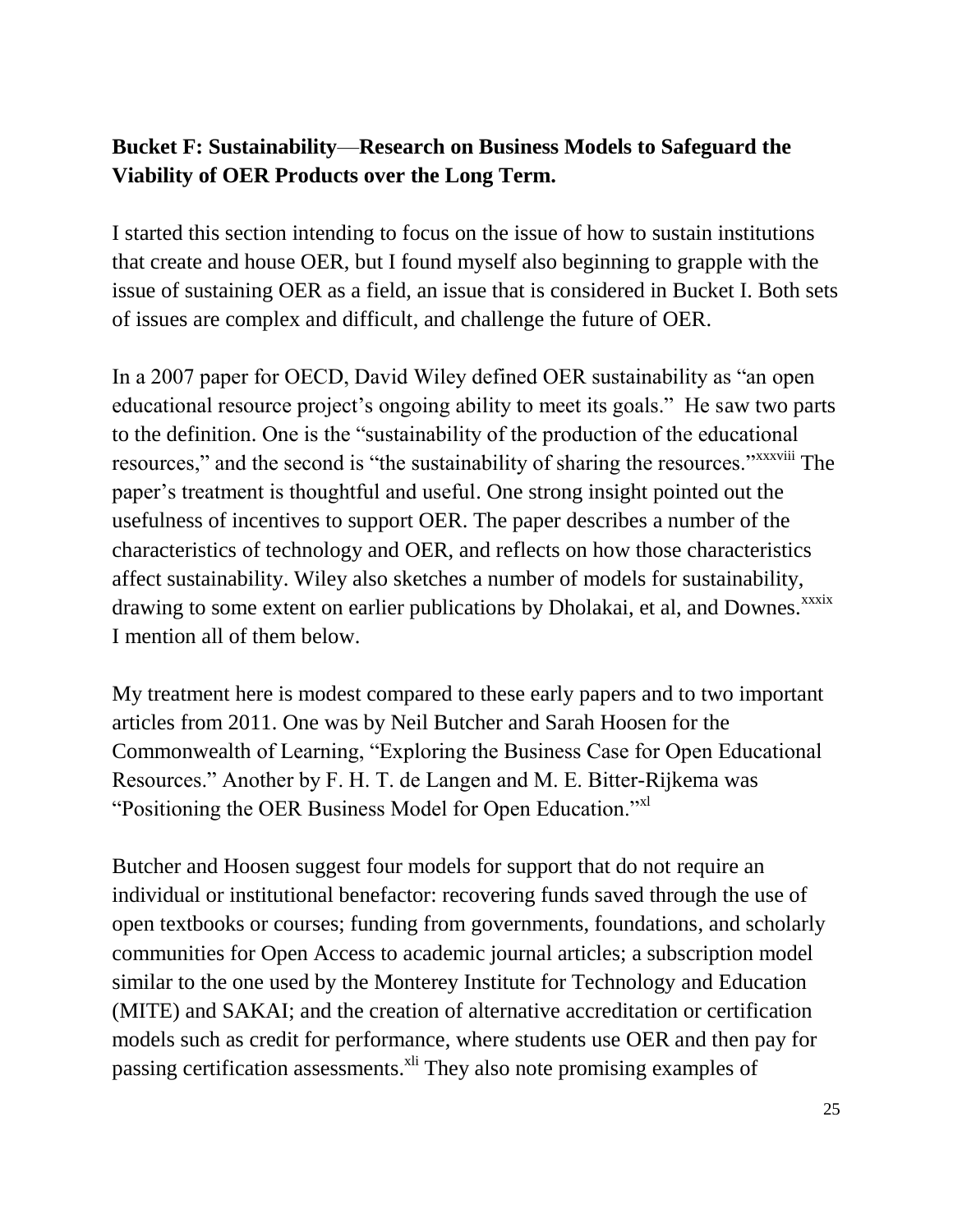governments providing public funding for OER, not just by putting their materials into the public domain, but also by requiring some products of government funding to be given a Creative Commons or other such license.

De Langen and Bitter-Rijkema take a more radical approach. They link the idea of an OER business model to the sustainability of OER. They postulate that the *sustainability of the overall OER movement,* rather than of individual applications, depends on the construction of a business model that can serve as a "flight deck from which necessary OER-based learning activities can be launched." Their somewhat tentative conclusion is that "OER-based open learning networks" that engage in "social production modes of learning" constitute that "flight deck" and can, in the long run, sustain the idea of open education and OER. They see a future where there is a "shift from prescriptive education methods toward open learning formats and from monetary earning models toward a value network business model approach." These are provocative and important ideas—ones that deserve attention and probably funding to explore.

It seems to me that we ought to tread thoughtfully down both of the paths laid out in these papers. Until de Langen and Bitter-Rijkema's ideas come to fruition, the need will continue to secure resources to support and sustain OER applications. Both pairs of authors call for more research and study.

Currently, OER are supported by foundations (e.g., Hewlett, Shuttleworth, Open Society, Gates, Saylor, Arnold), higher education institutions (e.g., MIT, Athabasca University, OU-UK, Michigan, Tokyo, the University of South Africa), governments, and many individuals who give of their own time. Foundations will continue to support OER, but I expect less money will be designated for general needs like infrastructure development and maintenance, while more will go to particular projects such as a new and open Algebra course. Foundations generally will not commit ongoing support even for those activities they initially fund, often because they want to urge the leaders of the activity to be self-sustainable. For OER, the posture of the foundations that claim to be interested in innovation seems surprisingly near-sighted because the emphasis on self-support may constrain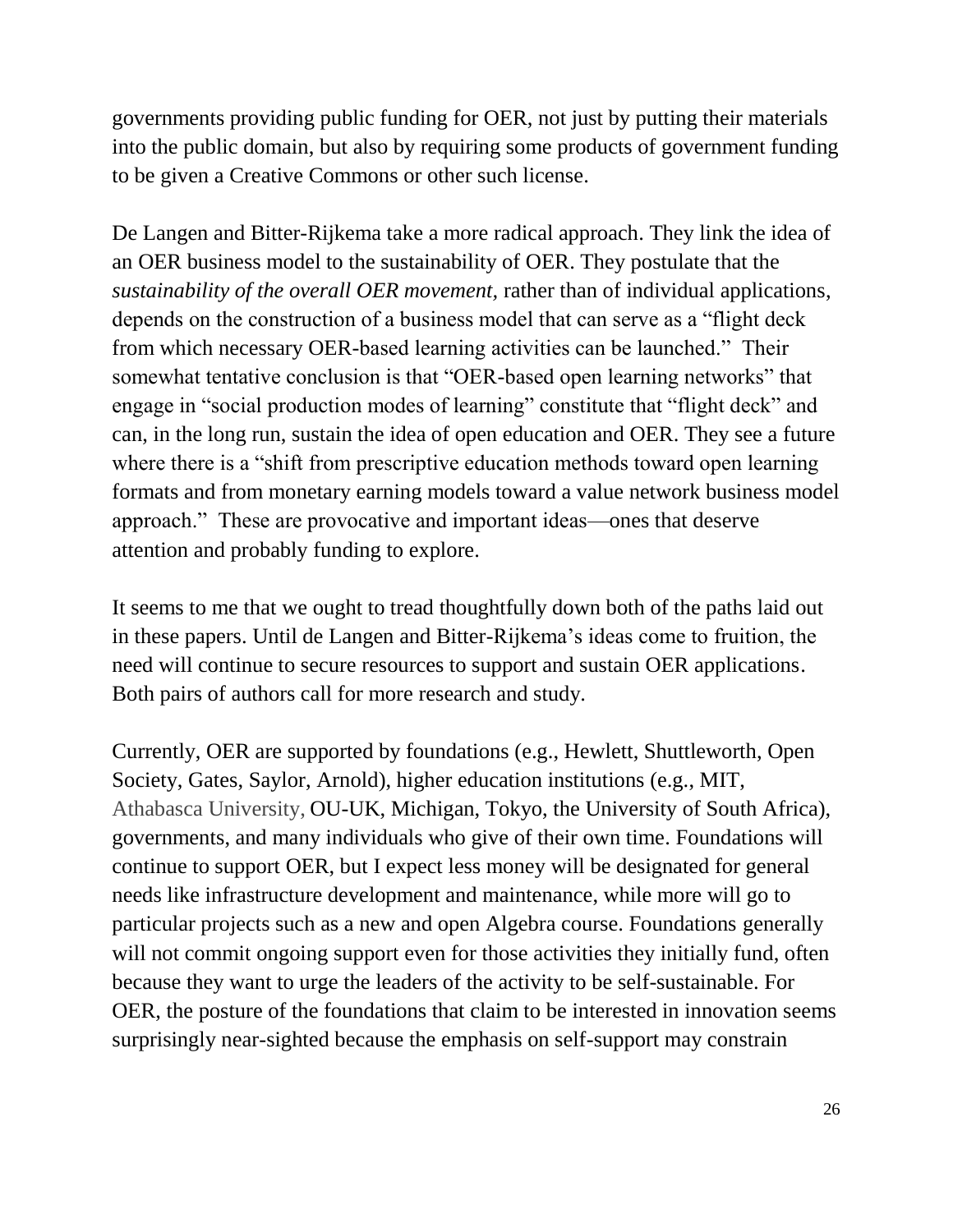innovation. A better criterion might be the quality of the work and the likelihood that the product will be effective.

Elite institutions of higher education will keep their existing materials up to date, but there is no guarantee that new material will continue to be made available. Other higher education institutions, whether publicly or privately supported, may not have the will or the resources to continue to sustain OER.

As a consequence of unreliable support, many advocates count on governments around the world to support and sustain OER by passing enabling policies and approving appropriations. Brazil, Vietnam, South Africa, Poland, the U.S., and the Netherlands are examples of countries that have helped to support OER by creating policies or by providing specific funding for new applications.<sup>xlii</sup> Creative Commons supports a wiki that keeps track of many of the government policies proposed or passed in various jurisdictions around the world.<sup>xliii</sup> Of course, this does not include the incredible amount of rich material placed on the web for free use under public domain license by dozens of countries, not to mention the content from government-funded enterprises such as the BBC and WGBH. In addition, many countries are explicitly promoting Open Access for research supported by public funds.<sup>xliv</sup>

As with any solution, government funding has its strengths and weaknesses. In the U.S., for example, the OER resulting from recent grants from the Labor and Education departments appear unlikely to receive continued support from the government for improvement or updating. $x^2$  This may be because the government has not caught up with the adaptive features of OER, and the need for continuous improvement of a product. It may also be because the existing publishing community would oppose the action.

In one of her last acts at the State Department, former U.S. Secretary of State Hilary Clinton personally announced an initiative to create a library of open textbooks in both English and Arabic. $x^{\text{1vi}}$  At this time the initiative remains in the planning stages and issues of sustainability have not yet been addressed; but, as openness becomes more prevalent across cultures, I expect more such moves.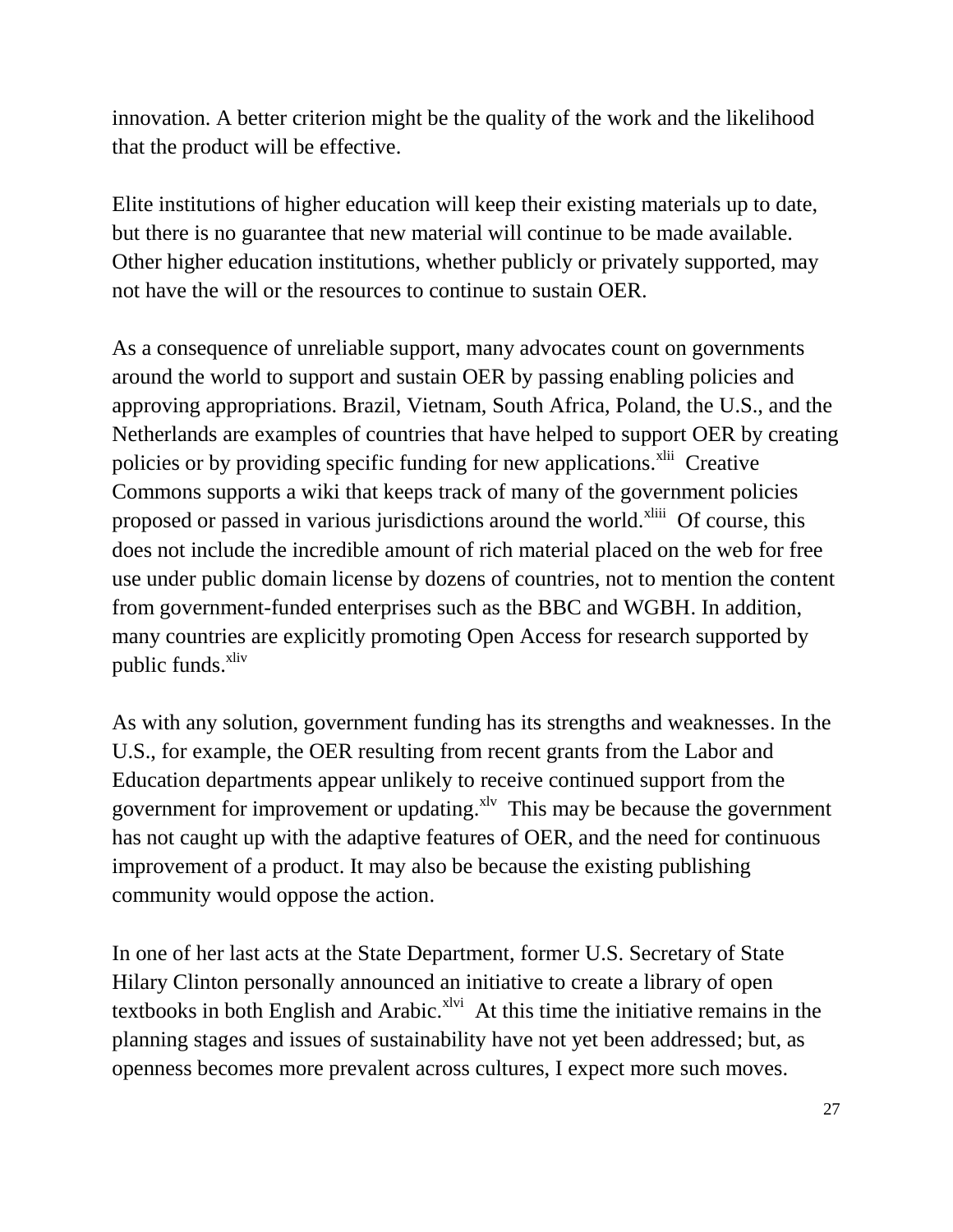Actions such as these may have the potential to be disruptive. Logically, for example, it seems as if we might be just a few small steps away from making all public education materials open to all users (within and outside the school system) for use, reuse, and revision. Public coffers—usually those of states and districts in the U.S. and often the federal government in other countries—already support free textbooks and other curricular materials for K-12 students. Why not make them open to everyone— students, parents, teachers, public higher education, etc.? One big step, making the texts digital and free on the web for students and teachers, is already happening. The cost of a second step, providing access to the textbooks for everyone on the web, would be minimal. The economic and social benefits, however, could be considerable, especially to the developing world and to individual parents and learners. A third step would be to allow the open textbooks to be adapted to different environments around the world. The answer, of course, to the "why not" question is that such a policy would disrupt the current business model of commercial publishers, which to date rests on selling books. This approach would rely on governments, which, unfortunately, are sometimes fickle. xlvii

Perhaps a more robust system would include a mix of government and the not-forprofit and even for-profit private sector. Indeed, if there were more organizations, like CK-12 and OpenStax, committed to creating high-quality open textbooks, the commercial textbook publishers—like horse-drawn vehicles—might cease to exist in their current form.<sup>xlviii</sup> As we near that point we need to think hard about what will replace the existing business models.<sup>7</sup>

For OER materials that are not supported by government funds, the answer ironically may be to create a business plan that involves turning the open and free OER into market commodities in some way. This turns out to be more difficult than people have suspected. The examples from Butcher and Hoosen are only one

 $\overline{\phantom{a}}$ 

 $\frac{7}{10}$  Note that if such a scenario came about we also would need some rapid research to begin to understand the impact of the change – a particularly important question would be: would the change result in the improvement of the curricular and instructional materials in a meaningful way?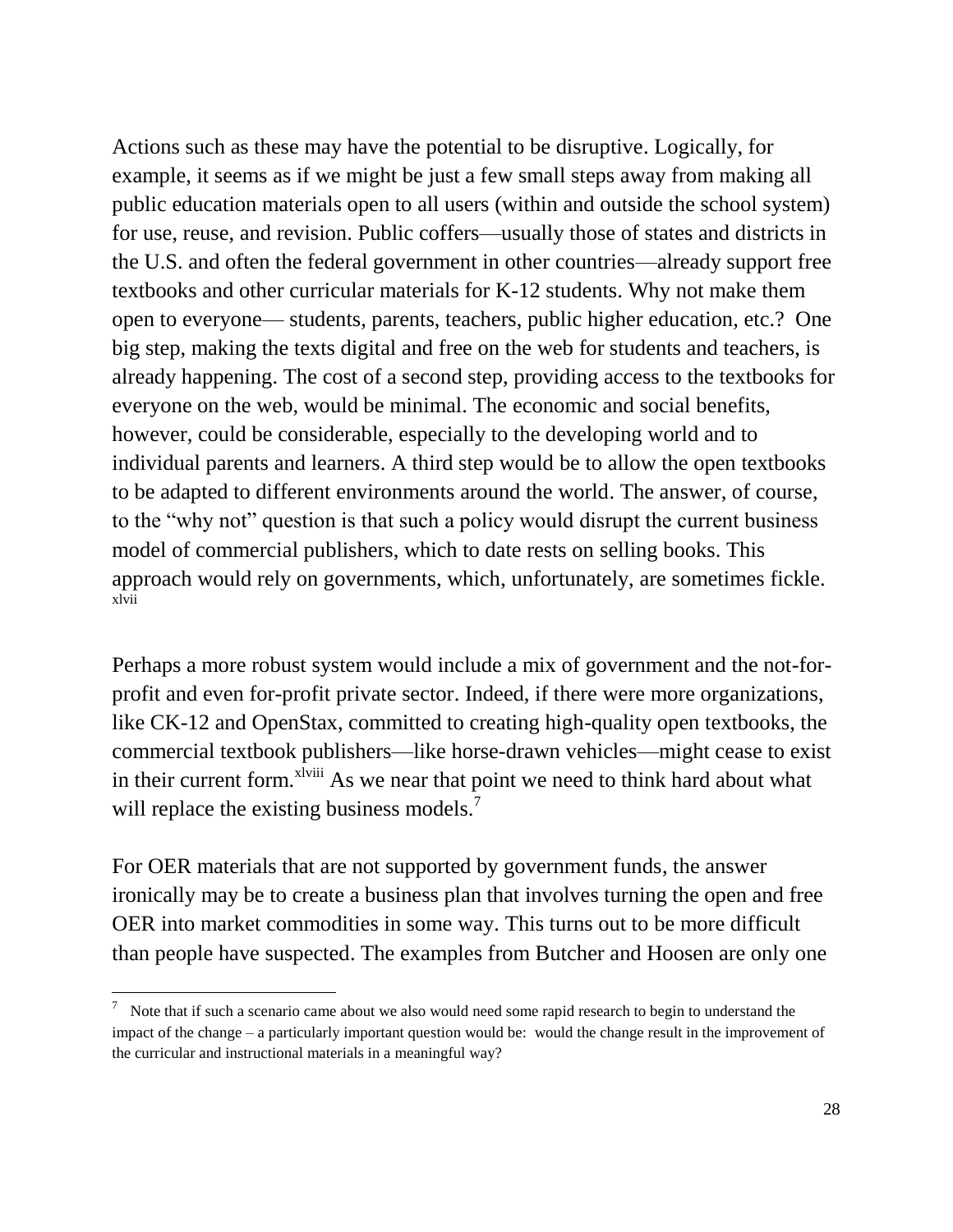step. Even while some OER reach large audiences, people have not yet figured out effective business models to sustain them. Sal Khan has not had to face this issue yet, since he has been able to obtain foundation funds. CK-12 is supported by private wealth for the time being. The Hewlett Foundation supported the work at the Monterey Institute for Technology and Education with the challenge that it become self-sustaining. MITE tried a number of different funding models and ended up with a subscription model that applied a low cover charge per year to states. The revenue supported almost all of its basic activities. Flat World Knowledge moved away from a free model and is now charging for its product.

The Pearson Corporation is collecting OER that do not have a "no commercial use"(NC) in their license, including the PhET simulations, and combining them with its own products. It then offers these new products for sale on its user platforms. In theory, this action suggests a plausible model—a marriage of an innovative open product with the private sector. The model simply rests on the private sector actor (here Pearson) to provide a fair but modest compensation to the developers of PhET, perhaps based on sales of the product. This would allow the original creators to keep their OER up to date and to create new OER. It would be a win-win for creator and user. However, it is my understanding that, except for a very token amount from one department, Pearson is keeping the benefits of the OER simulations to itself.

Six additional funding models have emerged recently to complement the four identified by Butcher and Hoosen. They include compensation to OER developers for use of their materials by a for-profit entity (as in the Pearson example); a voluntary support or sponsorship model like National Public Radio; an endowment model like the one used by the Stanford Encyclopedia of Philosophy; a contributors pay model like the Public Library of Science (PLOS); a service model based on the Red Hat experience; and a model that rests on the backs of networks of users, such as that proposed by de Langen and Bitter-Rijkema.<sup>xlix</sup>

Future models might draw on the de Langen and Bitter-Rijkema vision of using a flight deck of OER learning networks to launch and maintain OER. Let us imagine a sustainable model of the following sort. Start with OER that allow adaptation and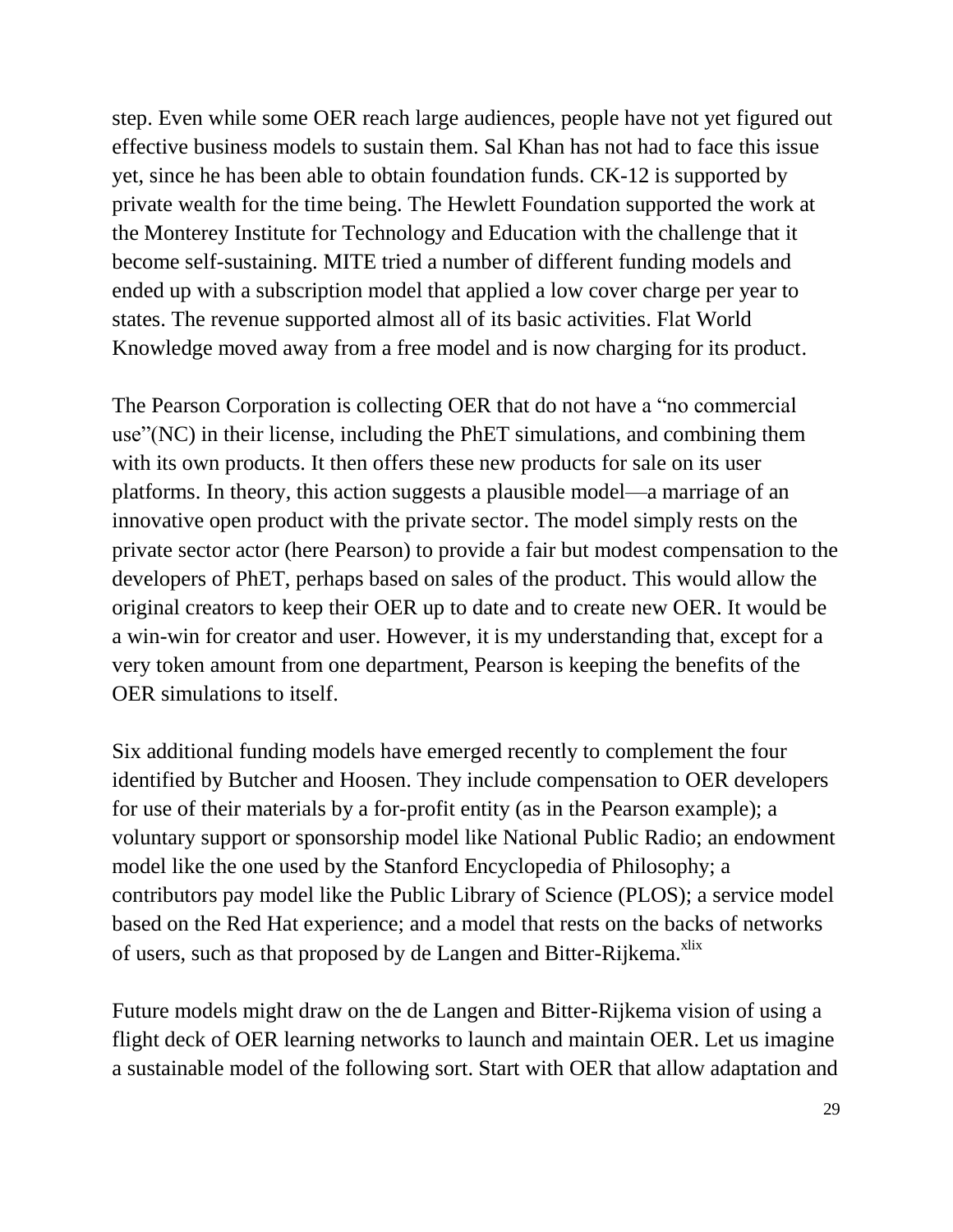are built by a university or other NGO, perhaps in collaboration with a local school district, and then used in the district. The materials are valued, nourished, updated and improved by a network of the district's teachers. As the reputation of the OER spreads, teachers in other settings join and contribute to the network by helping improve or elaborate on the existing OER materials. The creators would work in collaboration with the open learning network responsible for improving and sustaining the resources. OER that are planted in fertile soil may grow and produce fruit.

These materials could be open to the world. Candace Thille, now at Stanford, and Marlene Scardemalia, at the University of Toronto, worked together on a project for OLnet that explored some of the conditions that might support both individual learning and group knowledge building with OER. Understanding and promoting these conditions might enhance the development of collaborative models for sustaining OER. $^1$ 

Networks, the wisdom of the masses, better platforms, and a growing and deepening understanding of the possible advantages of OER all will increase the odds of finding viable models for sustainability.

One penultimate thought: there is no reason for any particular OER to be sustained forever, even in modified form. Changing technology, new understandings about teaching and learning, and evolving demand will lead to new and different forms of OER. The same argument can be made about the institutions that create and curate OER. They, too, can be replaced, though some of the public institutions will have very long lives. The rules of creative destruction likely will hold in this sector as in many others, just as it should.

My conclusion from all of this is that we know far too little about the viability of models currently in place, but that, overall, the number of actual and potential models may be far greater than we have imagined and that the coming changes may be much more disruptive than we have imagined. Others see the world differently.<sup>Ii</sup> This suggests that more research on existing attempts to achieve sustainability and a great deal more imagination and creativity around these issues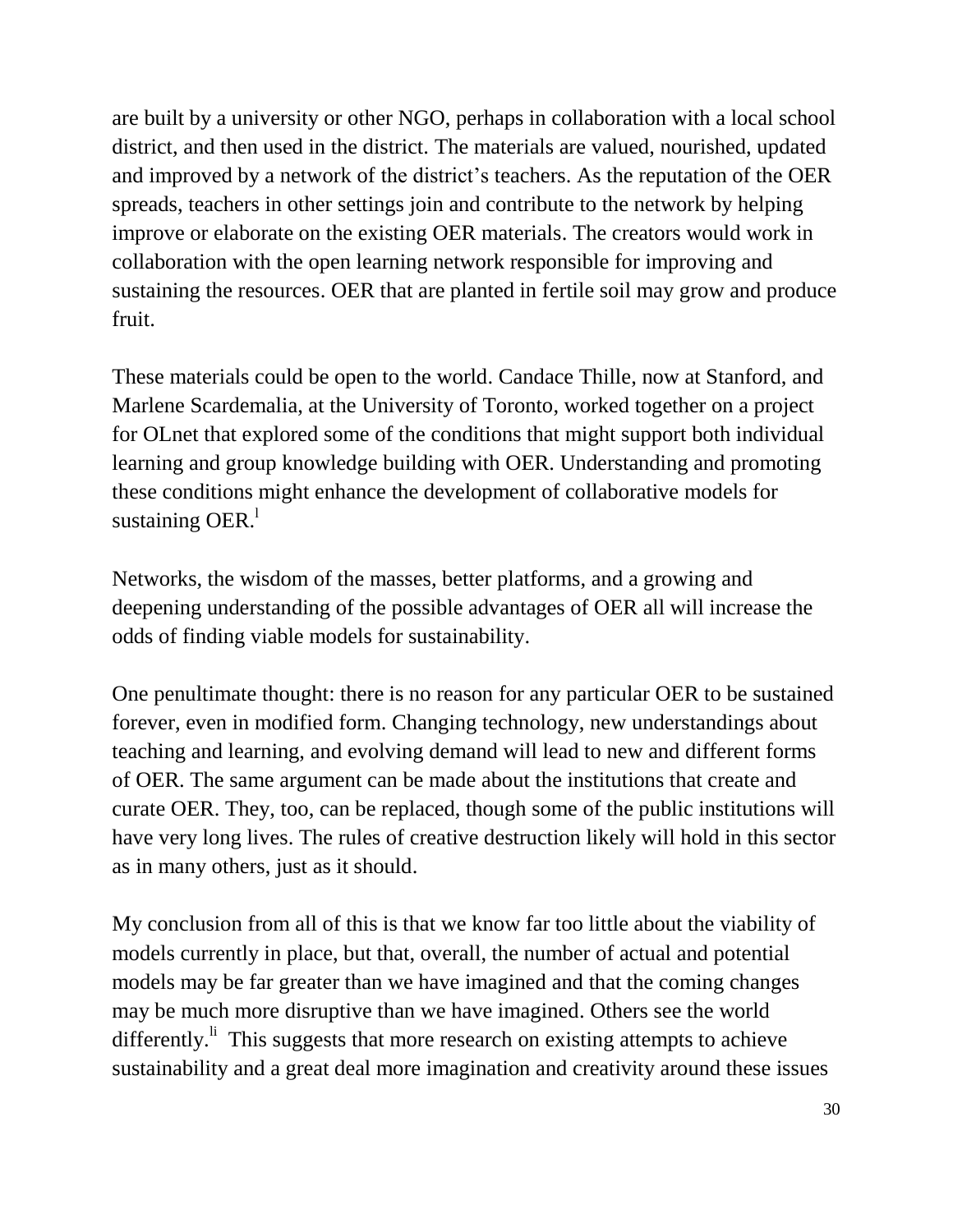may have considerable payoff. Maybe there should be an open competition for the best ideas and even prototype activities that might help reduce this problem.

# **Bucket G: Development and Improvement**—**Studies to Understand and Improve the Processes of Creating, Altering, and Using OER.**

This section addresses questions about how best to design, develop, and improve OER. SRI International's report on the development of an evidence framework can help guide this work.<sup>Iii</sup> While the SRI report is mostly on proprietary educational technology, it often refers to OER. Here is an area where OER developers and users can learn a lot from the work on non-OER education technology. Moreover, the nature of OER creates several new ways of supporting development and improvement.

A fundamental issue in development and improvement processes is how to effectively meet the needs of users. The traditional approach has been to design and develop on the basis of a clear vision and best evidence. Then, after carrying out some user testing with modest feedback, a final product is released. This linear approach often is used for state and federal government procurements, sometimes even for technology projects.

*Rapid prototyping* is another approach to design and development. Here the design process starts with a sometimes muddy vision and modest evidence and then depends on interaction with users for the bulk of its development. Users, especially small groups who are given instructions about what kinds of problems to look for, provide the grist for continuous feedback processes—they are engaged in reacting at all stages (vision, rationale, design, development, initial implementation) leading up to the release of the product and are heavily involved in the latter processes of improvement.<sup>liii</sup> Failure is expected at all stages and is even embraced, as it contains information and stimulates feedback loops for product improvement.<sup>liv</sup>

*Collaborative development* is a related methodology exemplified in open source software. It is commonly associated with the success of the Linux kernel and with crowdsourcing. Connexions, an open platform originally located at Rice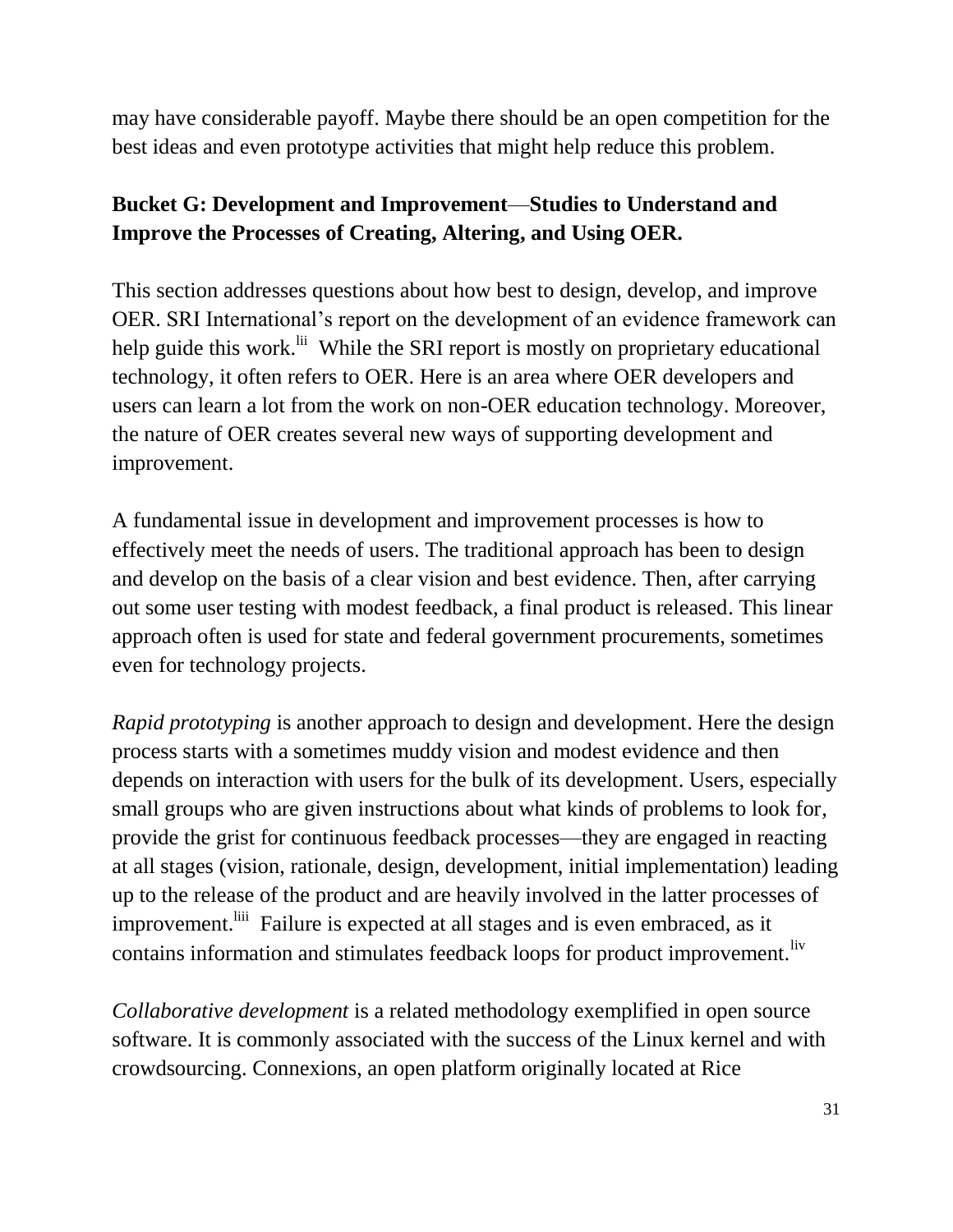University, was designed and developed to assist in collaborative development of OER in an open environment.

On the research side of development and improvement, cloud-based platforms for online learning are now designed to allow creators of educational materials to gather massive amounts of data about how users behave while using the product. Data gathered though analysis of keystrokes, wait time, rate of progress through the material, and such can suggest areas where the program might be improved. With large numbers of users, the developers can randomly assign individuals to two different groups, one where the changes have been made and one where they have not. This form of A/B trial can operate as a true experiment and the effect sizes can be estimated.  $\mathbf{w}$ 

### *Where do OER fit into all of this*?

Changes in approach to design and development such as rapid prototyping affect the development of OER just as they affect other educational technology. But the possibilities for creative re-development and improvement are arguably greater for OER than for educational technology in general. Collaborative development, for example, is made for OER. $\frac{1}{1}$ <sup>tvi</sup>

If an OER has a license that permits derivatives, users are empowered (individually and/or collectively) to directly engage in adaptation and improvement to make the product meet their needs, or even to make a new product. Their role as users such as teachers or students shifts to that of creators when they translate content, provide new adaptive elements to make it more sensitive to the needs of their students, simplify the procedures needed to use the product, or merge the product into other products, creating something entirely new. Derivatives may become the engines of evolution.

Over time, users (students or teachers or schools or districts or states) could become curators of the "new" product. The crowdsourcing of the participants in teacher professional networks might produce extraordinary products. The feedback they supply might not come directly from keystrokes, but rather from direct observations of how students are learning.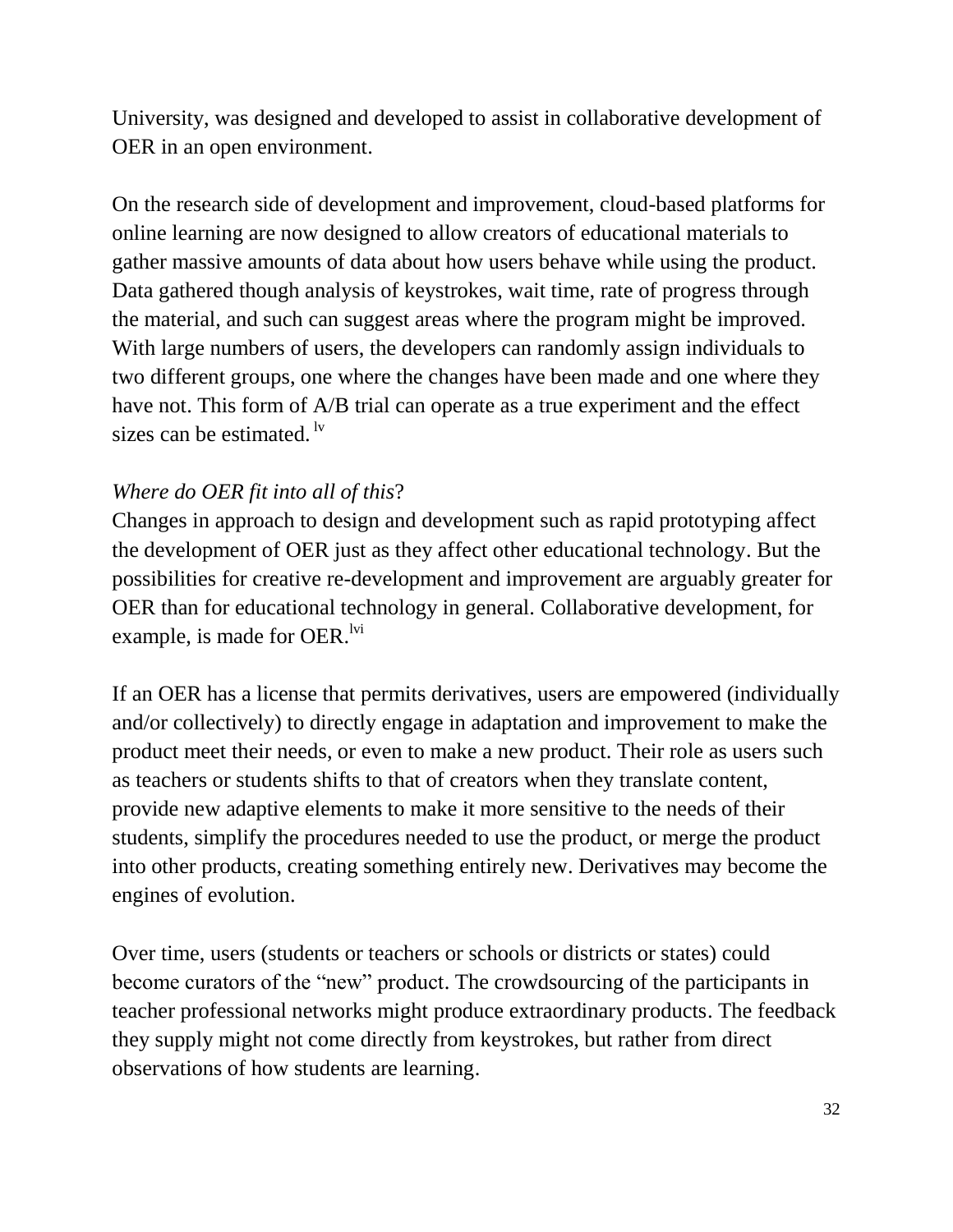More tools are emerging that provide support to users and collections of users to create, modify, and improve existing OER. Connexions is one such platform.  $\frac{1 \text{V} \text{V}}{1 \text{V}}$ The Institute for the Study of Knowledge Management in Education's (ISKME) Open Author and Gooru are others.<sup>Iviii</sup> Potentially, these tools will affect the way OER materials are developed, improved, altered, and used. But we know little about how much and how well this is happening.

More relevant to thinking about the "added value" presented by open materials is another set of research questions. When, under what circumstances, and how do users take advantage of the right to create derivatives? Do users actively try to improve the effectiveness of the OER they are using? What sort of product design best lends itself to easy modification by a technology novice such as a teacher in a typical school? What do we know about the use of various grain-sized improvements and adaptations? And do the teachers feed their changes back into their own community so that others may use their adapted materials?

The exploration of these activities may spur the creation of an environment where the processes for development, implementation (see next bucket), and continuous improvement are practically indistinguishable. These processes may come to be viewed by creators and users of OER as the new conventional way of thinking rather than as afterthoughts or anomalies. Such an environment might honor users, adaptation, and improvement rather than fidelity to an original static model.<sup>lix</sup>

### **Bucket H: Implementation**—**Studies of the Processes of Introducing and Using OER in Classrooms, Schools, Districts and Countries.**

In many ways, the implementation of OER is similar to the implementation of proprietary, non-OER technology. From the perspective of teachers and students or other users who do not intend to adapt OER to their particular needs, OER and similar proprietary education technology are indistinguishable. For both, the strategies for effectively introducing new systems and training users vary with the nature of the technology, the local environment, and the characteristics of their classrooms.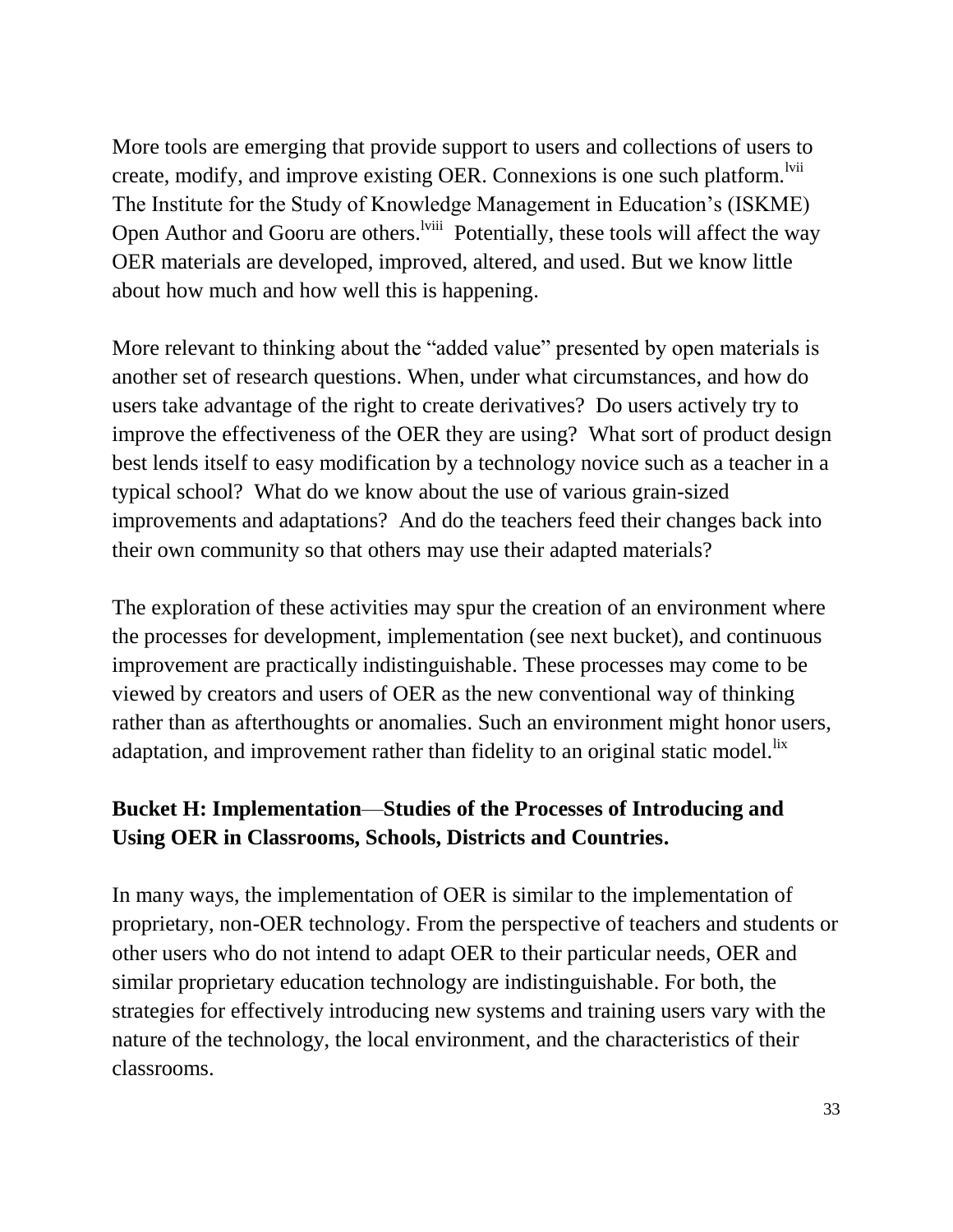Moreover, the processes are similar to rapid prototyping. The design and development work merge into implementation, perhaps with different actors, but with common goals to improve the quality of the product. Each addresses an uncertain future and often works in a very complex environment.

Yet, there are some general guidelines for the implementation and use of educational technology that are often useful. Users should have enough experience and training to feel generally competent with the material. The education technology must be as simple and powerful as possible and be perceived as appropriate and as adding value to the learning of the users. The teachers or others in charge of how the intervention is used must be willing to be flexible rather than rigid in the use of the materials. Implementing the materials in collaboration with partners, a team, or a network can provide great support to users. In general, the introduction of a new idea or intervention seems to work better in an organization that practices continuous improvement and learning.

Finally, the process of learning to use the materials effectively is not time-bound. Teachers can continue to improve their use of the technology intervention for a long time. Practice works.

These guidelines are relevant to the introduction of all Ed Tech, including OER. Still, we have to ask—what differences might we see in the implementation of an education technology application if the application carried an open license?

Let's go through the list of rights that may be attached to an OER to determine which, if any, might influence the process. The attribute of free to view might allow users in multiple places, such as in classrooms, libraries, or homes, to use the application. A similar proprietary application might be too expensive to be available in multiple sites. The permission to download, copy, and distribute will have a similar value of increasing access for all users. The permission to revise and adapt for specific kinds of students or environments could have a powerful and positive effect on the quality of the way the materials are used in many settings and could blend into existing modes of continuous improvement.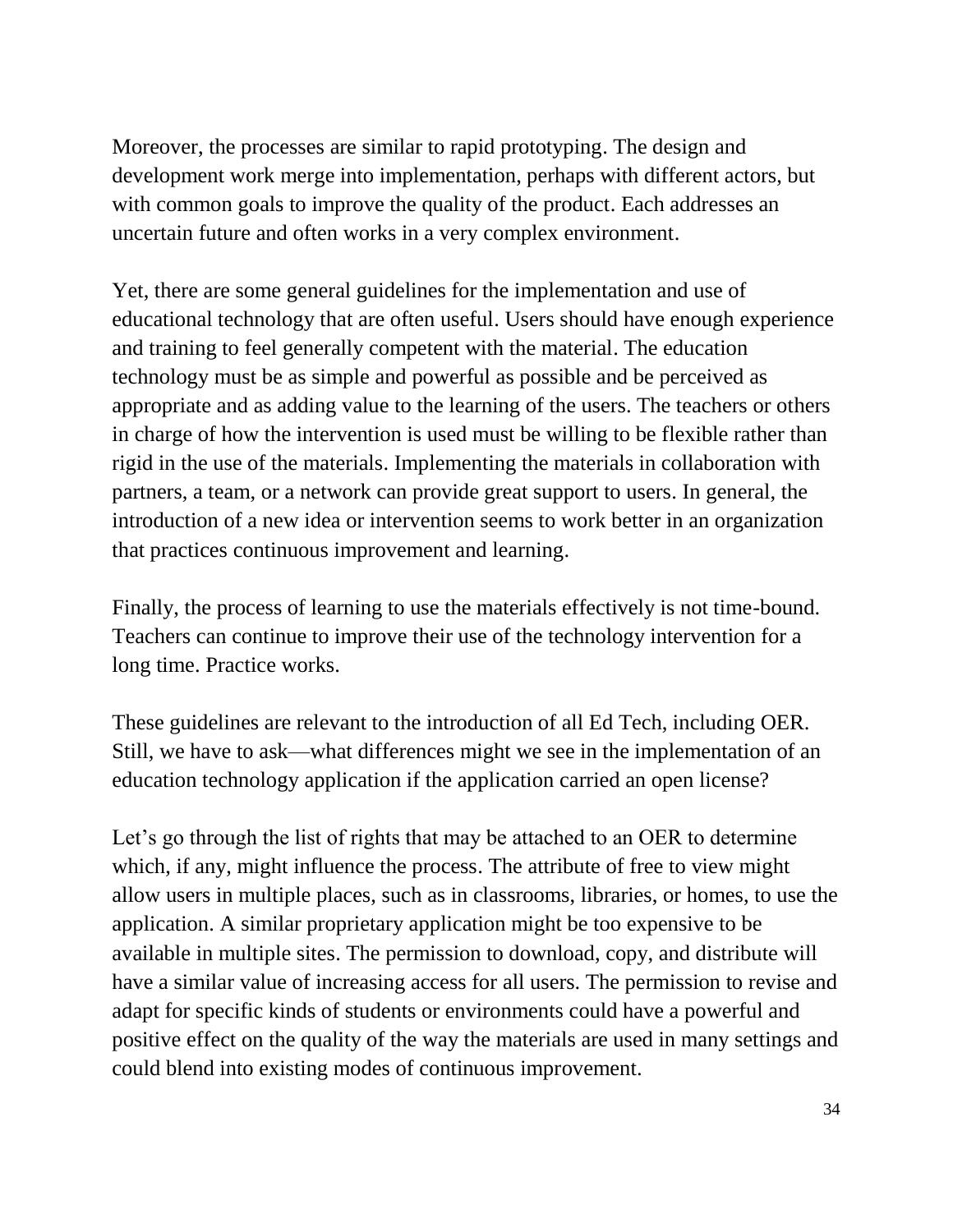All of these attributes arguably could have strong, positive influences on the quality of implementation. They can and should be the objects of research indeed, some have been or are now being studied.

On the potential down side, one attribute of many OER materials could impede effective use. Many applications built to be OER have been designed and made available without sufficient scaffolding to enable teachers and others to easily use them. In contrast, most commercial curriculum applications contain scads of scaffolding (at a price to the school systems). As OER applications become more plentiful and the developers and users become more aware, this problem may subside.

Another problem arises when a user has selected an OER application and put it to use in her school or university. The user may have extracted the OER from an aggregator such as OER Commons. $\frac{1}{x}$  After a while, the developer of the application updates it. Since the developer has no idea who is using the application, there often is no way for the developer to inform users about the updated version. Commercial companies do not have this problem since they are usually in contact with the user and require payment for the update.

This also could be viewed as the problem of sustaining a specific OER in the field. Who owns it? Who takes responsibility for updating it? The problem has two parts. The first, as previously mentioned, is the lack of a formal connection between the users in the field with the originator of the product. The second is the possibility that users will modify the OER to meet the needs of their specific populations. This could lead to many versions of a particular OER being developed by second level creators without other users knowing about it. All sorts of interesting innovation may be going on at the local levels without the user/creators having the means to make other users aware of it.

Although the circumstances are different, we might imagine that the same set of problems faced by users when the Linux operating system first became available. Businesses without skilled IT people could not make use of this open and powerful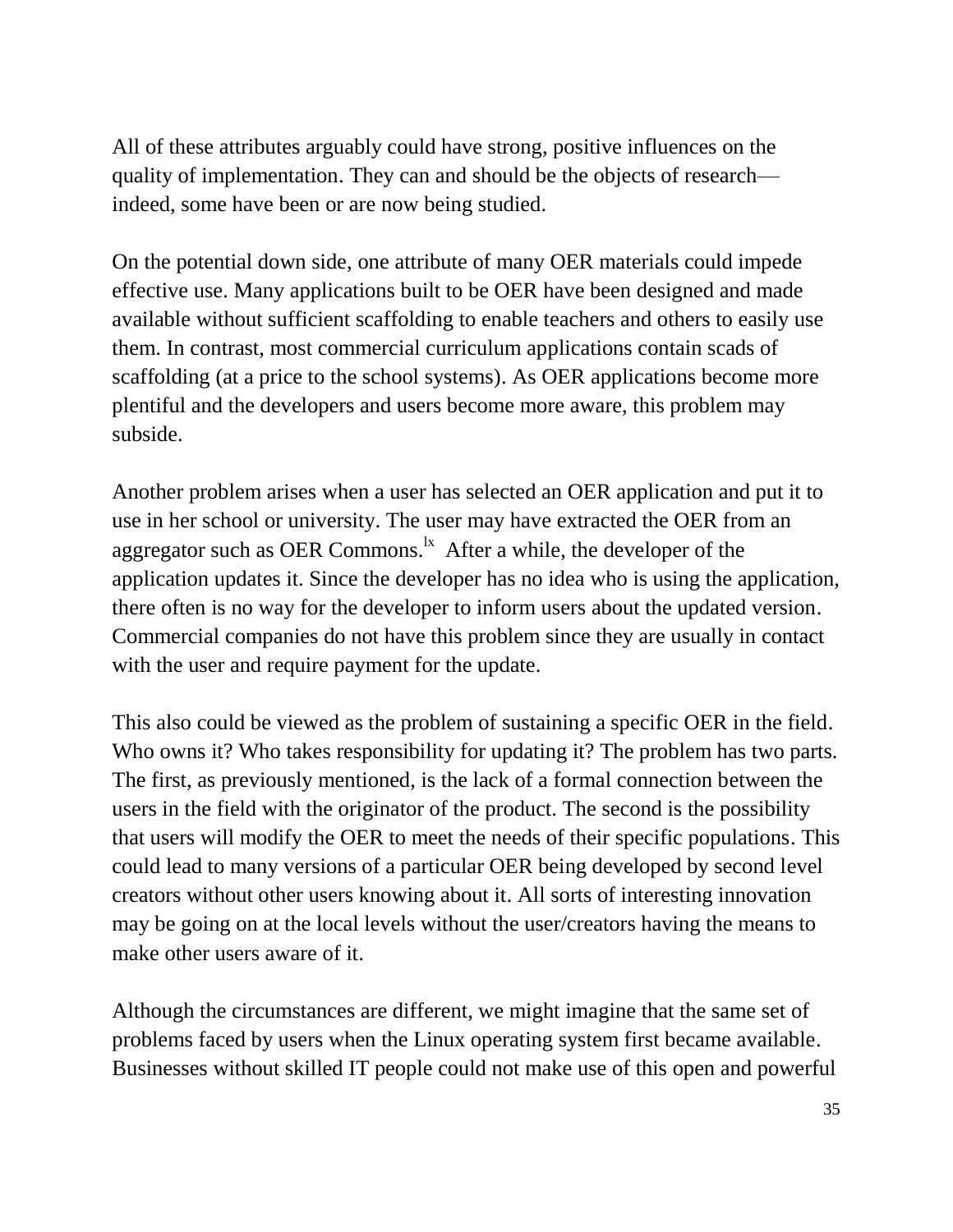tool. The Red Hat Corporation provided software modifications and support to companies that wanted to use Linux but lacked the technological skills to do so. A Red Hat-like proprietary organization that helped users implement OER might actually make enough money to support itself.

The ultimate implementation and use of OER requires that the potential user or organization have the capacity to be able to find the right application, trust in the quality of the application, and obtain support to continuously improve and sustain the use of the OER. Effective introduction and use of a product is tightly linked to the continuous improvement of the product and to its sustainability. OER appears to have a great potential advantage over non-OER in these areas because of the inherent capacity for improvement embedded in the right of users to adapt the OER to new environments.

All of this suggests that we should encourage more analysis and examples of good practice. Case studies of successful and unsuccessful implementation of OER may meet the need to draw together pertinent knowledge about this issue.

# **Bucket I: Infrastructure—Research on the Underlying Framework and Health of OER.**  $\mathrm{^{lxi}}$

The infrastructure that supports OER can be divided into two large parts—the first is the influence of the worldwide technical infrastructure supporting the use of technology. The second is focused on the health and growth of OER throughout the world.

OER is substantially influenced by the quality of the technical infrastructure and connectivity around the world and by the rapid increase and variation in platforms that deliver content. On the one hand there continue to be parts of the Global South and even parts of California that lack high-quality connectivity. On the other hand, the increase and variation in platforms offer opportunities for expanded use of OER. The need for high-quality open materials is arguably greater in the regions that have technically weak infrastructure than in more developed parts of the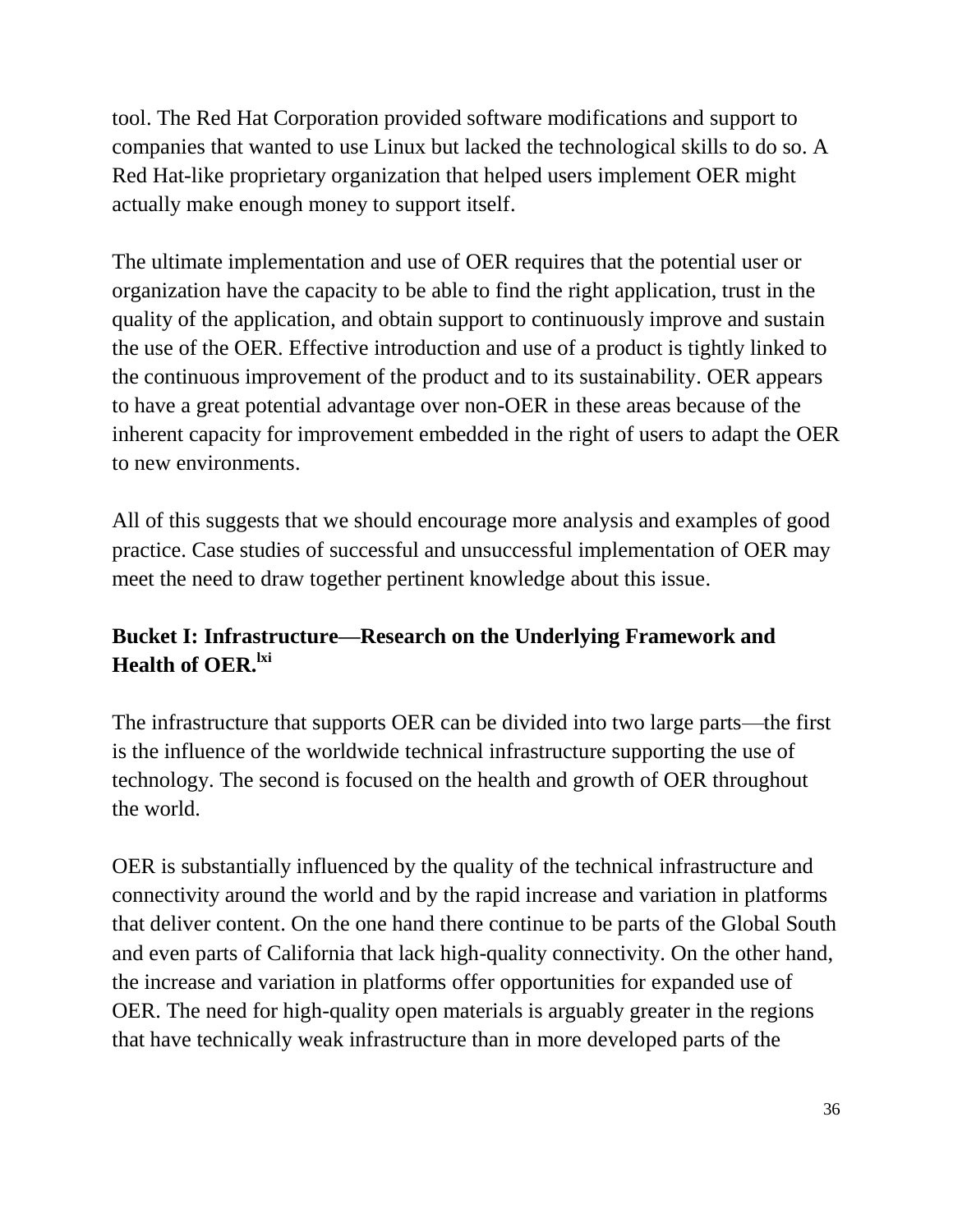world—this should increase our interest in research and innovation to use OER to meet the needs of people in the less advantaged areas.

Understanding the health and growth of the so-called "OER movement" may be more complicated. A smart person who commented on an earlier version of this document observed that there is an elitist ring to the term "the movement". I agree—the effort and labels must support inclusion, not exclusion. But the definition of "movement" is "a group of people working together to advance their shared political, social, or artistic ideas." This definition is a roughly accurate representation of the OER history for much of the first decade of the new millennium. In the early years, relatively few people and institutions knew of and supported the idea of OER. The Hewlett Foundation work in OER started with MIT-OCW as an opportunistic grant in early  $2001$ .<sup>8</sup> Over the next two years, as we realized that MIT was not unique in its interest in sharing resources, we made a very deliberate attempt to build the field by building the infrastructure. We started by funding three more very prestigious universities to create the understanding to doubters that quality was important. Next we funded core organizations focused on openness such as Creative Commons and David Wiley's work at Utah State, and then high profile and high capacity international organizations such as OECD and UNESCO. Many other grants followed all over the world. Those given early were intended to signal that the effort was serious, and this attracted a lot of attention.  $x^{\text{init}}$ 

Around 2007 or so, we began to think of the "movement" as "self-organizing." The left hand may not know what the right hand is doing but the hands trust each other. Yet even now, and even though we don't have a complete understanding about much of the use of OER throughout the world, it is still useful to think about the infrastructure needed to provide developers and users support.

A first step might be to set out a framework with some general structure and goals and then to figure out what indicators would be valid for determining how well the

 $\overline{a}$ 

 $8$  I joined the Hewlett Foundation on January 1, 2001 as the Program Director for Education. President of MIT, Charles Vest, came into my office in February, 2001 and presented his university's idea for OpenCourseWare. The Hewlett Board approved the idea at the next Board meeting. Later in the spring, Catherine Casserly, now the CEO of Creative Commons, joined my staff – first as a consultant and then as Program Officer for OER. When I use "we" in this section I am referring to Cathy and myself.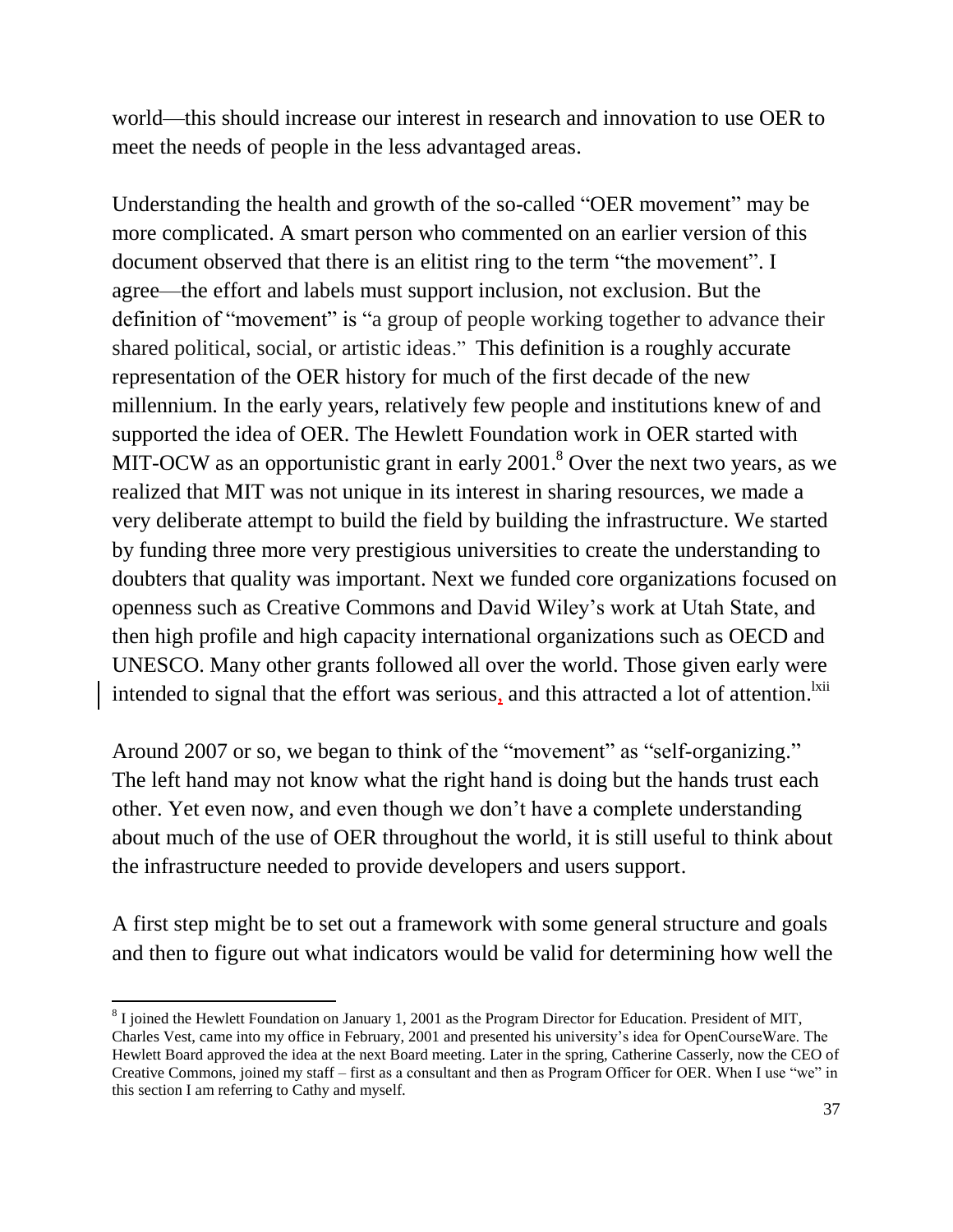overall movement is going. A few of the indicators are obvious. One is a set of measures of growth, use, and quality. A simple growth indicator is the number of Google results searching for "open educational resources." In 2002 there were zero and today, in early December 2013, there are 13.8 million. Of course this indicator is flawed in all sorts of ways but it still carries a powerful message. Nonetheless, we need to become more sophisticated.

The Creative Commons' recent work on gathering data for growth and use indicators relating to their own internal goals might serve as an approach to emulate. Smart use of search engines to gather surface statistical data on use and supply could be a start. Perhaps we could use the "Wayback Machine" on the Internet Archives website to help create trend lines by providing data about the past. Another approach might be to use the various country and regional offices of Creative Commons, UNESCO, and the OCW-C to measure the growth of use and interest in OER on the ground all over the world. Other networks of OER creators and users, such as those organized by the OU-UK, could also help.

A second step might be to see if the various key components are healthy. Indeed, just figuring out what the components of the infrastructure are would be a useful task. Of course there may well be different theories of the operating infrastructure. This also would be important to study.

One component of the infrastructure is the core institutions. To start the discussion I suggest the following institutions as part of the infrastructure: the Creative Commons, OU-UK, OCW-C, MIT, COL, the Internet Archive, the Berkman Center at Harvard, Wikipedia, the Hewlett Foundation, Connexions at Rice, UNESCO, OECD, TESSA, the Shuttleworth Foundation, OER Africa, the European Commission, and the Institute for the Study of Knowledge Management in Education. These institutions all play different and critical roles. There are many other candidates and we need to recognize that some institutions that were central to the movement in the past no longer are, and that other new institutions are now becoming critical to the health of the movement.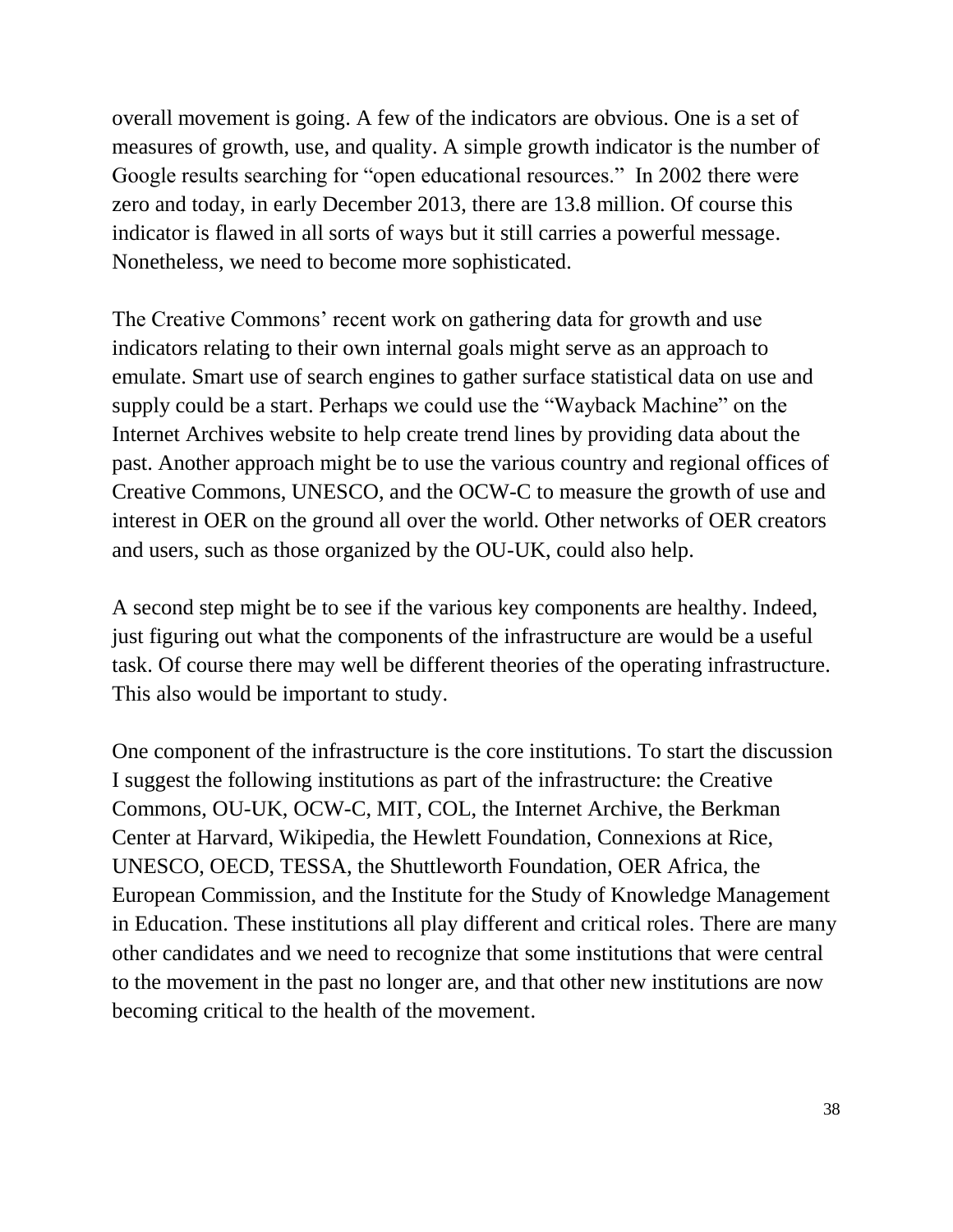A second component of a healthy infrastructure is networks. OER has loosely knit, but very active, networks of advocates and users across the world that share ideas and often see each other at international meetings. Perhaps the largest is OCW-C, with over 150 institutional members from over 60 countries. In addition there are networks, such as the important one Susan D'Antoni shepherded while she was at UNESCO, that exist for a purpose for a while and then are closed. The Qatar Foundation International is creating a new network around the provision of OER for Arabic readers. I mentioned earlier the Open Policy Network and GO-FN, the Global OER Graduate Network, the TESSA network and networks of local researchers being developed by IDRC. Another informal network includes the readers of blogs that frequently discuss issues of OER—the blogs of Stephen Downes, David Wiley, and Creative Commons are particularly useful.<sup>1xiii</sup> And there are yearly meetings held all over the world that highlight OER. However, even with all of these examples, I suspect that we have fewer networks than we need for a healthy worldwide movement. Moreover, many of the networks are highly specialized and are unlikely to persist.

Governments are a third component. It is critical to work with governments to have them support Open Access for research and to place government-funded resources in the public domain. The extent that governments create and carry out such policy is a crude indicator of the health of the movement. But it may be worth studying whether governments are effective and reliable enough to depend on them to help lead the movement. They have legitimate political concerns about changing their traditional conception of knowledge from privileged to open. And, by and large, governments follow, rather than lead.

A fourth component is the need for continuing study of the OER movement. The OLnet and the GO-GN stand out, and other contributors are listed in the early section of this paper. An important collection of research articles was published in late fall of 2013. Edited by Rory McGreal, Wanjira Kinuthia and Stewart Marshall with Tim McNamara as the Managing Editor, the book is titled "Open Educational Resources: Innovation, Research and Practice" and was published by the Commonwealth of Learning and Athabasca University, Vancouver, 2013. It has a great collection of articles and is appropriately open.<sup>lxiv</sup>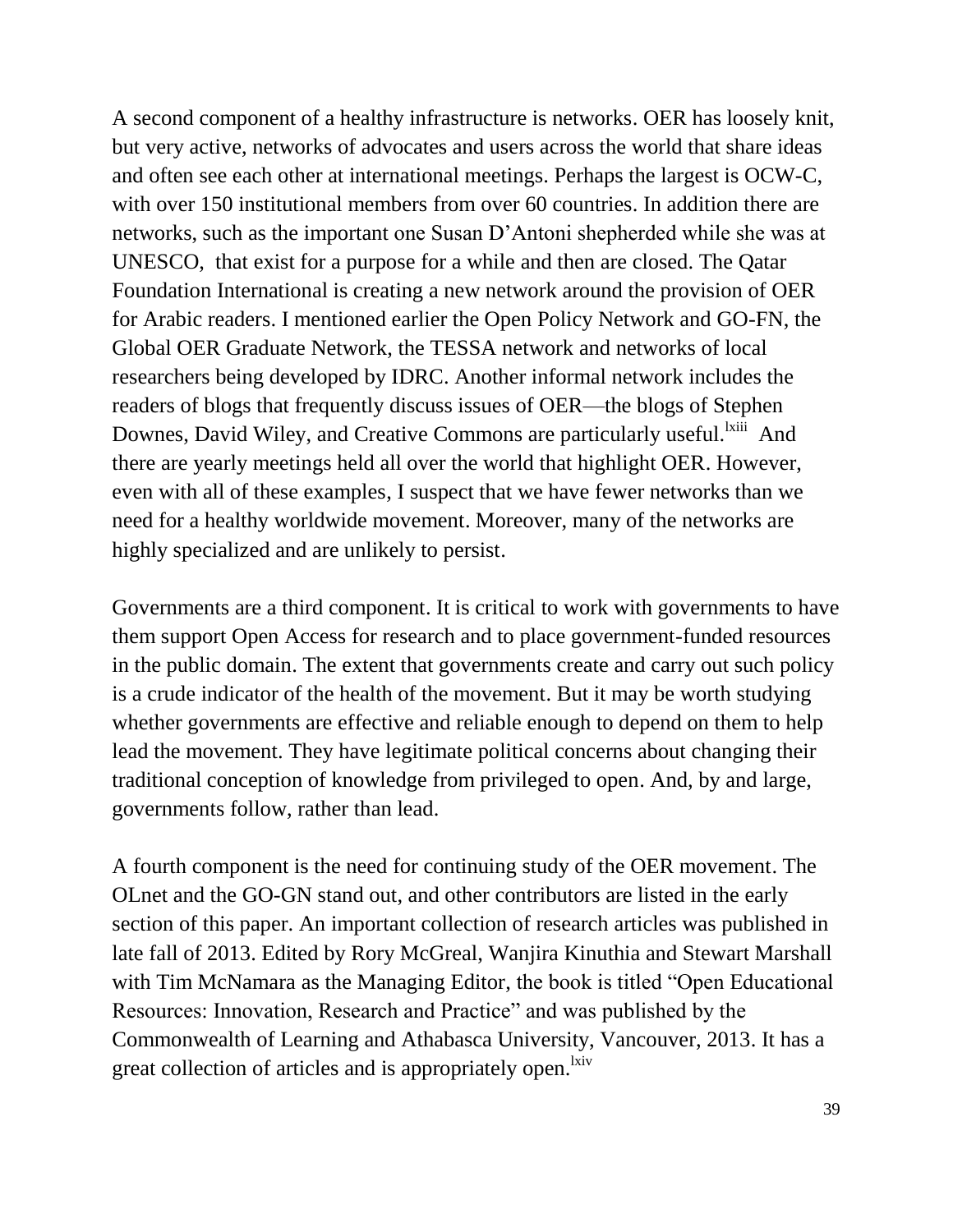One body of new research might address whether the OER movement is moving toward sustainability without compromising its basic goals of openness and independence. De Langen and Bitter-Rijkema's idea about using open learning networks as "flight decks" from which to launch OER and sustain OER offers much food for thought. Another important area to study will be balancing topdown (governments and foundations) and bottom up (user networks) products, and ideas to insure that the voices of users are heard.

Other research questions critical to the health of the movement are: Are the Creative Commons licenses doing their job? Is there a lively group of critics raising issues? Are political battles being "won" and lost? Has the level of creativity in OER been increased? And is there a reasonable balance between the for-profit world and the open world as well as an understanding of the utility of each?

Over time, there have been multiple signs of success. Some reflect the broad reach of the idea. In September 2007, the Cape Town Declaration meeting was held and its statement of open education principles drew thousands of individual and group signatures from around the world. In 2012, UNESCO held a world congress that produced the Paris OER Declaration, which was approved on site by representatives of all 195 member countries. Other signs, such as the powerful reach of the Khan Academy materials and the OCWC, show the potential power of OER, while the large number of open start-ups gaining traction over the past few years is encouraging—including Gooru, CK-12 Foundation, and the Foundation for Learning Equality, just to name three that come immediately to mind. Another positive sign is the existence of significant movements that show a sustained, deep commitment to OER, such as the entire Open Access effort and the emerging discussions of open government and open development. <sup>Ixv</sup>

Less than two years ago, the MOOCs entered the picture with extraordinary speed and energy. Their demonstration of the power of free, the first level of access, has been stunning. The MOOCs have had great success in attracting users and interest, supporters and critics. Their entry has been clearly threatening, if not disruptive, to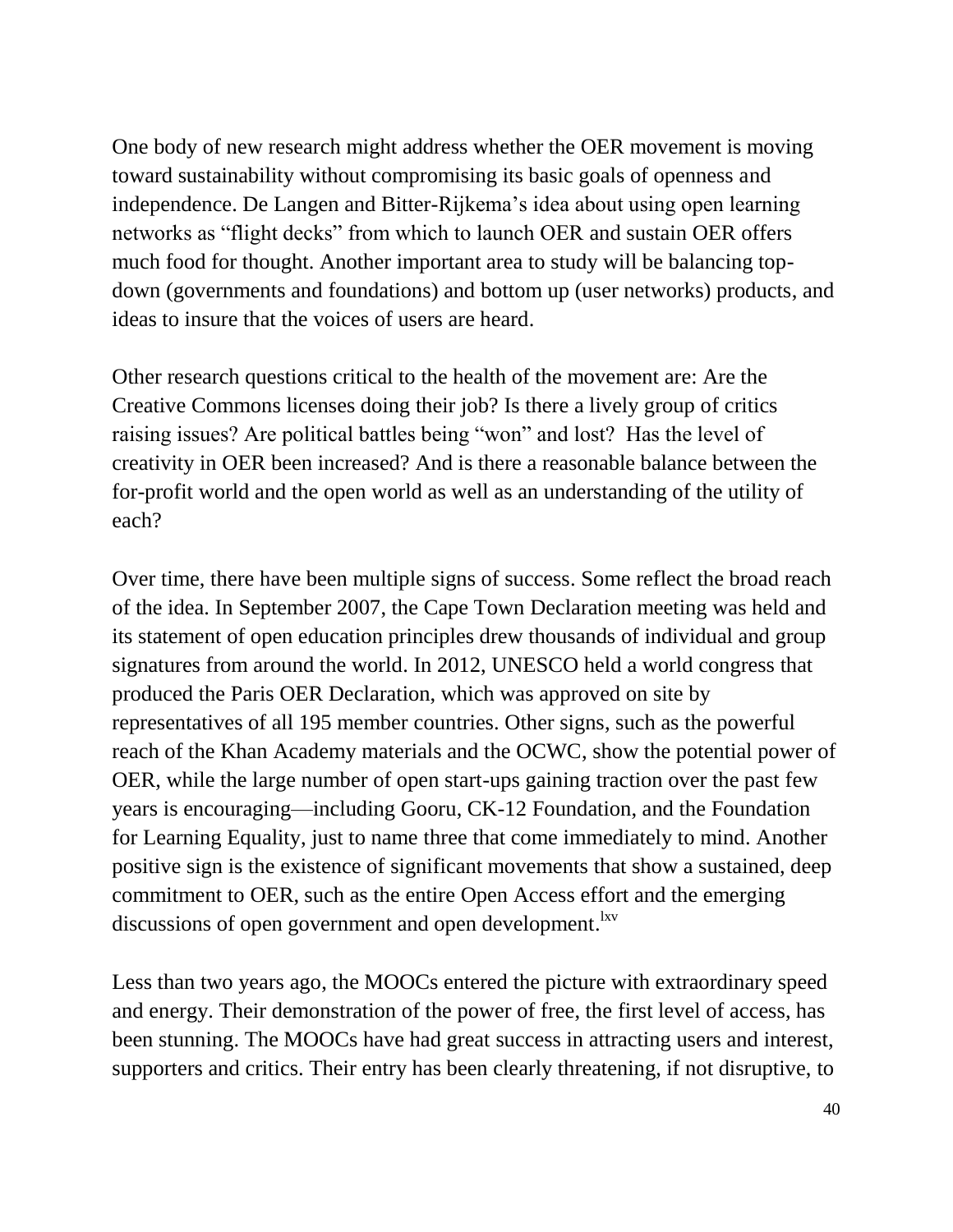the general assumptions of higher education institutions. Suddenly, a wide variety of innovative strategies to deliver and give credit for courses have become open topics for serious discussion. Although few MOOCs will be "open" they are seen by many as at least first cousins of OER. One exception to the lack of "open" is the platform that edX will use, which will be open, thereby making it easy and free for any others to create their own MOOCs.

The relevance of the MOOCs to this discussion is that, while there are few published studies of MOOCs to date, there is a lot research being planned and started. Both MIT and Harvard have committed considerable funds to research on teaching and learning in the context of the MOOCs, for example. And just recently the Gates Foundation and Athabasca University have created a MOOC Research Initiative (MRI) to "examine the efficacy of early MOOC models for various learner audiences and in a wide variety of contexts."<sup>Ixvi</sup> These studies may have direct implications for OER.

The identification of MOOCs with OER is viewed by some advocates of OER as a two-edged sword. On the one hand, they see MOOCs as providing great opportunity. On the other, they worry that the craze over the MOOCs will undercut OER efforts and lead people to not understand the potential of being able to reuse and adapt OER materials. I don't think this will happen, but exploring this concern would be an interesting research project.

There are other areas of concern to the general expansion of OER. Only a small number of foundations have provided regular support. This creates uncertainty in entrepreneurs who need to see the possibility of long-term commitments. The larger concern, though, is the antagonism of the for-profit publishers, which is palatable and potentially a serious threat to expansion of the acceptance of OER by governments and other large institutions. It is possible that this threat will dissipate as the publishers develop new business models, but their legitimate concerns must include the possibility that their fate will be similar to the newspapers and bookstores.

This area clearly needs continuous smart attention and thoughtful research.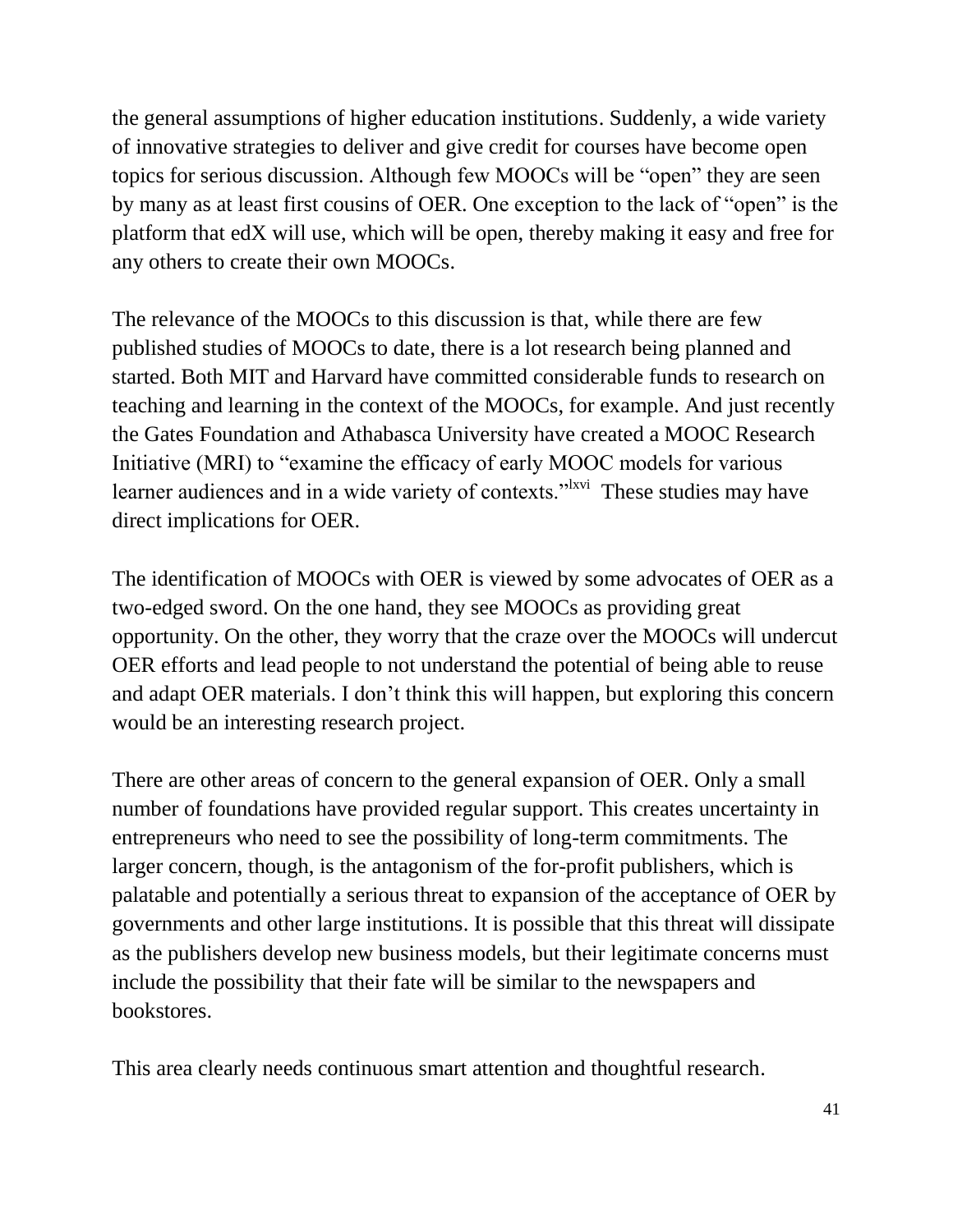#### **What needs to be done in the area of research?**

I hope that the many people and organizations throughout the world that are interested in how OER might be best used to improve educational opportunity will find this discussion of research useful and provocative. If it could help stimulate new research, I would be delighted. There is a lot to be done.

But, this section is directed primarily toward the Hewlett Foundation, which continues to support the field of OER as well as to use OER to contribute to its major effort to improve and encourage the idea of deeper learning. The research that Hewlett has been funding at the OU-UK, COL, and other organizations has been and will be very useful. Still, I believe we need even more practical research to deliberately address core issues in some of the buckets that I have described.

- 1. I have suggested various ideas for research throughout this paper. Though they might benefit from context, it still would be useful to extract a list of the research topics suggested in the buckets. Then a specific task might be to co-fund, with two or three other foundations, a small (8-10 person) working group to sketch out a public research agenda for OER. The agenda would be opened to the field for comment and then updated every two years. The participating foundations and, possibly, governments would be urged to support studies along the lines of the plan. The agenda should be broad enough to have areas of interest for all sorts of creators, all sorts of users, governments, NGOs, and possibly the public.
- 2. In the meantime, to continue to understand the potential impact of OER on teaching and learning, perhaps Hewlett could team up with other funders to support three activities.
	- a. Document the effectiveness (the degree, if any, of added value) of OER over time. This would include studies of the added value of all levels of Access as well as of the value gained through using the adaptation capacity of OER. Done well, this would include a wide range of research. One starting point might be with online courses at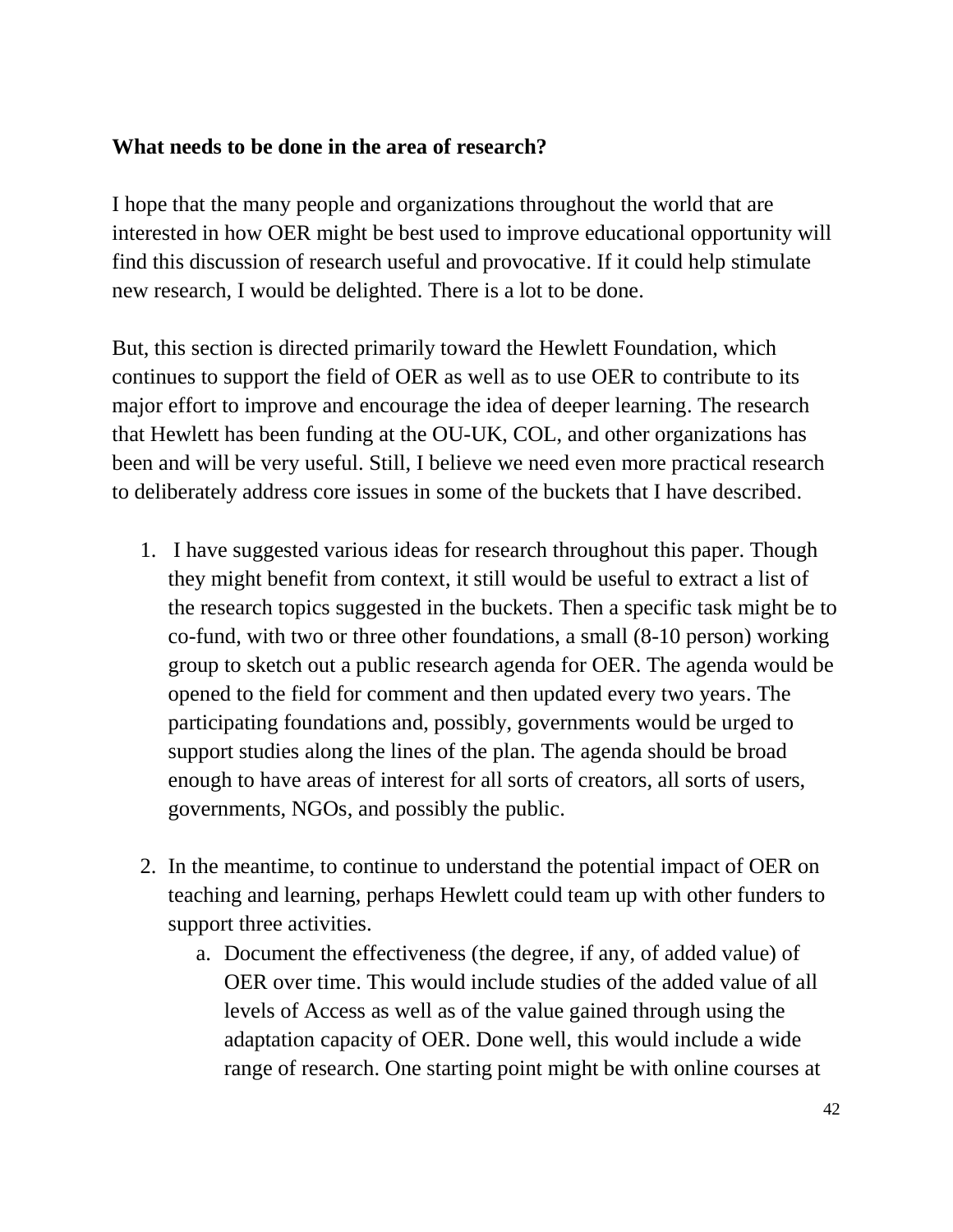the K-12 and post-secondary levels. Here the initial step might be to carefully examine the literature for existing studies. These don't need to be fancy, randomized design studies—we are trying to find general effectiveness defined as breadth of access and user outcomes. Courses from MITE, Khan, OLI, COL, OU-UK, CK-12, CA community colleges, open MOOCs, OU-Netherlands, OCW-C, and Saylor all are possible sources of existing studies. Part of this review would fully document whether and when savings result from open courses and textbooks.

- b. Publish a report on the health and status of the OER movement every two years. This would be a 25-page report that presents the progress of the openness movement and OER in particular. Use the various OER worldwide meetings to discuss OER infrastructure.
- c. Hold two OER research competitions each year. One would focus on an open call for research on a core question, as defined by this and other papers and by the researcher(s). The second would be a competition focused on developing innovative solutions to important problems, such as providing education to Syrian refugee camps or exploring how we might obtain a very large effect from the adaptive capacity of OER for teaching. The latter might spur networks of teachers and possibly students or other "crowds" to participate. The financial incentives do not have to be high.

I suggest that Hewlett's currently modest role in OER should be extended over the next eight years. Hewlett would support OER, convene OER meetings, explore the effects of OER policies, fund syntheses and analyses of research, create essays and opinion pieces on OER for publication, run interesting competitions, and make sure that fundamental parts of the infrastructure stay alive and well. Perhaps other Hewlett programs, in addition to Education, could tap the potential power of OER.

Over the next eight years I urge other philanthropies to become more involved with OER. The opportunity to use OER to stimulate innovation and to help solve problems around the world should belong to all of those who worry about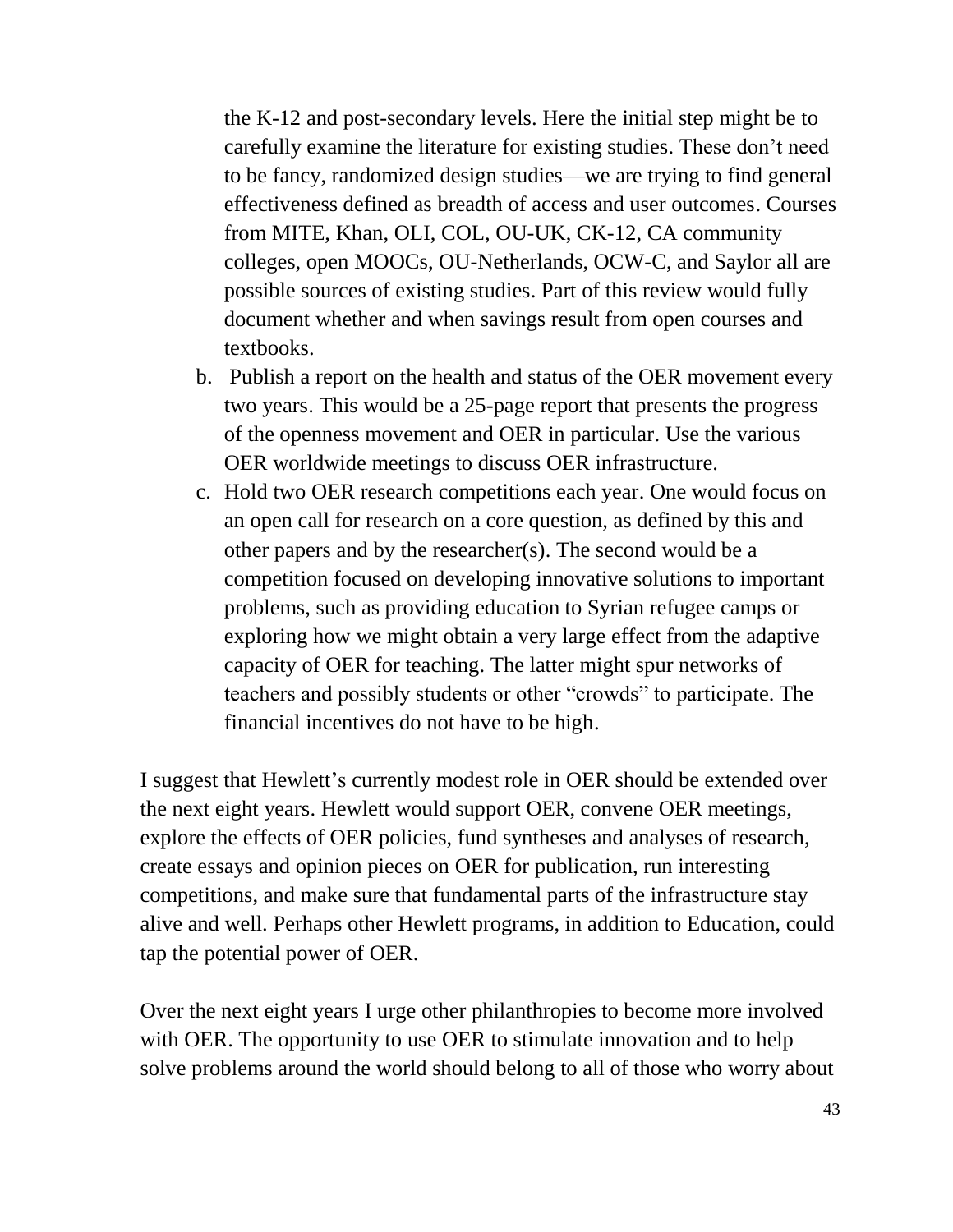the plight of education, public health, food and water, particularly in the developing world. OER is a tool for providing the most valuable commodity in the world—information—to those who otherwise would not have access to it. There are few better ways to start closing the gaps between rich and poor and north and south than to use OER creatively.

Eight years from now, OER will reach its  $20<sup>th</sup>$  birthday, an adult age. Its growth in capacity and quality will never end. But, by 2021, if the momentum we now have is maintained, OER ought to have attained the status of a useful, sustainable, and powerful tool for bringing knowledge and content to all people around the globe who are interested in learning and teaching.

#### $\overline{a}$ End Notes

<sup>i</sup> The [William and Flora Hewlett Foundation](http://en.wikipedia.org/wiki/William_and_Flora_Hewlett_Foundation) defines OER as "teaching, learning, and research resources that reside in the public domain or have been released under an intellectual property license that permits their free use and re-purposing by others. Open educational resources include full courses, course materials, modules, textbooks, streaming videos, tests, software, and any other tools, materials, or techniques used to support access to knowledge."

ii "Unleashing the Potential of Educational Technology", Sept. 16, 2011. Executive Office of the U.S. President, Council of Economic Advisers. <http://www.whitehouse.gov/administration/eop/cea/factsheets-reports/educational-technology>

iii See page three of report in endnote ii.

<sup>iv</sup> Perhaps we might be seeing the "productivity paradox" in educational technology. It took years for productivity benefits to show up in the statistics of firms that were spending huge amounts on computers in the 80s and early 90s. During that time technology was used to speed up current processes. A major factor in the movement from small to larger increases in productivity was the development of the understanding that technology can not only improve current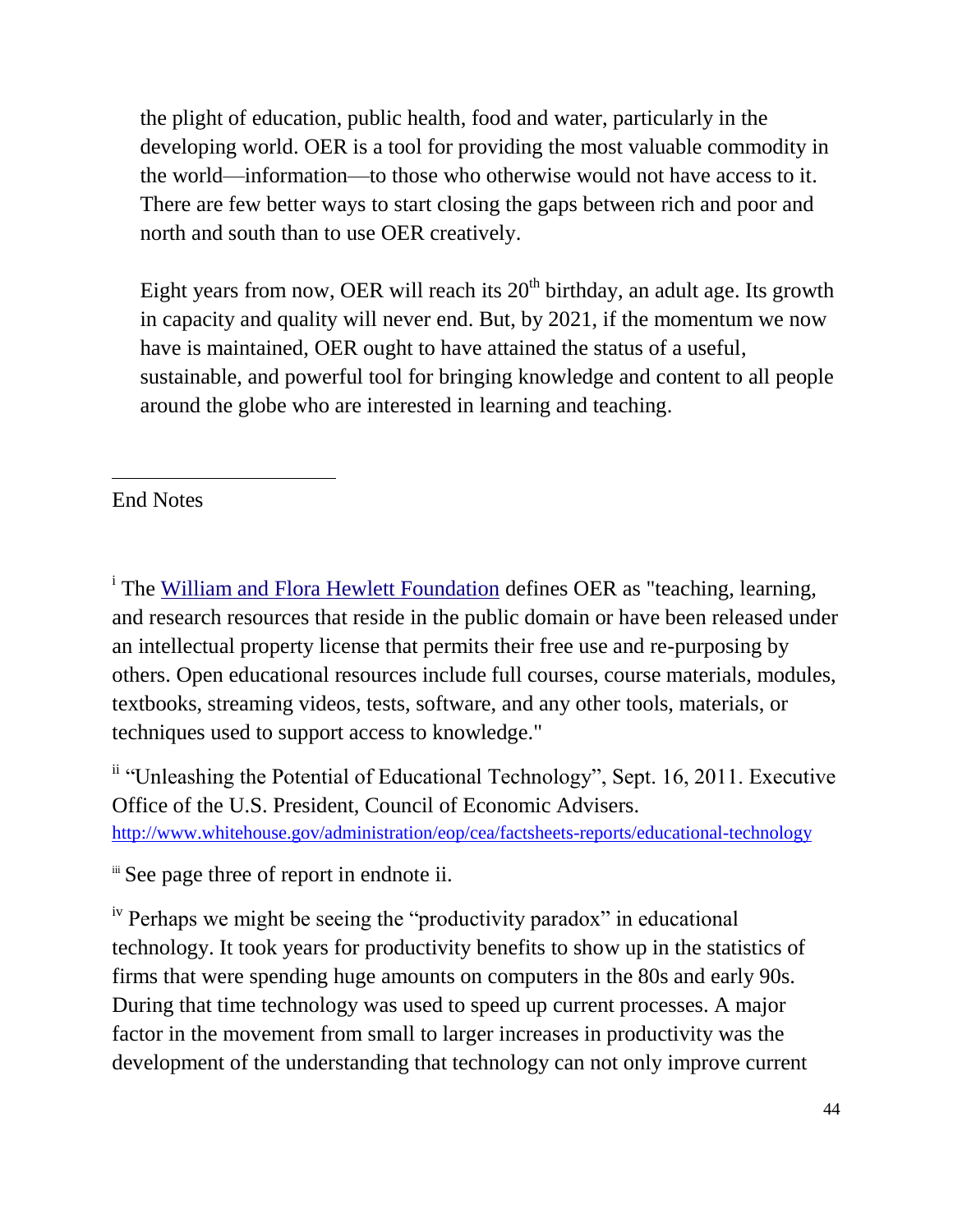practice, but also make new and more effective practices available. These practices were then integrated into the daily work of the firms. Education technology may be following the same pattern.

v See [www.](http://www.olnet.org/)**olnet**.org See also <http://ci.olnet.org/>

 $\overline{a}$ 

vi See h[ttp://creativecommons.org](http://creativecommons.org/)/, [http://www.col.org/Pages/default.aspx,](http://www.col.org/Pages/default.aspx) [http://www.idrc.ca/EN/Pages/default.aspx,](http://www.idrc.ca/EN/Pages/default.aspx) [https://open.umich.edu/,](https://open.umich.edu/) <http://www.johnhiltoniii.org/articles/>

<sup>vii</sup> This description is drawn liberally from the OLnet year 1 Narrative Report on Hewlett Grant #2008-3359.

<sup>viii</sup> The OER Research Hub is at [http://www.open.ac.uk/about/open-educational](http://www.open.ac.uk/about/open-educational-resources/oer-projects/oer-research-hub)[resources/oer-projects/oer-research-hub](http://www.open.ac.uk/about/open-educational-resources/oer-projects/oer-research-hub)

 $\frac{1}{10}$  See the University of Michigan open education site <https://open.umich.edu/>

<sup>x</sup> See (<http://portal.ou.nl/en/web/go-gn>).

 $x_i$ <sup>xi</sup> OLnet's Year 3 narrative Report for Hewlett Grant #2008-3359 has a list of ten key challenges for the OER movement, which originated from the OER Evidence Hub. These challenges mesh nicely with the nine buckets used in this paper.

<sup>xii</sup> See <http://www.poerup.info/> Also Carolina Rossini at the New Americas Foundation and Cable Green at Creative Commons are heavy users of the oeradvocacy-coalition@googlegroups.com to keep the OER community up to date on various policy activities around the world. See also the open policy network at [http://wiki.creativecommons.org/Open\\_Policy\\_Network](http://wiki.creativecommons.org/Open_Policy_Network) and the OECD paper at [http://www.oecd-ilibrary.org/education/open-educational-resources\\_5k990rjhvtlv-en](http://www.oecd-ilibrary.org/education/open-educational-resources_5k990rjhvtlv-en).

 $x<sup>iii</sup>$  The OER white paper has the same conceptualization in different words: "free" refers to free or gratis access to a resource. "Open" refers to free access in addition to the legal rights to reuse, revise, remix, and redistribute a resource. [https://oerknowledgecloud.org/sites/oerknowledgecloud.org/files/11%2005%2006%20HEWLET](https://oerknowledgecloud.org/sites/oerknowledgecloud.org/files/11%2005%2006%20HEWLETT%20White%20paper.pdf) [T%20White%20paper.pdf](https://oerknowledgecloud.org/sites/oerknowledgecloud.org/files/11%2005%2006%20HEWLETT%20White%20paper.pdf) OLnet has been supporting research on "Reuse" led by Andreia Santos and Chris Pegler. See for example Pegler, Chris (2011). *[Reuse and](http://oro.open.ac.uk/32317/)*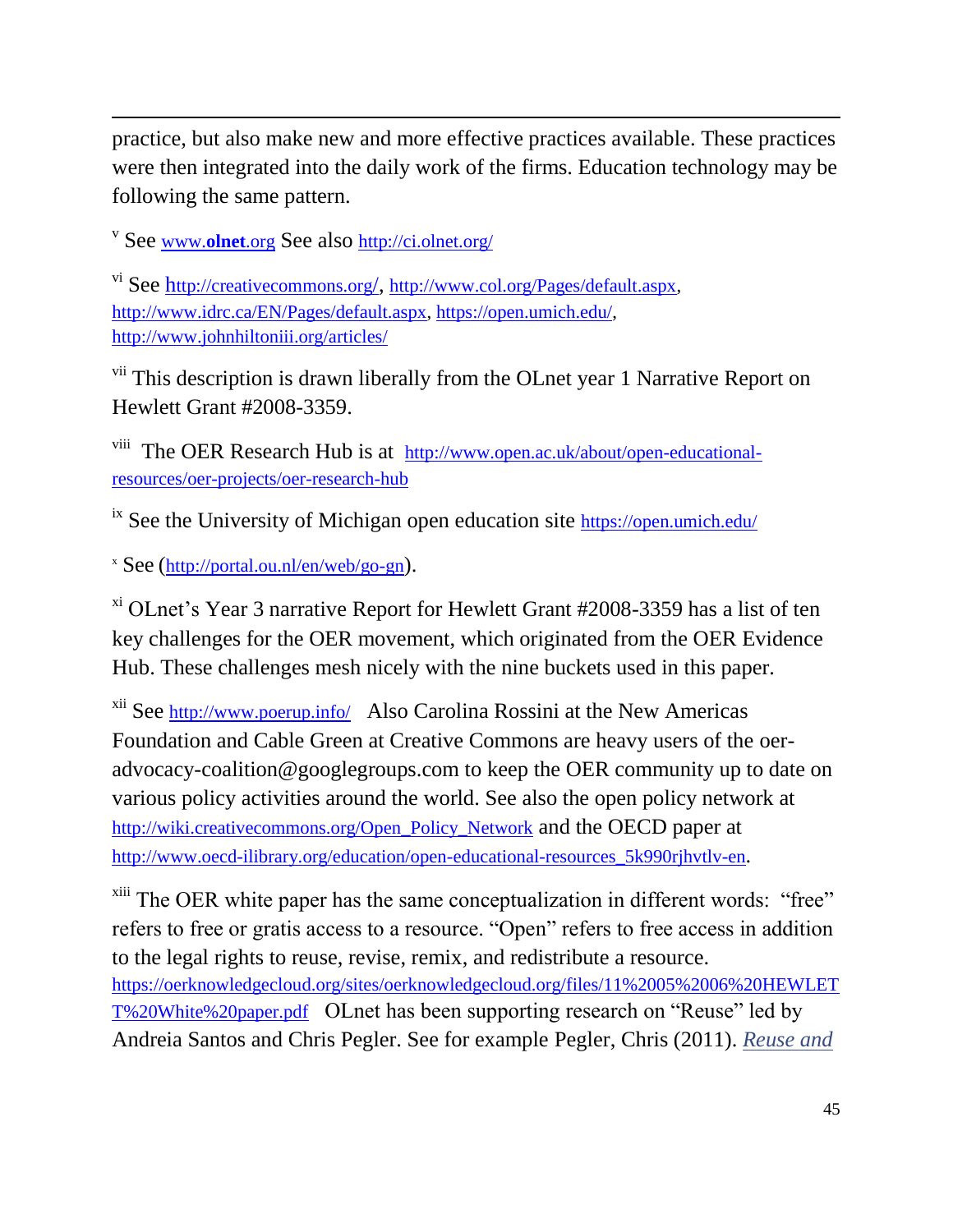$\overline{a}$ *[Repurposing of Online Digital Learning Resources within UK Higher Education:](http://oro.open.ac.uk/32317/)  [2003-2010.](http://oro.open.ac.uk/32317/)* PhD thesis The Open University.

xiv For an interesting analysis of how to think about MOOCs see <http://mooc.efquel.org/a-new-classification-for-moocs-grainne-conole/> Grainne Conole is a professor of learning innovation Leicester University.

xv See <http://www.johnhiltoniii.org/articles/> and <http://opencontent.org/blog/archives/2686> for a start. See also

<http://www.uic.edu/htbin/cgiwrap/bin/ojs/index.php/fm/article/view/3972/3383> for a more extensive document on community colleges.

xvi William Bowen's randomized studies, and the Carnegie Mellon Online Learning Initiative studies, show generally positive or equivalent effects for online learning compared to learning in traditional classrooms. See [http://mitcet.mit.edu/wp](http://mitcet.mit.edu/wp-content/uploads/2012/05/BowenReport-2012.pdf)[content/uploads/2012/05/BowenReport-2012.pdf](http://mitcet.mit.edu/wp-content/uploads/2012/05/BowenReport-2012.pdf) and [http://www.sr.ithaka.org/research](http://www.sr.ithaka.org/research-publications/barriers-adoption-online-learning-systems-us-higher-education)[publications/barriers-adoption-online-learning-systems-us-higher-education](http://www.sr.ithaka.org/research-publications/barriers-adoption-online-learning-systems-us-higher-education). Also see <http://oli.cmu.edu/get-to-know-oli/see-our-proven-results>.

xvii See <http://phet.colorado.edu/en/research>

xviii See <http://mw.concord.org/modeler/>

xix Ten years ago, Western Governors University (WGU) publically aired the idea of credit being awarded for academic performance rather than seat time. Now WGU is considered the forerunner of an acknowledged disruption. See [http://www.wgu.edu](http://www.wgu.edu/)

xx See <http://firstmonday.org/ojs/index.php/fm/article/view/1289/1209> and [http://www.benkler.org/Benkler\\_Wealth\\_Of\\_Networks.pdfother](http://www.benkler.org/Benkler_Wealth_Of_Networks.pdfother)

<sup>xxi</sup> A related, real-life example appears in a randomized study involving an OER carried out at Carnegie Mellon. The class of students using the OER was allowed only half a semester to learn first-year statistics, while another class had the entire semester. The accelerated class outscored the full semester class on end-of-term tests. See M. Lovett, O. Meyer, & C. Thille. (2008). ["The Open Learning](http://oli.cmu.edu/wp-oli/wp-content/uploads/2012/05/Lovett_2008_Statistics_Accelerated_Learning_Study.pdf)  [Initiative: Measuring the effectiveness of the OLI statistics course in accelerating](http://oli.cmu.edu/wp-oli/wp-content/uploads/2012/05/Lovett_2008_Statistics_Accelerated_Learning_Study.pdf)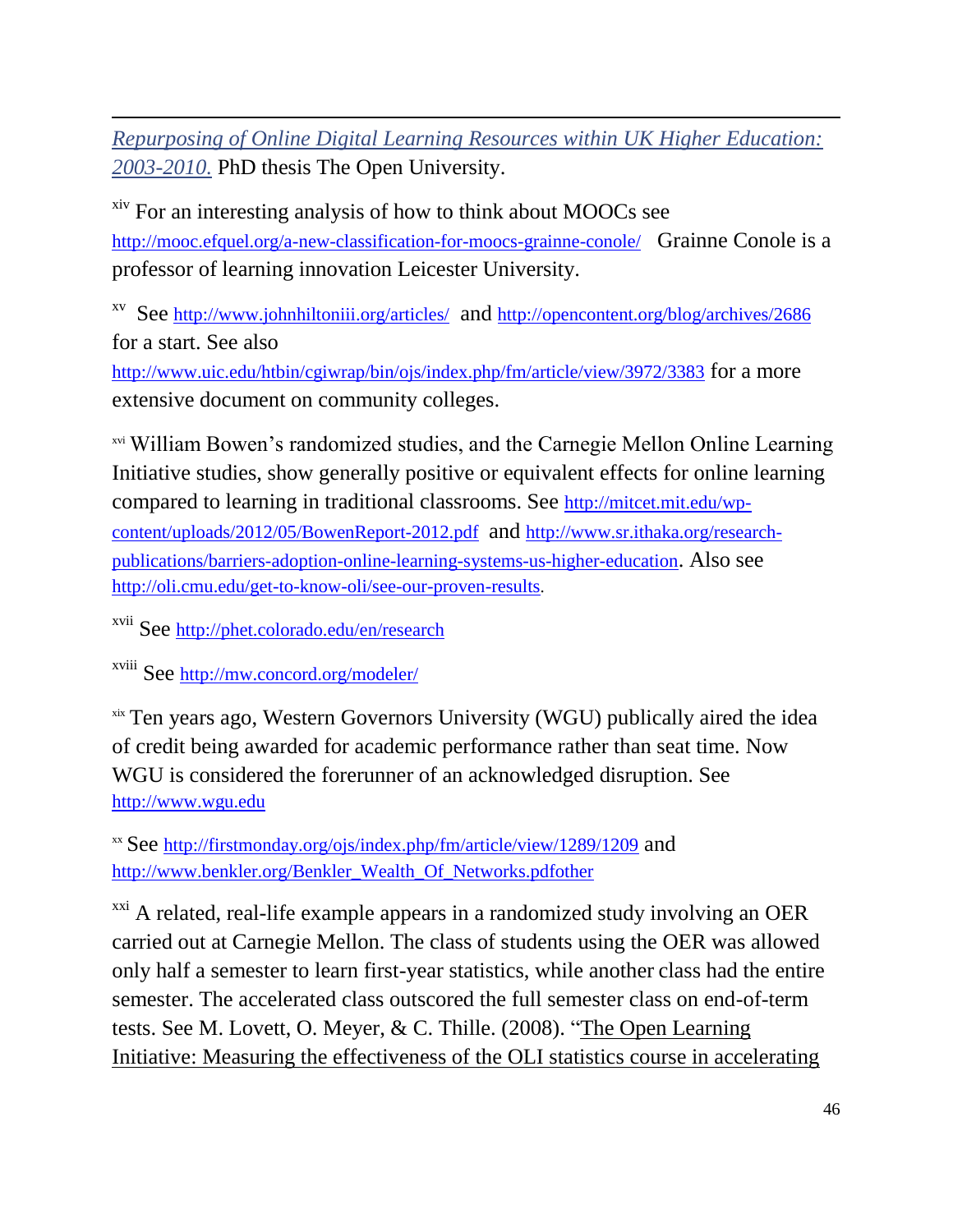[student learning.](http://oli.cmu.edu/wp-oli/wp-content/uploads/2012/05/Lovett_2008_Statistics_Accelerated_Learning_Study.pdf)" *Journal of Interactive Media in Education*. <http://jime.open.ac.uk/2008/14>

<sup>xxii</sup> OLnet helped support a special issue of the journal EURODL on "Creativity" and OER" which appeared in very early 2012. See <http://www.eurodl.org/index.php>

<sup>xxiii</sup> Clayton Christensen, Curtis W. Johnson, and Michael B. Horn (2008). *Disrupting Class: How Disruptive Innovation Will Change the Way the World Learns*. McGraw-Hill, 2008.

xxiv This thought arose from a comment on an earlier draft by Neil Butcher. I think this is what he was saying in his comment.

xxv See [http://www.ocwconsortium.org](http://www.ocwconsortium.org/)

 $\overline{a}$ 

xxvi See http://cnx.org/ and <http://openstaxcollege.org/>.

<sup>xxvii</sup> It comes as no surprise that OER, fueled by an ancient conviction that knowledge should be free and open to everyone and motivated by the idea of tackling problems in creative ways, are associated with many of the recent innovations in education technology. Making knowledge free to the world is a giant idea—it is not new. "He who receives ideas from me, receives instruction himself without lessening mine; as he who lights his taper at mine receives light without darkening me." Constrained by this technology, Thomas Jefferson was expressing a value, which in the  $21<sup>st</sup>$  century became a vision and a reality for the whole world. For more context around this quote see <http://www.wired.com/wired/archive/2.03/economy.ideas.html>

xxviii See <http://jayorlin.com/images/tutoredvideo.pdf> and [https://opencast.jira.com/wiki/display/OC/2010/09/15/Gibbons+Revisited+-](https://opencast.jira.com/wiki/display/OC/2010/09/15/Gibbons+Revisited+-++A+Comparison+between+Tutored+Video+Instruction+and+Distributed+Tutored+Video+Instruction) [++A+Comparison+between+Tutored+Video+Instruction+and+Distributed+Tutored+Video+Inst](https://opencast.jira.com/wiki/display/OC/2010/09/15/Gibbons+Revisited+-++A+Comparison+between+Tutored+Video+Instruction+and+Distributed+Tutored+Video+Instruction) [ruction](https://opencast.jira.com/wiki/display/OC/2010/09/15/Gibbons+Revisited+-++A+Comparison+between+Tutored+Video+Instruction+and+Distributed+Tutored+Video+Instruction)

xxix See <http://learningequality.org/> for an example of this kind of activity.

xxx [http://www.tessafrica.net](http://www.tessafrica.net/) and <http://www.olnet.org/taxonomy/term/274>, a study by [Pauline Ngimwa.](http://www.olnet.org/content/pauline-ngimwa)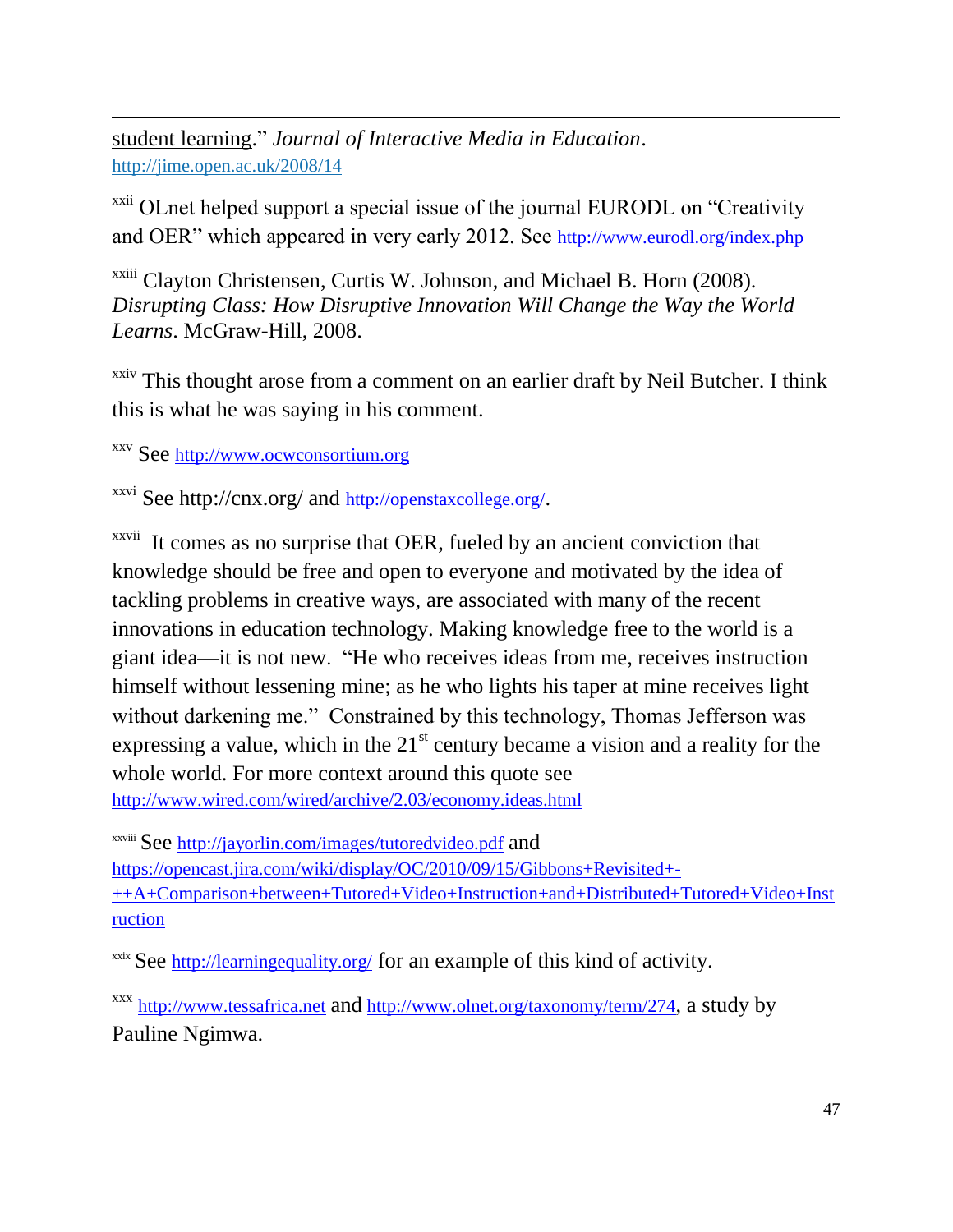$\overline{a}$ <sup>xxxi</sup> There are a number of evaluations of TESSA—for a recent look at TESSA see http://bulletintessafrancophone.pbworks.com/w/page/62716591/2013%20TESSA %20evaluation%20report

xxxii See [http://en.wikipedia.org/wiki/Open\\_access](http://en.wikipedia.org/wiki/Open_access)

xxxiii See <http://teachaids.org/>

xxxiv <http://www.ncbi.nlm.nih.gov/pubmed/21381480> also see <http://www.emeraldinsight.com/journals.htm?articleid=1937263>

xxxv The use of quotes around two phrases makes Google only identify sites that have both phrases fully intact. For more on Public Health and OER—see <http://rsh.sagepub.com/content/131/1/38.long> Also see

<http://www.emeraldinsight.com/journals.htm?articleid=1937263> or

[https://www.researchgate.net/publication/235281873\\_The\\_emergence\\_of\\_public\\_health\\_open\\_e](https://www.researchgate.net/publication/235281873_The_emergence_of_public_health_open_educational_resources?ev=pubfeed_dept) [ducational\\_resources?ev=pubfeed\\_dept](https://www.researchgate.net/publication/235281873_The_emergence_of_public_health_open_educational_resources?ev=pubfeed_dept). and [http://www.campusvirtualsp.org/?q=en/what-are](http://www.campusvirtualsp.org/?q=en/what-are-open-educational-resources)[open-educational-resources](http://www.campusvirtualsp.org/?q=en/what-are-open-educational-resources) and <http://academiclifeinem.com/open-educational-resources/>

xxxvi <http://www.oerafrica.org/agricultureoer/AgricultureOER/tabid/1466/Default.aspx> See also <http://www.oercommons.org/search?f.search=agriculture>

xxxvii Judging from one comment by a reviewer there is at least one leader of the OER movement that might want to take on this task.

xxxviii See David Wiley, "On the Sustainability of Open Educational Resource Initiatives in Higher Education," OECD, CERI , Paris, France, 2007. [www.oecd.org/edu/oer](http://www.oecd.org/edu/oer)

xxxix See <http://www.oecd.org/edu/ceri/36781781.pdf>

[https://oerknowledgecloud.org/?q=oer\\_resource/author/116&sort=keyword&order=desc](https://oerknowledgecloud.org/?q=oer_resource/author/116&sort=keyword&order=desc) S. Downes (2007). "Models for sustainable open educational resources". *Interdisciplinary Journal of Knowledge and Learning Objects*, 3, 29-4

xl See <http://www.col.org/resources/publications/Pages/detail.aspx?PID=421> and <http://www.eurodl.org/?p=current&sp=full&article=483>

xli See [http://en.wikipedia.org/wiki/Open\\_access,](http://en.wikipedia.org/wiki/Open_access) [http://www.montereyinstitute.org](http://www.montereyinstitute.org/), and [www.sakaiproject.org](http://www.sakaiproject.org/), and [http://www.wgu.edu](http://www.wgu.edu/)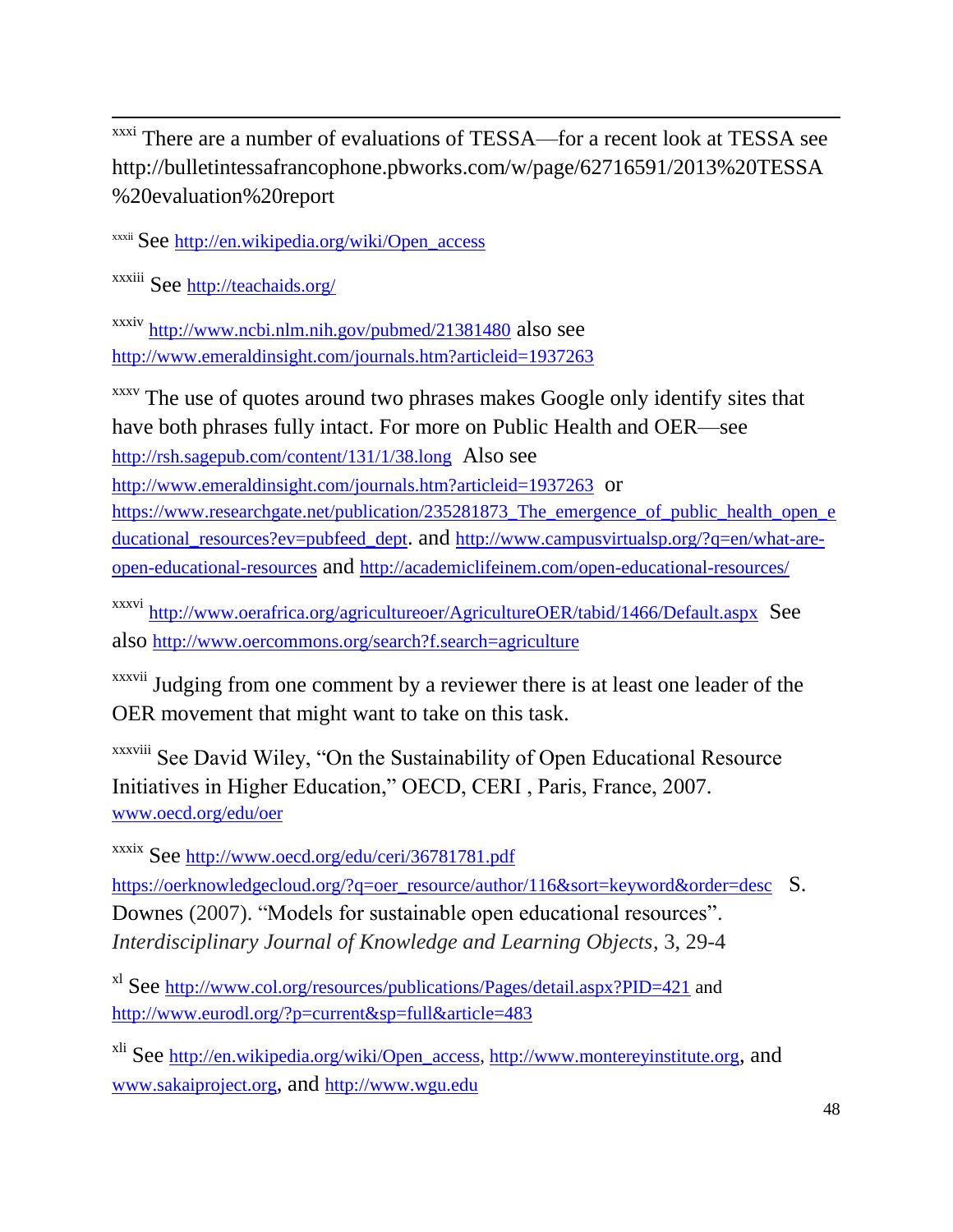<sup>xlii</sup> See <http://www.poerup.info/>

 $\overline{a}$ 

xliii See <http://www.poerup.info/> There are ups and downs in government policies. The governor of Sao Paulo recently vetoed a policy supporting OER that had been presented to him by the city's legislative body.

<sup>xliv</sup> U.S. government "Open Access" statement by the President's Science advisor. [http://www.whitehouse.gov/sites/default/files/microsites/ostp/ostp\\_public\\_access\\_memo\\_2013.p](http://www.whitehouse.gov/sites/default/files/microsites/ostp/ostp_public_access_memo_2013.pdf/) [df/](http://www.whitehouse.gov/sites/default/files/microsites/ostp/ostp_public_access_memo_2013.pdf/)

xlv See [http://www.ed.gov/news/press-releases/us-labor-and-education-departments-encourage](http://www.ed.gov/news/press-releases/us-labor-and-education-departments-encourage-applications-trade-adjustment-assis)[applications-trade-adjustment-assis](http://www.ed.gov/news/press-releases/us-labor-and-education-departments-encourage-applications-trade-adjustment-assis)

xlvi See <http://www.state.gov/secretary/rm/2013/01/203382.htm>

xlvii See Mulder, F. (2013). "The LOGIC of National Policies and Strategies for Open Educational Resources." IRRODL, Vol. 14, No 2, pp. 96-105. This is a somewhat different discussion of some of these issues.

xlviii Cengage, the second largest publisher of postsecondary materials recently went bankrupt, the latest of a rash of publisher bankruptcies. [http://www.bloomberg.com/news/2013-07-02/cengage-learning-files-for-chapter-11-](http://www.bloomberg.com/news/2013-07-02/cengage-learning-files-for-chapter-11-bankruptcy.html)

[bankruptcy.html](http://www.bloomberg.com/news/2013-07-02/cengage-learning-files-for-chapter-11-bankruptcy.html)

<sup>xlix</sup> For the Public Library of Science see

[http://en.wikipedia.org/wiki/Public\\_Library\\_of\\_Science](http://en.wikipedia.org/wiki/Public_Library_of_Science). For the Stanford Encyclopedia of Philosophy see <http://plato.stanford.edu/>.

<sup>1</sup> OLnet Adjunct Final Narrative Report for the Hewlett Foundation, page 1.

li Fred Mulder, on reading an earlier version of this paper, made a comment about this bucket: "I have a problem with the treatment in this bucket, which is diverging into multiple directions, many of them under the responsibility of the institutions. We could, however, take a more fundamental view, witnessing the current educational system as a whole to be not sustainable (high prices of books, increasing tuition fees, need for widening participation, enhancing lifelong learning, …). For which governments ultimately are responsible: they are to promote and ensure the accessibility, the quality, and the efficiency of education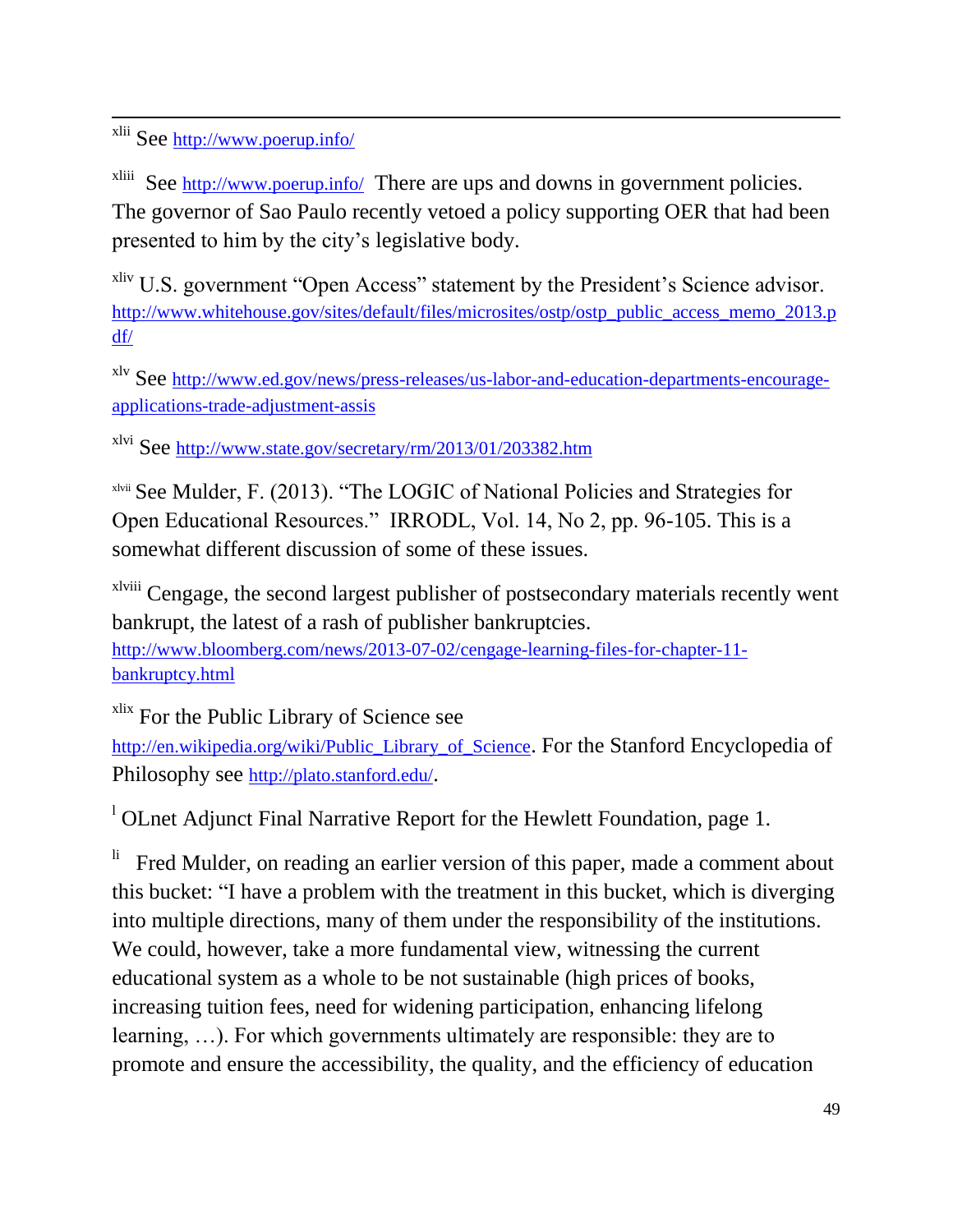and the educational system at all levels. Which includes to keep it sustainable. And it's easy to argue that OER and Opening up Education can contribute to this agenda. See, for example: *Mulder, F. (2013).*'The LOGIC of National Policies and Strategies for Open Educational Resources'*. IRRODL*, *Vol 14, No 2, pp. 96-105.*  <http://www.irrodl.org/index.php/irrodl/article/view/1536/2505>.There is 'only' one strong counterforce, the publisher's anti-lobby, which we have to withstand .… They should realize that their business will not be any more about content but about services, a big change indeed but impossible to avoid." Neil Butcher followed up with the comment: "And that the coming changes may be much more disruptive than we currently predict (based on the premise of overestimating change in the short term and underestimating it in the long term)…."

 $\overline{a}$ 

lii See endnote xi. See [http://www.ed.gov/edblogs/technology/files/2013/02/Expanding-](http://www.ed.gov/edblogs/technology/files/2013/02/Expanding-Evidence-Approaches.pdf)[Evidence-Approaches.pdf](http://www.ed.gov/edblogs/technology/files/2013/02/Expanding-Evidence-Approaches.pdf)

liii The one exclusion of a significant body of users early in the process can arise when the basic vision is something very new— something transformative or disruptive. In one instance of this type of exclusion, the original product is designed for a special use for a limited set of users and then an idea for wider use arises from the more restrictive experience (e.g., Facebook). In these cases a larger body of users is brought in after the initial vision and basic design.

liv See "Rapid Prototyping" from Method and authored by Jeremy Jackson at [http://method.com/wp-content/uploads/\\_10x10\\_download/3343-7a2dcf02.pdf](http://method.com/wp-content/uploads/_10x10_download/3343-7a2dcf02.pdf)

<sup>lv</sup> This area is receiving a lot of attention. Recently The U.S. Department of Education released for comment an SRI report, "Enhancing Teaching and Learning through Educational Data Mining and Learning Analytics." An earlier report by a committee appointed by NSF on CyberLearning contained a chapter on educational data mining. NSF has also funded a major center at the University of Pittsburgh and Carnegie Mellon to study this field. Coursera's Daphne Koller discusses this form of research in her TED talk in 2012. edX, the MIT, Harvard and Friends entry into the MOOC parade, lists research on teaching and learning as one of its three major goals. See [http://www.cccblog.org/2012/04/10/dept-of-education](http://www.cccblog.org/2012/04/10/dept-of-education-releases-learning-analytics-issue-brief/)[releases-learning-analytics-issue-brief/](http://www.cccblog.org/2012/04/10/dept-of-education-releases-learning-analytics-issue-brief/) <http://www.nsf.gov/pubs/2008/nsf08204/nsf08204.pdf> [http://www.ted.com/talks/daphne\\_koller\\_what\\_we\\_re\\_learning\\_from\\_online\\_education.html](http://www.ted.com/talks/daphne_koller_what_we_re_learning_from_online_education.html)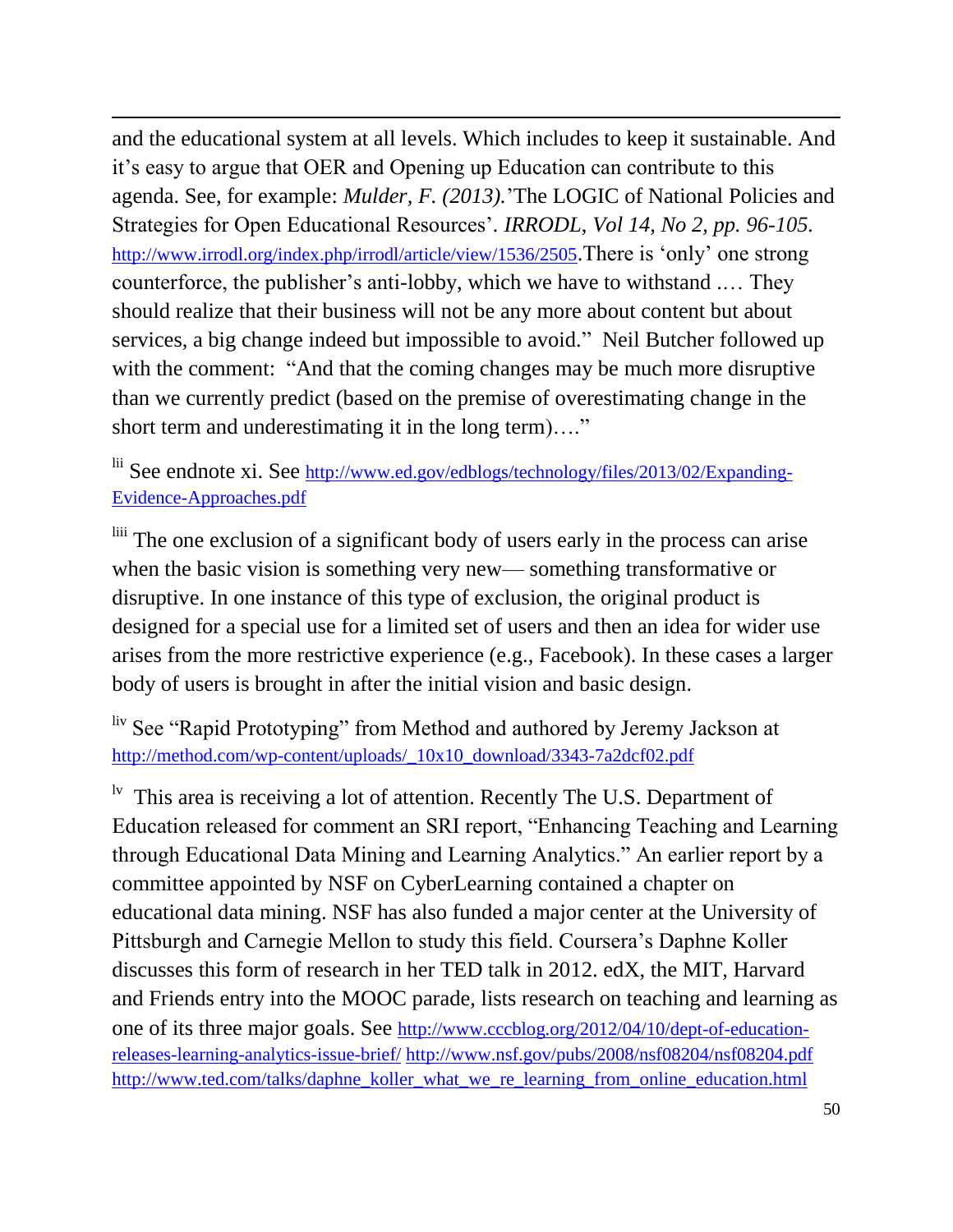lvi See [http://cnx.org](http://cnx.org/) /

 $\overline{a}$ 

lvii See [http://cnx.org](http://cnx.org/) /

lviii ISKME Open Author: <http://www.oercommons.org/contribute/> and Gooru: <http://www.goorulearning.org/gooru/index.g#!/home>

lix I am sure that some proprietary publishers are watching this research and applying similar techniques in their research. We may never know since they are as proprietary about their research and its findings as they are focused on their private returns. But it is possible that the mantle of openness, once donned in the use of open products such as the OLI and the Khan Academy, also will increase the odds that the private sector will begin to open at least some of its research and findings. At the least, if the open sector provides clear evidence of the effectiveness and value of OER, the commercial sector will have to provide evidence that makes them competitive. Openness may be contagious.

<sup>1x</sup> See <http://www.oercommons.org/> OERCommons is located at ISKME, the Institute for Studies in Knowledge Management and Education. See <http://www.iskme.org/>

 $\frac{dx}{dx}$  See Smith, M.S. and Wang, P: The Infrastructure of Open Educational Resources: Educational Technology vol. 47 Number 6 November – December 2007, [www.nx.org/news/BurrusEdTecArticle.pdf](http://www.nx.org/news/BurrusEdTecArticle.pdf)

<sup>1xii</sup> For an independent review of the first years of OER at Hewlett see [http://www.hewlett.org/uploads/files/Hewlett\\_OER\\_report.pdf](http://www.hewlett.org/uploads/files/Hewlett_OER_report.pdf).

lxiii <http://www.downes.ca/index.html> and <http://opencontent.org/blog>

<sup>lxiv</sup> Download the book at [http://www.col.org/PublicationDocuments/pub\\_PS\\_OER-](http://www.col.org/PublicationDocuments/pub_PS_OER-IRP_web.pdf)[IRP\\_web.pdf.](http://www.col.org/PublicationDocuments/pub_PS_OER-IRP_web.pdf)

 $\frac{1}{x}$  For a review of open access (OA) by a leader of the movement see <http://legacy.earlham.edu/~peters/fos/overview.htm> and from an organization supporting OA see <http://sparc.arl.org/issues/open-access>. For a discussion of the emerging field of "open development" see "Open Development: Networked Innovations in International Development" (edited by Matthew L. Smith and Katherine M. A. Reilley), The MIT Press (January 17, 2014), Cambridge MA **ISBN-13:** 978- 0262525411.